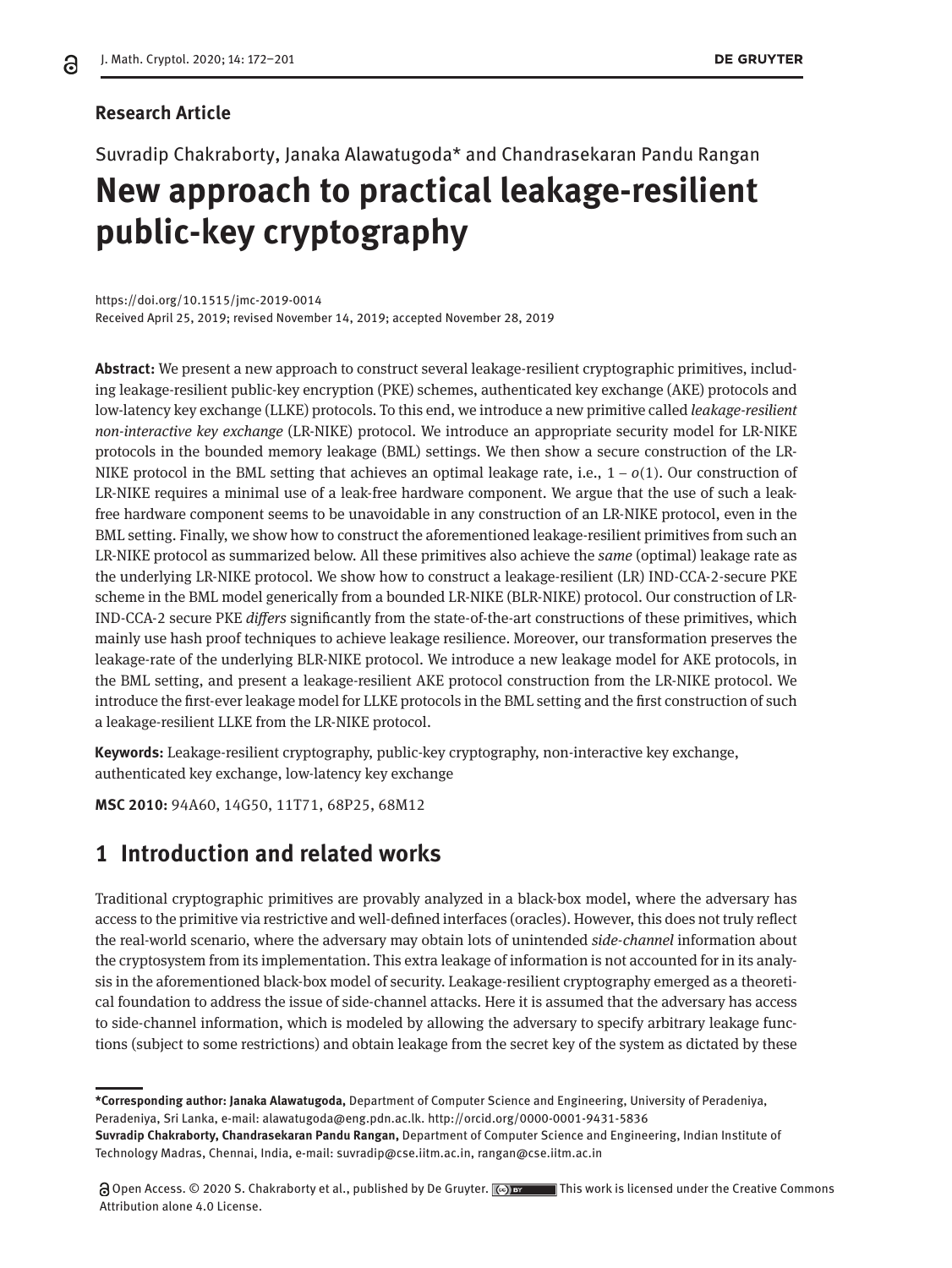functions. Note that some restrictions must be imposed on the class of allowable leakage functions as otherwise an adversary can simply read off the entire secret key from memory. Depending upon these restrictions, many theoretical models of leakage have emerged in the recent literature [2, 6, 9, 14, 16, 30].

In this work, we focus mainly on the *bounded-memory leakage* model [2, 6]. In this model, the adversary chooses arbitrary polynomial-time computable leakage functions *f* and receives *f*(*sk*), where *sk* is the secret key. The only restriction is that the sum of output length of all these leakage functions that the adversary can ever obtain is bounded by some parameter *λ*, which is smaller than the size of *sk*. Other notable models of leakage include the "only computation leaks information" (OCLI) model, continual memory leakage model, auxiliary input leakage model, etc. We briefly survey these models in Appendix B.

Ever since the ground-breaking work of Diffie and Hellman (DH) [13], authenticated key exchange (AKE) protocols arose as an important cryptographic primitive. The DH key exchange protocol can actually be viewed as a non-interactive key exchange (NIKE) protocol, where the parties can establish a shared key among themselves without any interaction, provided the public keys of all the parties are pre-distributed and they agree on some (common) global public parameters. NIKE is very useful in any bandwidth-critical, power-critical, resource-critical systems such as embedded devices, wireless and sensor networks, where the communication must be at its minimum. Despite its real-world applications, NIKE has mostly been overlooked until recently [19]. Freire et al. [19] proposed formal security models for NIKE and efficient constructions of NIKE in these models. Although the NIKE constructions of [19] are secure in the traditional (non-leakage) setting, the security of them may completely break down in the presence of leakage. In fact, we demonstrate that the pairing-based construction of NIKE shown in [19] is insecure, even if the adversary could obtain only a single bit of leakage from the secret key of a party. Therefore, it is really important to thoroughly study on the leakage resiliency of NIKE. We note that much research has been carried out on analyzing leakage resiliency of interactive key exchange protocols [3–5, 11], but the leakage resiliency of NIKE remains largely unstudied. We note that Morita et al. [31] studied the security of NIKE protocols in the face of related key attacks (RKA) and show various implications and separation results (in the RKA setting) among the security notions of NIKE put forward by Freire et al. [19]. Morita et al. [31] have considered relatedkey attacks on NIKE and showed that there is a separation among the security notions. We can see that the equivalences between the different NIKE models of Freire et al. [19] easily carry forward to the leakage setting as well. Therefore, such separation does not hold in the leakage setting. We refer the interested readers to Morita et al. [31] and Freire et al. [19] for the detailed exposition.

As one of the central applications of leakage-resilient NIKE (LR-NIKE), we show how to construct a leakage-resilient IND-CCA-2-secure PKE scheme generically from LR-NIKE (in the bounded-memory leakage setting). All the previous constructions of leakage-resilient IND-CCA-2 (LR-IND-CCA-2) secure PKE schemes rely solely on hash proof techniques to achieve leakage resiliency. However, the generic approach of constructing a leakage-resilient CCA secure PKE scheme *solely* using hash proof systems (HPS) is inherently limited to a leakage rate below  $\frac{1}{2}$  as pointed out by Dodis et al. [15]. The leakage rate of the state-of-the-art constructions of a LR-IND-CCA-2-secure PKE scheme was later improved in the subsequent works of Qin et al. [35, 36], which achieved leakage rates of  $\frac{1}{2} - o(1)$  and  $1 - o(1)$ , respectively. They could achieve a leakage rate of  $\frac{1}{2} - o(1)$  by using HPS and one-time lossy filters (OTLF)<sup>1</sup> and the optimal rate of 1 – *o*(1) by cleverly instantiating the underlying primitives, namely HPS and OTLF. However, the complexity assumption they make for their construction is rather non-standard, namely a refined subgroup indistinguishability (RSI) assumption over composite order groups. The parameters of their construction are also large due to the use of composite-order groups.

We deviate from this HPS-based approach of constructing LR-IND-CCA-2-secure PKE schemes and show that this connection is not inherent. To this end, we develop a new primitive called *leakage-resilient noninteractive key exchange* (NIKE). Our construction of leakage-resilient NIKE relies solely on a leakage-resilient

**<sup>1</sup>** Note that this circumvents the impossibility result of Dodis et al. [15] since the analysis of [15] considered the fact that the LR-IND-CCA-secure PKE was constructed solely from HPS; whereas, in [35, 36], they do not solely use HPS and instead rely on both HPS and OTLF for their construction.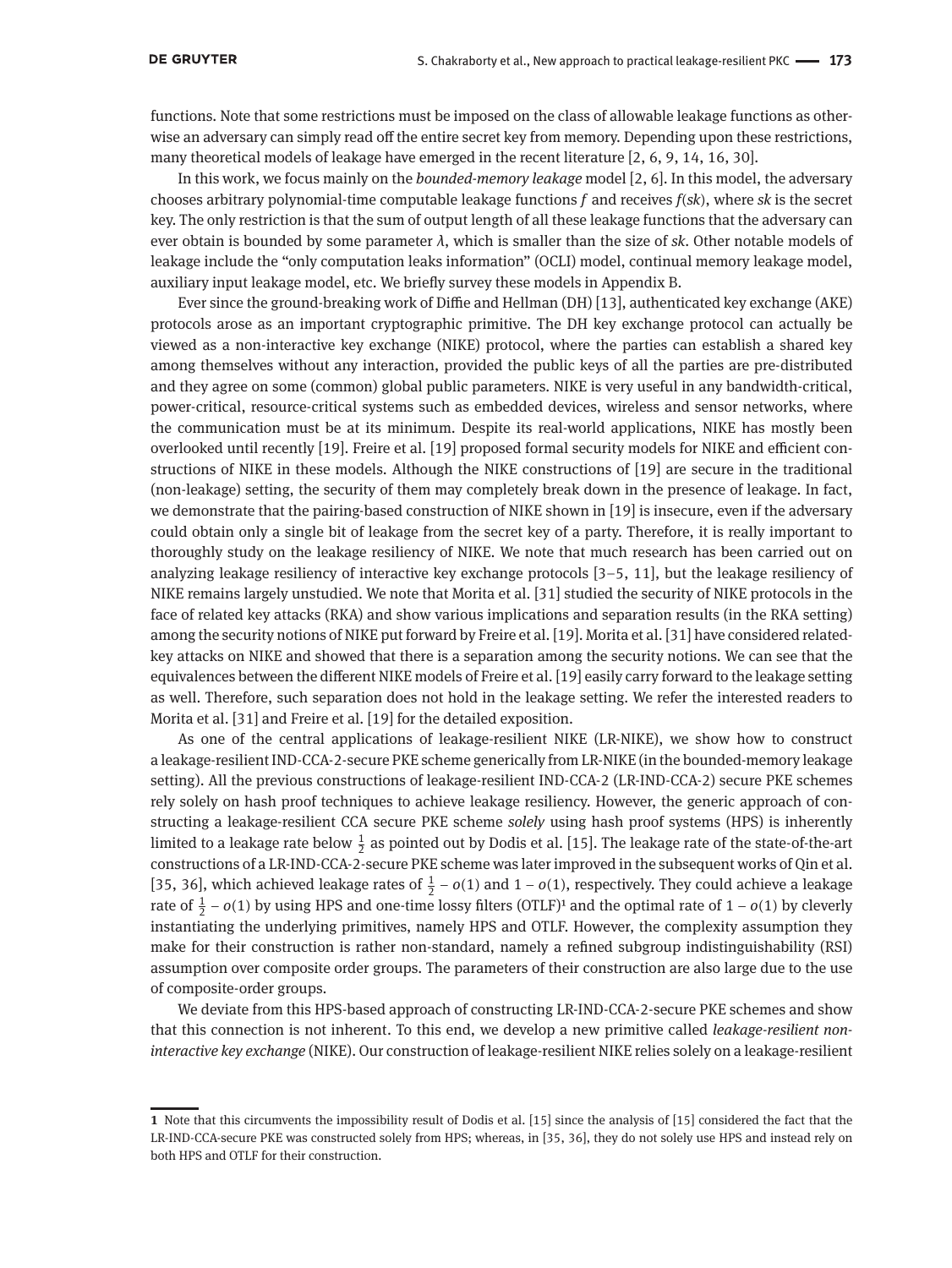chameleon hash function (which in turn relies only on a strong collision-resistant hash function) and only a constant number (to be precise, only 3) of pairing operations. We then show a very simple and generic construction of LR-IND-CCA-2-secure PKE schemes achieving the optimal leakage rate of 1 − *o*(1) based solely on the assumption that the leakage-resilient NIKE exists.

We also show the applicability of leakage-resilient NIKE to construct leakage-resilient authenticated key exchange (AKE) protocols and leakage-resilient low-latency key exchange (LLKE) protocols (in the boundedmemory leakage setting). All the previous constructions of leakage-resilient AKE protocols [4, 11] either implicitly rely on HPS (by using leakage-resilient PKE as their building block) or explicitly by using the properties of HPS. Our generic construction of leakage-resilient AKE gives an alternate way to construct AKE protocols, different from the previous constructions of leakage-resilient AKE protocols, achieving the optimal leakage rate of 1 − *o*(1). Low-latency key exchange (LLKE) is one of the most practical key exchange protocols that permits the transmission of cryptographically protected data, without prior key exchange, while providing perfect forward secrecy (PFS). This concept was discussed in Google's QUIC<sup>2</sup> protocol. Further, a low-latency mode is currently under discussion for inclusion in TLS version 1.3. Although the first formal model of LLKE was studied by Hale et al. [23], leakage resiliency of LLKE remains unstudied until present. Being a candidate for TLS 1.3, it is important to explore the leakage resiliency of LLKE protocols as side-channel attacks widely exist.

### **Our contributions**

The main contributions are abridged as follows.

#### **Leakage-resilient NIKE**

As our *first* major contribution, we study the leakage resiliency of NIKE protocols. We present a leakage security model for NIKE protocols, defining the notion of leakage-resilient non-interactive key exchange. We point out a subtle point in defining leakage-resilient NIKE protocols as discussed below and show that care must taken while defining it. Finally, we show how to construct a secure NIKE protocol.

**Our model:** Our model of leakage-resilient NIKE adopts and generalizes the CKS-heavy model of NIKE proposed by Freire et al. [19] in the setting of leakage. Firstly, we notice that defining the security of NIKE protocols in the setting of leakage requires more care than defining the security model for NIKE protocols in the non-leakage setting. Note that the shared key of a party in a two-party NIKE protocol is simply a deterministic function of its own secret key and the public key of the other party. However, in the setting of leakage, there is a simple attack on any LR-NIKE protocol as follows: the adversary can simply encode the (description) of the shared-key derivation function as the leakage function, with the public key of the other party hard-coded in the function. Hence, using this, it can directly leak from the shared key. To prevent this trivial attack, we must impose some meaningful restrictions. One plausible solution to circumvent the above attack could be to restrict the class of allowable leakage functions. In particular, one may assume that the leakage functions are not allowed to access the public parameters of the system (and hence the public keys of the parties) while leaking from the secret key of one party. However, this seems to be an unnatural restriction on the leakage functions since the public parameters (and in particular the public keys of all parties) are known to all the parties, and hence to the adversary also. To this end, we propose an alternative model for LR-NIKE protocols that avoids the above impossibility result. In particular, we assume that all parties participating in a NIKE protocol are equipped with a *leak-free* hardware component which can be used to shield a small part of their public keys. The leakage functions can access the public keys of all the parties, except the compo-

**<sup>2</sup>** https://www.chromium.org/quic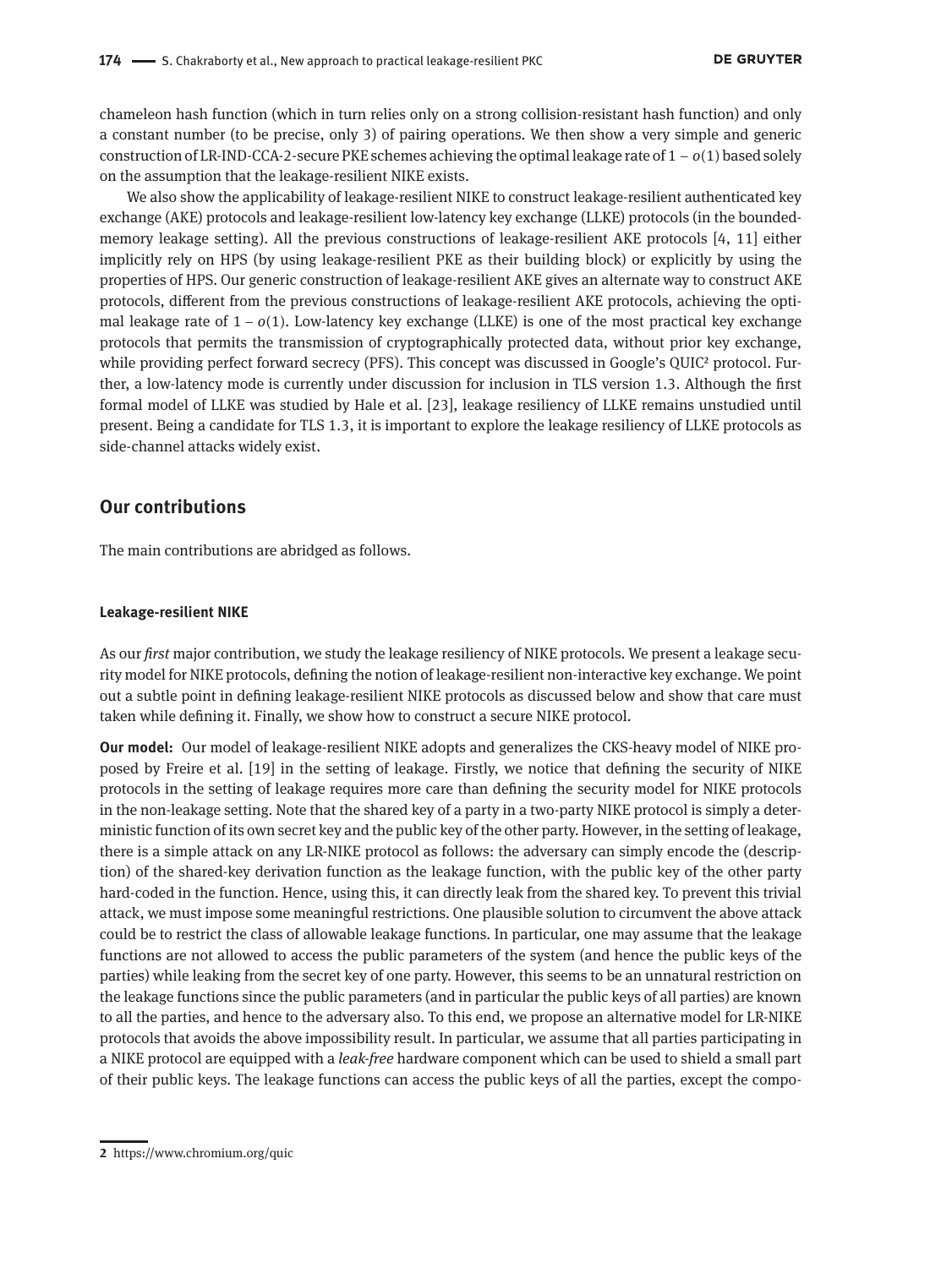nents stored in the leak-free hardware. Note that the leak-free hardware should be used in a minimal way in any LR-NIKE protocol³. Now we informally define our security model for LR-NIKE protocols.

Our model for LR-NIKE assumes that all parties participating in the protocol are equipped with a leakfree hardware component. This hardware is used to store a small part of their public keys, hence effectively shielding these parts from the view of the adversary. The specification of which components are stored in the hardware is protocol-specific. However, we stress that the usage of the leak-free hardware should be *minimal*. Our security model for LR-NIKE protocols is a very strong model allowing the adversary to register arbitrary public keys into the system, corrupt honest parties to obtain their secret keys, issue extract queries to obtain shared keys between two honest parties and also between one honest party and another corrupt party. Besides this, we also allow the adversary to obtain additional (bounded) leakage from both the parties involved in the Test/challenge query. We also introduce the notion of *validity* of a test query reminiscent of the notion of freshness of a test session for (interactive) key exchange protocols. Finally, in the (valid) test query between two honest parties, the adversary has to distinguish the shared key from a random key.

**Our construction:** The starting point of our construction is the NIKE scheme of Freire et al. [19]. However, we show that the above scheme is insecure in the setting of leakage, even if a *single* bit of the secret key is allowed to leak. The main step where the construction breaks down is related to the exponentiation operation. In other words, if exponentiation is performed normally as in the original protocol, it may be completely insecure in the presence of leakage. A common countermeasure against this uses *masking* technique, where the secret key of the system is secret-shared using a multiplicative secret sharing scheme and the exponentiation is done step-wise using each of these shares. However, these masking schemes do not achieve the optimal 1 − *o*(1) leakage-rate and also require additional restrictions (assumptions) on the class of allowable leakage functions for arguing security. In particular, all these masking schemes are proven secure in the *only computation leaks information* (OCLI) axiom of Micali and Reyzin [30] or under the *split-state* assumption [24, 27, 40]. The OCLI axiom postulates that the leakage only happens from the memory parts that are touched during the actual computation(s), and the rest of the memory portions not touched by computation are not prone to leakage. In the split-state leakage model, it is assumed that the secret key is split into several disjoint parts and the adversary is allowed to obtain leakage independently from each of these parts. However, both these models do not address leakage from the entire memory, which is the case for the bounded memory leakage model.

So, a major challenge in our construction is to come up with a leakage-resilient exponentiation operation achieving a leakage rate of 1 − *o*(1) in the global memory leakage model. Our first idea is to use the techniques of  $[1, 6, 33]$  to perform leakage-resilient exponentiation. In particular, let G be a group of prime order  $p$ , and let  $g_1, \ldots, g_n$  be random elements of the group. Then the vector  $\mathbf{x} = (x_1, \ldots, x_n) \in (\mathbb{Z}_p^*)^n$  is said to be a discrete log representation of some element  $y \in \mathbb{G}$  with respect to  $g_1, \ldots, g_n$ , if  $y = \prod_{i=1}^n g_i^{x_i}$ . To incorporate this in our construction of NIKE, the elements  $g_1, \ldots, g_n$  can be included in the public parameters *params*, the public key of a party can be set to *y*, and the secret key can be the discrete log representation **x** of *y*. In [1, 6, 33], it is also shown that, as long as the leakage on each representation is bounded by  $(1 - \frac{2}{n})|x|$ , the adversary cannot come up with another discrete log representation **x'** of y. So this achieves the leakage rate of 1 − *o*(1). However, it turns out that it becomes surprisingly difficult to incorporate this change in the construction of Freire et al. [19]. The main difficulty stems from the use of multiple generators and also the special structure of the public key.

To this end, we use the idea of the twisted-pair PRF trick [20], but carefully adapted to deal with leakage. The main idea behind the twisted-pair PRF trick is that it involves two PRFs *F* and *F* with reversing keys. The output of the twisting function is simply the output of the two PRFs that are combined together in special way. The guarantee is that the output of the twisting function is computationally indistinguishable from a uniform value over the same range. For our construction of a leakage-resilient twisted-pair PRF trick, we add strong randomness extractors as pre-processors to this original twisting technique [20]. The guarantee is that the output of our leakage-resilient twisted-pair PRF function is computationally indistinguishable from a uniform

**<sup>3</sup>** Jumping ahead, in our LR-NIKE protocol, the leak-free hardware is only used to store a short seed used for randomness extraction.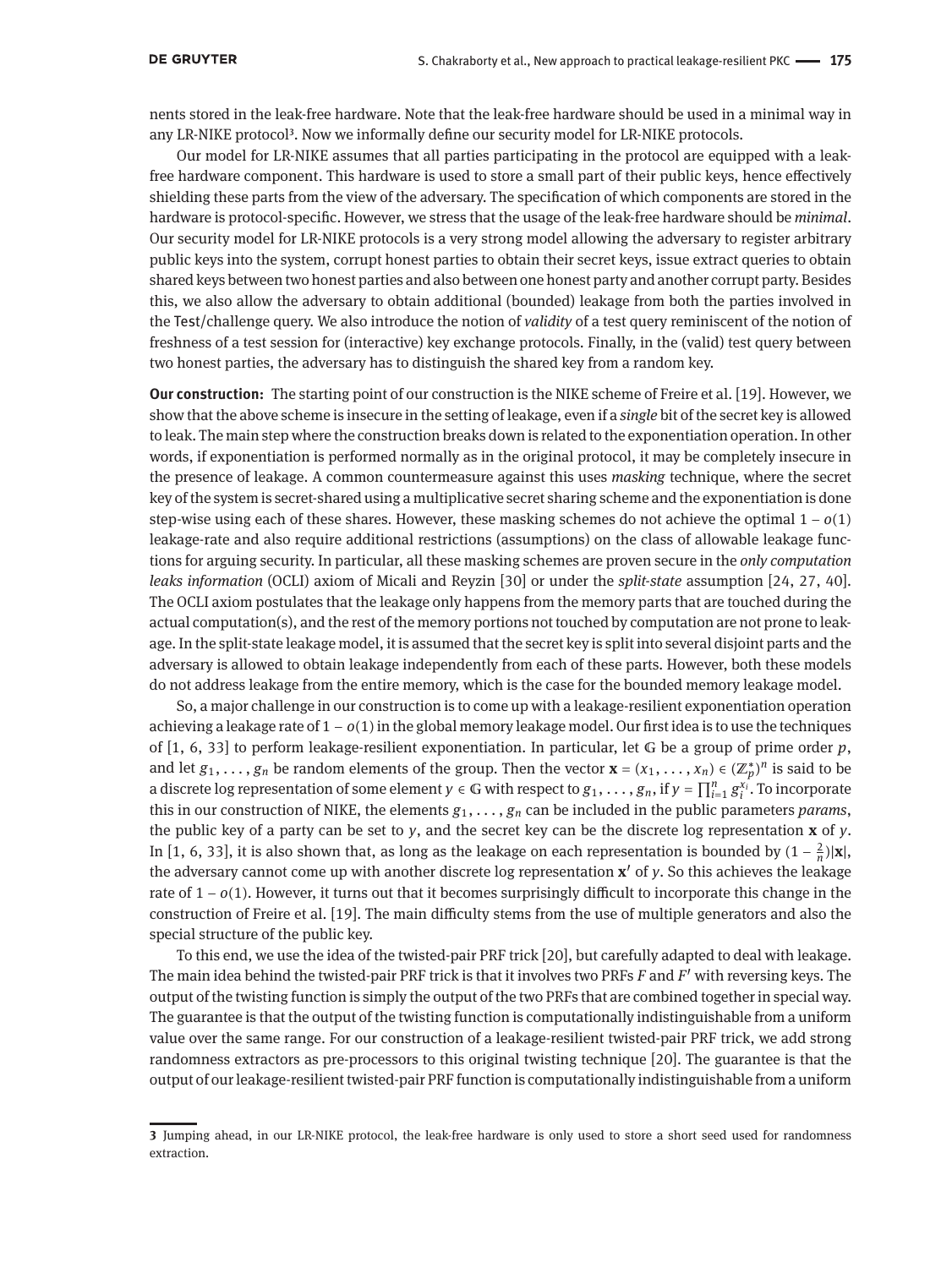value over the same range, even if the adversary knows the key of one PRF in full and obtains bounded leakage from the key of the other PRF. For our construction of NIKE in the bounded leakage model, the strong randomness extractor (when appropriately parameterized) takes care of the (bounded) leakage, and then we can extract randomness from the secret key of the NIKE and use the extracted key as the key in one of the PRFs. The output of the leakage-resilient twisting function is then used to do secure exponentiation in the presence of leakage. By appropriately parameterizing the extractor, we obtain the optimum leakage rate of 1 − *o*(1). Combined with a bounded leakage-resilient CHF tolerating a leakage rate of 1 − *o*(1), we can achieve a leakage-resilient NIKE in the bounded-memory leakage model with overall leakage rate of 1 − *o*(1).

However, the main drawback of our leakage-resilient NIKE construction is that it requires a *leak-free* hardware assumption. However, as argued before, such an assumption is not merely an artifact of our protocol, but is likely to be required for constructing any LR-NIKE protocol. Since we allow the leakage function to access all the public parameters of the system (and hence the public keys of parties), the adversary can directly leak from the shared key of the parties by encoding the shared key derivation function as the leakage function. Our protocol requires a *leak-free* component to store the seed of the extractor. This is required because the view of the adversary in our construction should be independent of the seed since, otherwise, the adversary may leak from the extracted value and the uniformity guarantee of the extractor does not hold in this case. Hence we cannot include the seed in the public key. On the other hand, to compute the shared key, each party needs to have access to the random seed. Hence we require that the seed is stored in a leak-free hardware component. We also note that, since extractors are information theoretic gadgets, reusability of the seed is not permitted. Hence each party needs to store a short random seed corresponding to every other party in the leak-free hardware for establishing session keys with them. Minimizing this leak-free hardware assumption is an interesting and challenging problem we leave open. A leak-free hardware component assumption was also used in many prior works in leakage-resilient cryptography [18, 22, 25], although in the context of continual memory leakage. In particular, in [25], it is assumed that the leak-free component can produce random encryptions of fixed messages. In [22], it is assumed that there is a linear number of such leak-free components and each component is capable of sampling from a fixed polynomial-time computable distribution. In [18], it is assumed that the leak-free component can sample two vectors from the underlying field such that their inner product is zero. In contrast, in our construction, we do not require the leak-free hardware to perform any expensive computation. We only require it to store several seeds of the extractor, which are typically short random strings.

**Comparison with Chen et al. [11, 12]:** It is instructive to compare our construction of BLR-NIKE with the leakage-resilient AKE protocols of Chen et al. [11, 12]. Chen et al. [11, 12] proposed constructions of AKE protocols secure against "after-the-fact" bounded-memory [11] (resp. auxiliary input [12]) leakage attacks. Our main idea of the BLR-NIKE protocols shares some technical similarities with [11, 12]. Namely, the main idea of both these works is an "extract-then-PRF" technique, where a randomness extractor is applied on the long-term secret key (in case of [11, 12] also on the ephemeral secret key) and then two PRFs with reversing keys are applied to the extracted values (twisted PRF trick). Our NIKE protocol uses the framework of Freire et al. [19] and uses the "extract-then-PRF" technique to tackle key leakage attacks. However, in this work, we consider before-the-fact leakage attacks, in contrast to [11, 12] which considered after-the-fact leakage, however, at the cost of restricting the leakage model further to avoid the impossibility result related to afterthe-fact leakage.

#### **Leakage-resilient CCA-2-secure PKE**

As one of the central applications of leakage-resilient NIKE (LR-NIKE), we show how to construct leakageresilient IND-CCA-2 (LR-IND-CCA-2) secure PKE generically from LR-NIKE in the bounded-memory leakage model. This yields a new approach to construct LR-IND-CCA-2-secure PKE schemes, departing completely from the hash-proof frameworks used in prior works. Our construction is practical and also achieves the optimal leakage rate of 1 − *o*(1).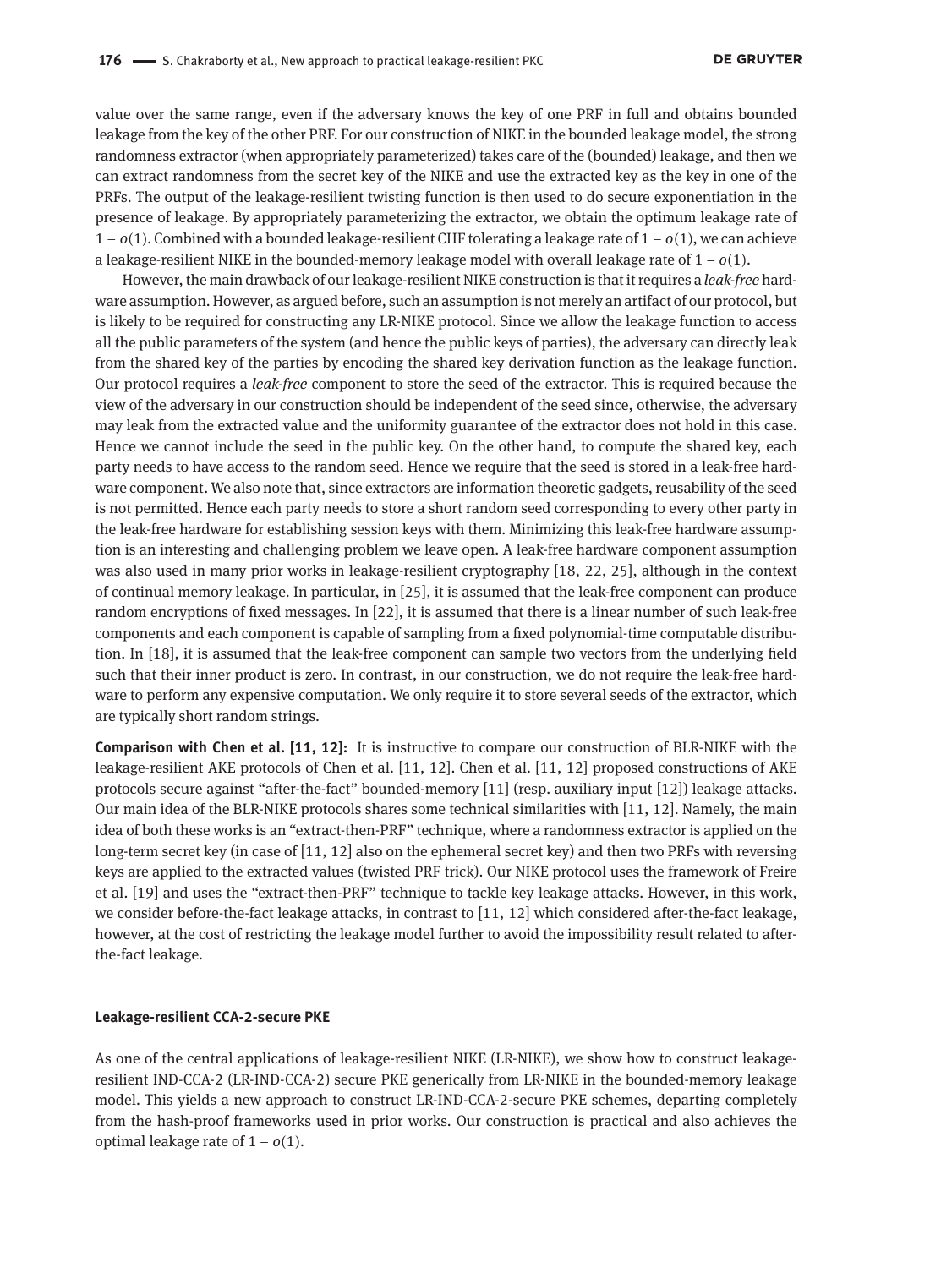|                  | # exponentiations                                                                                    |                 |                    | # multiplications               |                               |                     | # pairings                    |           |           |
|------------------|------------------------------------------------------------------------------------------------------|-----------------|--------------------|---------------------------------|-------------------------------|---------------------|-------------------------------|-----------|-----------|
| <b>Scheme</b>    | KeyGen                                                                                               | Enc.            | Dec.               | KeyGen                          | Enc.                          | Dec.                | <b>KeyGen</b>                 | Enc.      | Dec.      |
| Qin and Liu [35] | $n^2$                                                                                                | $(n^2 + n + 2)$ | $(n^2 + 2n)$       | $(n^2 + n)$                     | $2n^2$                        | $(2n^2 + n)$        | <b>NA</b>                     | <b>NA</b> | <b>NA</b> |
| Qin and Liu [36] | $(n^2 + n + 1)$                                                                                      | $(3n + 2)$      | $(3n + 1)$         | $\mathsf{n}$                    | 2n                            | 2n                  | <b>NA</b>                     | <b>NA</b> | <b>NA</b> |
| This work        | $(n + 5)$                                                                                            | $(2n + 8)$      | $(n + 3)$          | $(n + 3)$                       | $(2n + 6)$                    | $(n + 3)$           | <b>NA</b>                     | 3         | 3         |
|                  |                                                                                                      |                 |                    |                                 |                               |                     |                               |           |           |
| <b>Scheme</b>    | Size of ciphertext C                                                                                 |                 | Leakage rate       |                                 | <b>Complexity assumptions</b> |                     | <b>Additional assumptions</b> |           |           |
| Qin and Liu [35] | $\mathbb{G}^2 \times \mathbb{Z}_q^n \times \{0,1\}^m \times \widetilde{\mathbb{G}}^{n^2 \times n^2}$ |                 | $rac{1}{2} - o(1)$ | <b>DDH</b>                      |                               |                     | No                            |           |           |
| Qin and Liu [36] | $\mathbb{G}_{\tau_1}\times \{0,1\}^m\times \mathbb{G}^{n+1}\times \mathcal{T}_c$                     |                 | $1 - o(1)$         | RSI over composite order groups |                               | No                  |                               |           |           |
| This work        | $\mathbb{G}^2 \times \mathbb{Z}_q^{n+1} \times \{0, 1\}^s$                                           |                 | $1 - o(1)$         | <b>DBDH</b>                     |                               | Leak-free component |                               |           |           |
|                  |                                                                                                      |                 |                    |                                 |                               |                     |                               |           |           |

**Table 1:** Comparison among the LR-IND-CCA PKE schemes. Here DDH stands for the decisional Diffie–Hellman problem. RSI denotes the refined subgroup indistinguishability problem, and DBDH refers to the decisional bilinear Diffie–Hellman problem.

**Our construction:** Our generic transformation from an LR-NIKE to an LR-IND-CCA-2-secure PKE scheme essentially follows and adapts the ideas of Freire et al. [19] in the setting of leakage. The main idea behind the transformation is as follows: the public-secret key pair of the LR-IND-CCA-2-secure PKE scheme is the same as the public-secret key pair of the underlying LR-NIKE protocol. While encrypting, another publicsecret key pair of the NIKE is sampled independently, and the shared key generation algorithm of the NIKE is run among the two key pairs yielding a shared key. This key is used as the encapsulation key of the underlying IND-CCA-2-secure key encapsulation mechanism (KEM), and the ciphertext is set to be the new sampled public key. Decryption is straightforward, and the decryptor can recover the same shared key by running the shared key generation algorithm with the original secret key and the new sampled public key. Now, from IND-CCA-2-KEM, one can easily get full-fledged IND-CCA-2-secure PKE using standard hybrid encryption techniques. Our transformation preserves the leakage rate in the sense that if the starting point of our construction is LR-NIKE with a leakage rate of 1 − *o*(1), then the LR-CCA-2-secure PKE constructed from it also enjoys the *same* leakage rate.

In Table 1, we show the comparison of our scheme with the state-of-the-art constructions of LR-IND-CCA secure PKE schemes in terms of both *computational* and *communication* complexity. We obtain these complexity figures by instantiating all of the compared schemes with the state-of-the-art constructions of the required underlying primitives. As we can see, the number of group elements involved in our ciphertext is *much less* than the number of group elements involved in the ciphertexts of the other schemes. With regard to the number of exponentiations and multiplication operations also, our scheme is more efficient compared to others, hence improving the computational complexity of the state-of-the-art LR-IND-CCA secure PKE schemes by a significant margin. Note that we do require a constant number of pairing operations (to be precise only 3) in the encryption side and also in the decryption side. According to Benhamouda et al. [7], pairing is roughly three times slower than computing an exponentiation. Therefore, each encryption and decryption cost is roughly nine times of an exponentiation. Since we can achieve the optimum leakage rate (albeit using a leakfree hardware assumption), this additional computation cost is reasonable. In the table,  $n \in \mathbb{N}$  is usually the number of generators required for the construction. Also, [36] works over composite order groups of the form  $G = G_{\tau_1} \times G_{\tau_2}$ . Here  $\tau_c$  denotes the tag space in the encryption scheme of [36], and {0, 1}<sup>s</sup> denotes the seed space of a strong randomness extractor. Lastly, we want to stress that, although our scheme is more efficient than that of Qin et al. [35, 36] in terms of computational cost and communication complexity and also achieves an optimal leakage rate, our scheme is *not* superior to them because of the use of a leak-free hardware component. The leak-free hardware is clearly a *strong assumption*.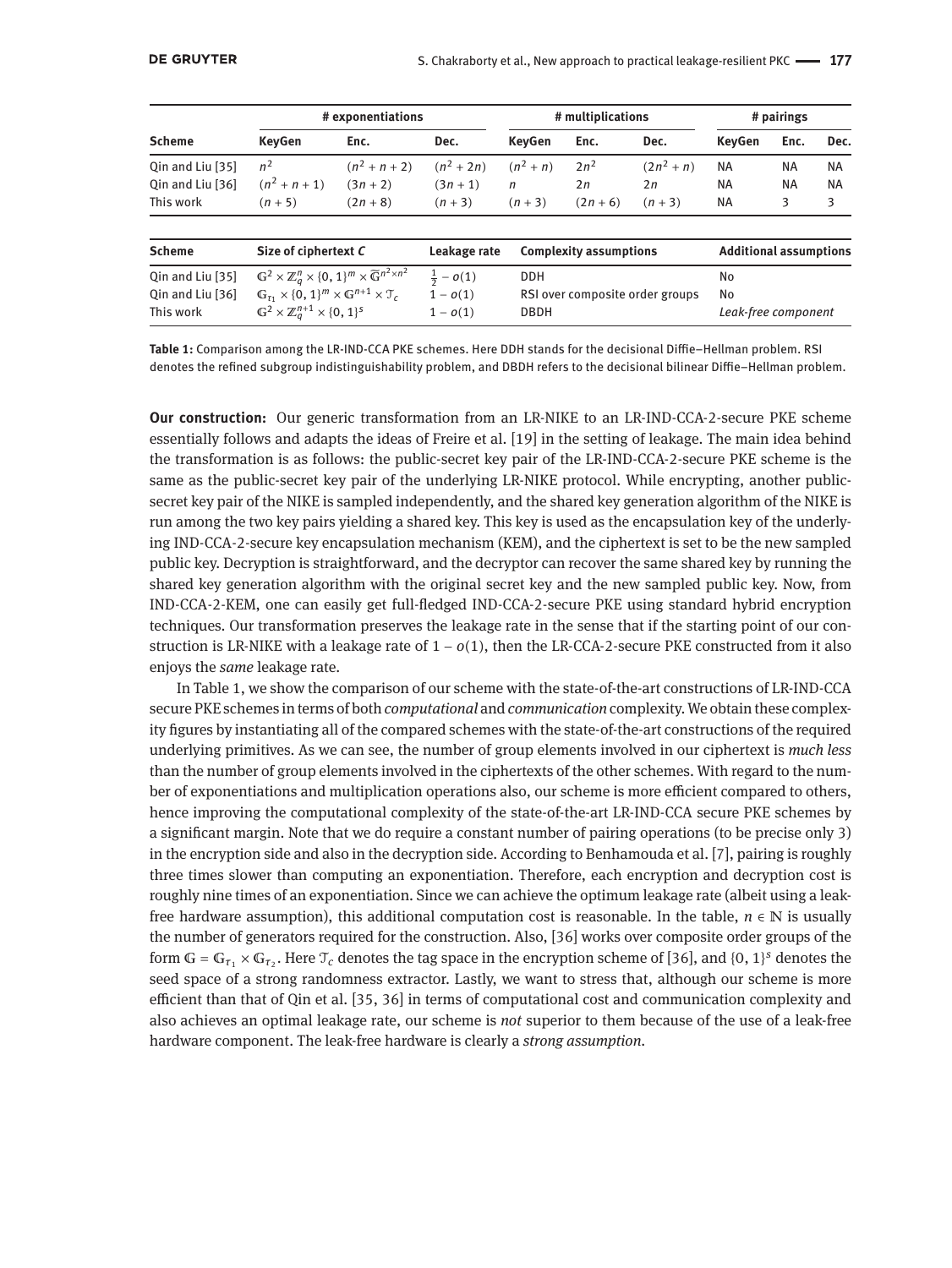|                                     | Leakage model |                |                                                                                                       |                             |
|-------------------------------------|---------------|----------------|-------------------------------------------------------------------------------------------------------|-----------------------------|
| <b>Scheme</b>                       | B/C           | <b>BFL/AFL</b> | <b>Complexity assumptions</b>                                                                         | Leakage rate                |
| Moriyama and Okamoto [32]           | B             | <b>BFL</b>     | DDH, HPS, CR, $\pi$ -PRF, Ext                                                                         | $1 - o(1)$                  |
| Alawatugoda, Boyd and Stebila [3]   |               | AFL            | <b>CCLA-2 secure PKE, PRF</b>                                                                         | sub-optimal*                |
| Alawatugoda, Stebila and Boyd [4]   | B/C           | AFL            | DDH, ODH, $\varepsilon$ -PG-IND and CPLA-2<br>secure PKE, UFCMLA-secure<br>signature, secure KDF, PRF | min{CPLA-2 PKE, UFCMLA-sig} |
| Chen, Mu, Yang, Susilo and Guo [11] | B             | AFL            | DDH, HPS, CR, $\pi$ -PRF, Ext                                                                         | $min\{HPS, Ext\}$           |
| This work                           | В             | <b>BFL</b>     | <b>BLR-CKS-heavy NIKE,</b><br>UFCMLA-secure signature                                                 | $1 - o(1)$                  |

**Table 2:** Comparison among the LR-AKE schemes. Here B/C stands for either bounded or continuous memory leakage; BFL/AFL denotes the resilience of the AKE protocols to before-the-fact/after-the-fact leakage attacks. The shorthands DDH, HPS, CR, *π*-PRF and Ext stand for the decisional Diffie–Hellman problem, hash proof systems, collision-resistant hash function, pairwise-independent PRF families and strong extractors, respectively. CPLA-2 (resp. CCLA-2) secure PKE denotes an adaptively chosen plaintext (resp. ciphertext) after-the-fact leakage secure public-key cryptosystem. *ε*-PG-IND refers to the pair-generation indistinguishable PKE scheme; ODH and KDF refer to the oracle Diffie–Hellman and secure key derivation functions, respectively. BLR-CKS-heavy stands for bounded leakage-resilient "Cash–Kiltz–Shoup"-heavy model (BLR analogue of the CKS-heavy model).

#### **Leakage-resilient AKE**

We show how to obtain a generic construction of a leakage-resilient authenticated key exchange (LR-AKE) protocol starting from a leakage-resilient NIKE protocol. We formulate a new security model for LR-AKE protocols, which we call *bounded-memory before-the-fact leakage eCK* (BBFL-eCK) model. We then show a generic construction of BBFL-eCK-secure AKE protocol using LR-NIKE in the bounded-memory leakage setting.

**Our model:** Our security model for LR-AKE is a strong security model which addresses (bounded) leakage from the entire memory, which is stronger than the "only computation leaks information" axiom [30]. We present an eCK-style [28] security model, suitably adjusted to the leakage setting.

**Our construction:** We give the generic construction of leakage-resilient AKE from leakage-resilient NIKE in the bounded-memory leakage model. We adapt the construction of Bergsma et al. [8] to the setting of leakage. In particular, Bergsma et al. [8] showed a construction of AKE protocols from a standard NIKE protocol and an existentially unforgeable signature scheme. We replace the standard NIKE with our leakage-resilient NIKE and the existentially unforgeable signature scheme with a signature scheme that is existentially unforgeable under chosen message and leakage attacks [26]. We then show that the constructed AKE protocol is secure in our BBFL-eCK security model. The leakage rate of our construction is 1 − *o*(1) under an appropriate choice of parameters. We refer the reader to Table 2 for a more detailed comparison of leakage-resilient AKE protocols.

#### **Leakage-resilient LLKE**

We show an extremely important practical application of leakage-resilient NIKE protocols. We study the leakage resiliency of low-latency key exchange (LLKE) protocols. In this paper, we give a suitable leakage security model for LLKE protocols which we call the bounded-memory leakage LLKE-ma (BL-LLKE-ma) model, where "ma" stands for mutual authentication. We then present a generic construction of leakage-resilient LLKE (LR-LLKE) construction based on our LR-NIKE protocol in the bounded-memory leakage setting.

**Our model:** The security of (standard) LLKE protocols has been recently analyzed by Hale et al. [23] under mutual authentication of the client as well as the server. We give a leakage analogue of their security model. Our model allows the adversary to activate arbitrary protocol sessions between the clients and servers. Besides, the adversary can obtain the temporary or the main keys of a session of both the clients as well as the server, obtain the long-term secret key of clients and servers and also obtain bounded leakage from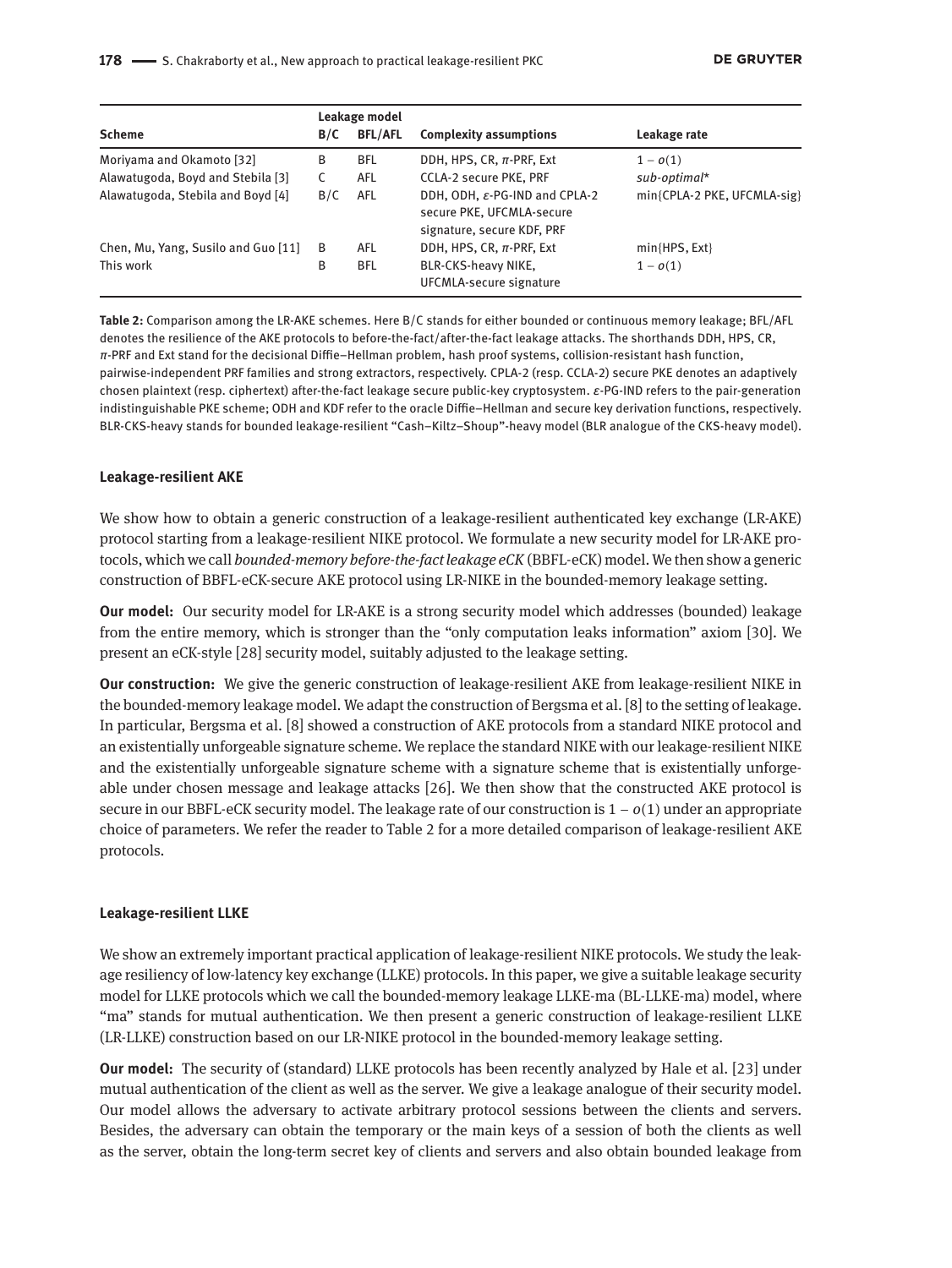both the client and the server involved in the Test query. Finally, in the test query (satisfying some freshness/ validity conditions), the adversary has to guess the requested key from a random key.

**Our construction:** Adopting the construction of Hale et al. [23], we show a generic construction of leakageresilient LLKE protocol from a leakage-resilient NIKE protocol. In particular, we require an LR-NIKE scheme and a UF-CMLA secure signature scheme. Plugging them appropriately in our context, we obtain the construction of a leakage-resilient LLKE protocol. Moreover, the leakage rate enjoyed by our LLKE protocol is also optimal, i.e., 1 − *o*(1).

### **Alternative thought**

It is possible to compare our LR-NIKE protocol (in the bounded-memory leakage model) with an alternative simpler construction, which is essentially an adaptation of the idea which we made explicit only for the LR-CCA-secure PKE scheme.

Essentially, the idea is as follows: sample a random string *r*, and use a (seeded) randomness extractor to extract another the key generation function. The seed *s* of the extractor is stored in the leak-free hardware component. The intuition behind the security is that, since the leakage from *r* is bounded and the seed *s* is kept outside the view of the adversary, the extracted value r' should look random to the adversary (the parameters need to be appropriately set to argue this). While we have made this explicit only for PKE, the above simple idea also works for achieving leakage resilience of NIKE protocols starting from any NIKE protocol in the CKS-heavy model. In fact, our construction of NIKE is exactly along this line: we start with the NIKE protocol of Freire et al. [19] and show the above NIKE protocol can be made (bounded) leakage-resilient by using the above trick. The reason we choose to give a concrete NIKE protocol is that the protocol of Freire et al. [19] is the only existing NIKE protocol secure in the CKS-heavy model (the base model we consider in our paper as well) in the standard model. Hence we start with the protocol of Freire et al. [19] and explicitly show the above idea to bootstrap its security in the bounded leakage setting.

For other primitives like AKE and LLKE, a similar idea works, and we can construct leakage-resilient versions of these primitives in a stand-alone manner using the above idea (given a leak-free hardware assumption). However, the focus of the paper is to present LR-NIKE as a unified paradigm for constructing other leakage-resilient primitives like PKE, AKE and LLKE. In particular, a construction of continuous leakageresilient NIKE will directly translate into a construction of continuous leakage-resilient PKE, AKE, LLKE via our transformations (which would otherwise not be possible using the above simpler transformations). Also, any improvement in the construction of NIKE will directly impact the efficiency of the corresponding PKE, AKE and LLKE schemes.

## **2 Preliminaries**

#### **2.1 Notations**

For  $a, b \in \mathbb{R}$ , we let  $[a, b] = \{x \in \mathbb{R} : a \le x \le b\}$ ; for  $a \in \mathbb{N}$ , we let  $[a] = \{1, 2, \ldots, a\}$ . If  $x$  is a string, we denote  $|x|$  as the length of *x*. When *x* is chosen randomly from a set  $\mathfrak X$ , we write  $x \stackrel{s}{\leftarrow} \mathfrak X$ . When *A* is an algorithm, we write *y* \$← *A*(*x*) to denote a run of *A* on input *x* and output *y*; if *A* is randomized, then *y* is a random variable and *A*(*x*; *r*) denotes a run of *A* on input *x* and randomness *r*. We denote the security parameter throughout by *κ*. An algorithm *A* is probabilistic polynomial-time (PPT) if *A* is randomized and, for any input *x*, *r* ∈ {0, 1} ∗ , the computation of  $A(x; r)$  terminates in at most poly(|x|) steps. Let G be a group of prime order *p* such that  $\log_2(p) \geq \kappa$ . Let *g* be a generator of G. Then, for a (column/row) vector  $C = (C_1, \ldots, C_n) \in \mathbb{Z}_p^n$ , we denote by  $g^C$  the vector  $C=(g^{C_1},\ldots,g^{C_n})$ . Furthermore, for a vector  $D=(D_1,\ldots,D_n)\in\mathbb{Z}_p^n,$  we denote by  $C^D$  the group element  $X = \prod_{i=1}^n g^{C_i D_i} = g^{\sum_{i=1}^n C_i D_i}$ . We say two random variables X and Y are  $\varepsilon$ -close statistically if the statistical distance between them is at most *ε*, and this is denoted by *X* ≈*<sup>ε</sup> Y*. On the other hand, if *X*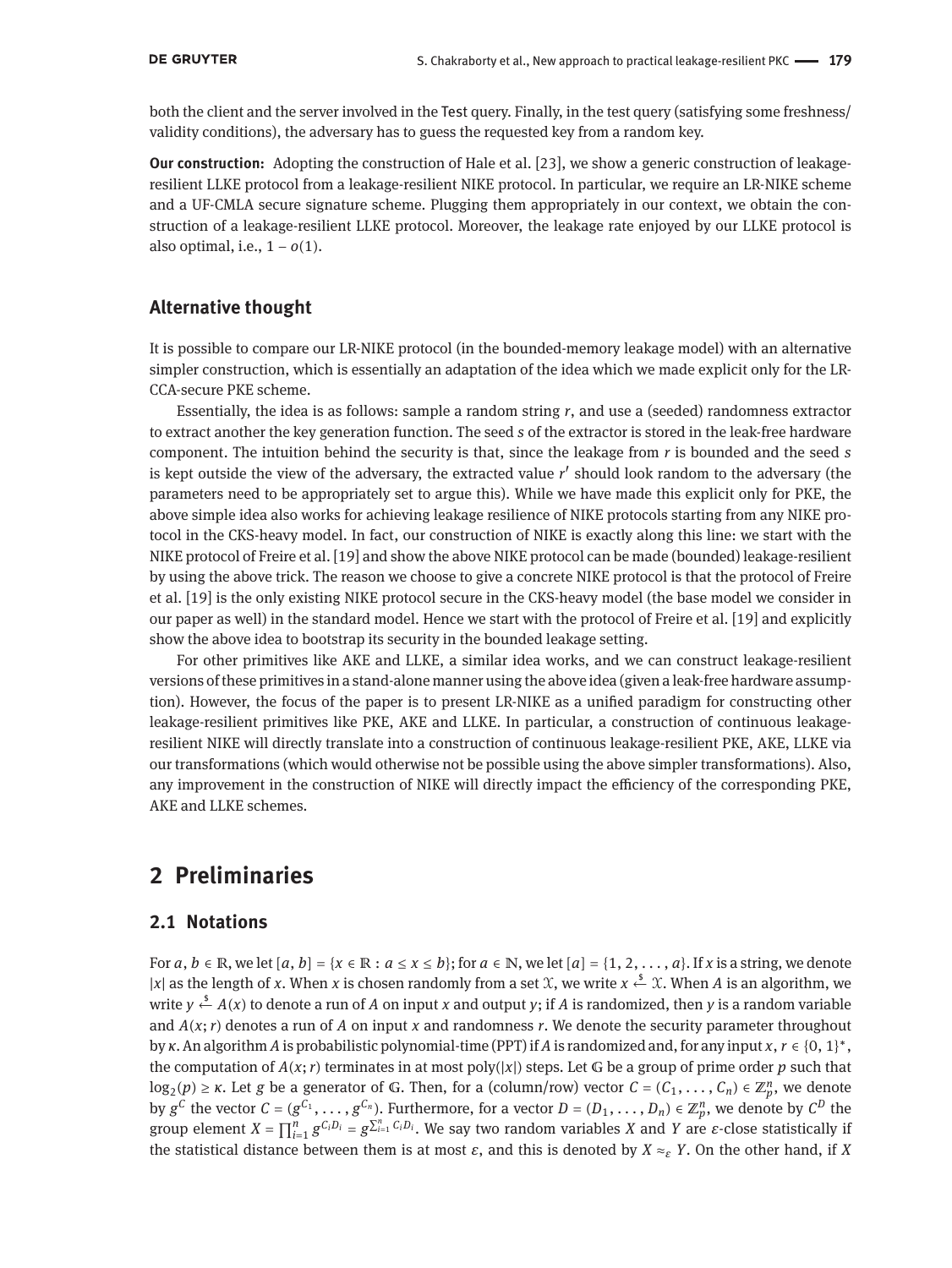and *Y* are computationally indistinguishable, we write  $X \approx_{c} Y$ . We refer to Appendix A.1 for the definitions of min-entropy, average conditional min-entropy, randomness extractors and basic results related to them.

### **2.2 Underlying primitives for our constructions**

For our construction of NIKE in the bounded-memory leakage setting, we require a *bounded leakage-resilient chameleon hash function* (BLR-CHF). Leakage-resilient chameleon hash functions (LR-CHF) postulate that it is hard to find collisions, even when the adversary learns bounded leakage from the secret key/trapdoor. We refer the reader to Appendix A.2 for the formal definition of LR-CHF. We also need standard pseudo-random function (PRF) for this construction (please refer to Appendix A.3). A function *F* is an (*ε*prf, *s*prf, *q*prf)-secure PRF if no adversary of size  $s_{\text{prf}}$  can distinguish *F* (instantiated with a random key) from a uniformly random function, except with negligible probability *ε*prf.

For our construction of leakage-resilient AKE and leakage-resilient LLKE protocols, we also need an *existentially unforgeable signature secure against chosen message and leakage attacks* (UF-CMLA). We refer the reader to Appendix A.4 for the formal definition. In all these definitions, the leakage functions can be arbitrarily and adaptively chosen by the adversary, with the only restriction that the output size of those functions are bounded by some leakage parameter.

## **3 Assumptions in a bilinear group**

In this paper, we consider *type-2* pairings over appropriate elliptic curve groups. Let  $\mathcal{G}_2$  be a *type-2 pairing parameter generation* algorithm. It takes as input the security parameter 1 *<sup>κ</sup>* and outputs

$$
gk=(\mathbb{G}_1,\mathbb{G}_2,\mathbb{G}_T,g_1,g_2,p,e,\psi)
$$

such that *p* is a prime,  $(G_1, G_2, G_T)$  are a description of multiplicative cyclic groups of the same order *p*,  $g_1, g_2$  are generators of  $\mathbb{G}_1$  and  $\mathbb{G}_2$ , respectively,  $e \colon \mathbb{G}_1 \times \mathbb{G}_2 \to \mathbb{G}_T$  is a non-degenerate efficiently computable bilinear map,  $\psi$  is an efficiently computable isomorphism  $\psi: \mathbb{G}_2 \to \mathbb{G}_1$  and  $g_1 = \psi(g_2)$ .

**Decisional bilinear assumption over type-2 pairings (DBDH-2):** Let  $gk = (G_1, G_2, G_T, g_1, g_2, p, e, \psi)$  be the output of the parameter generation algorithm  $\mathcal{G}_2$  as above. We consider the following version of the DBDH-2 problem introduced by Galindo [21] and also used in [19]. Formally, we say that the DBDH-2 assumption holds for type-2 pairings if the advantage of the adversary  $\mathcal{A}_{\sf DBDH-2}$  denoted by  $\sf{Adv}_{\mathcal{A}_{\sf DBDH-2},\mathcal{G}_2}^{dbdh-2}(\kappa)$  is negligible, where

$$
Adv_{\mathcal{A}_{\text{DBDH-2}}S_2}^{\text{dbdh-2}}(k) = |Pr[\mathcal{A}(g_2, g_2^a, g_2^b, g_1^c, e(g_1, g_2)^{abc}) = 1] - Pr[\mathcal{A}(g_2, g_2^a, g_2^b, g_1^c, e(g_1, g_2)^z) = 1]|,
$$

where the probability is taken over the random choices of the algorithm  $\mathcal{G}_2$  and the internal coin tosses of the algorithm A.

## **4 Leakage-resilient non-interactive key exchange**

In this section, we present the syntax of leakage-resilient non-interactive key exchange (LR-NIKE) protocols. We denote by  $\mathcal{PK}$ ,  $\mathcal{SK}$  and  $\mathcal{SHK}$  the space of public keys, secret keys and shared keys of LR-NIKE, respectively. When we write  $pk_i$  for the  $i$ -th public key, we mean that  $pk_i$  is associated with the user with identifier ID<sub>i</sub>  $\in$  1DS, where 1DS denotes the identity space<sup>4</sup>. Formally, an LR-NIKE scheme, LR-NIKE, consists of a tuple of algorithms (NIKEcommon\_setup, NIKEgen, NIKEkey) with the functionalities specified below.

**<sup>4</sup>** Note that, we are *not* in the identity-based setting.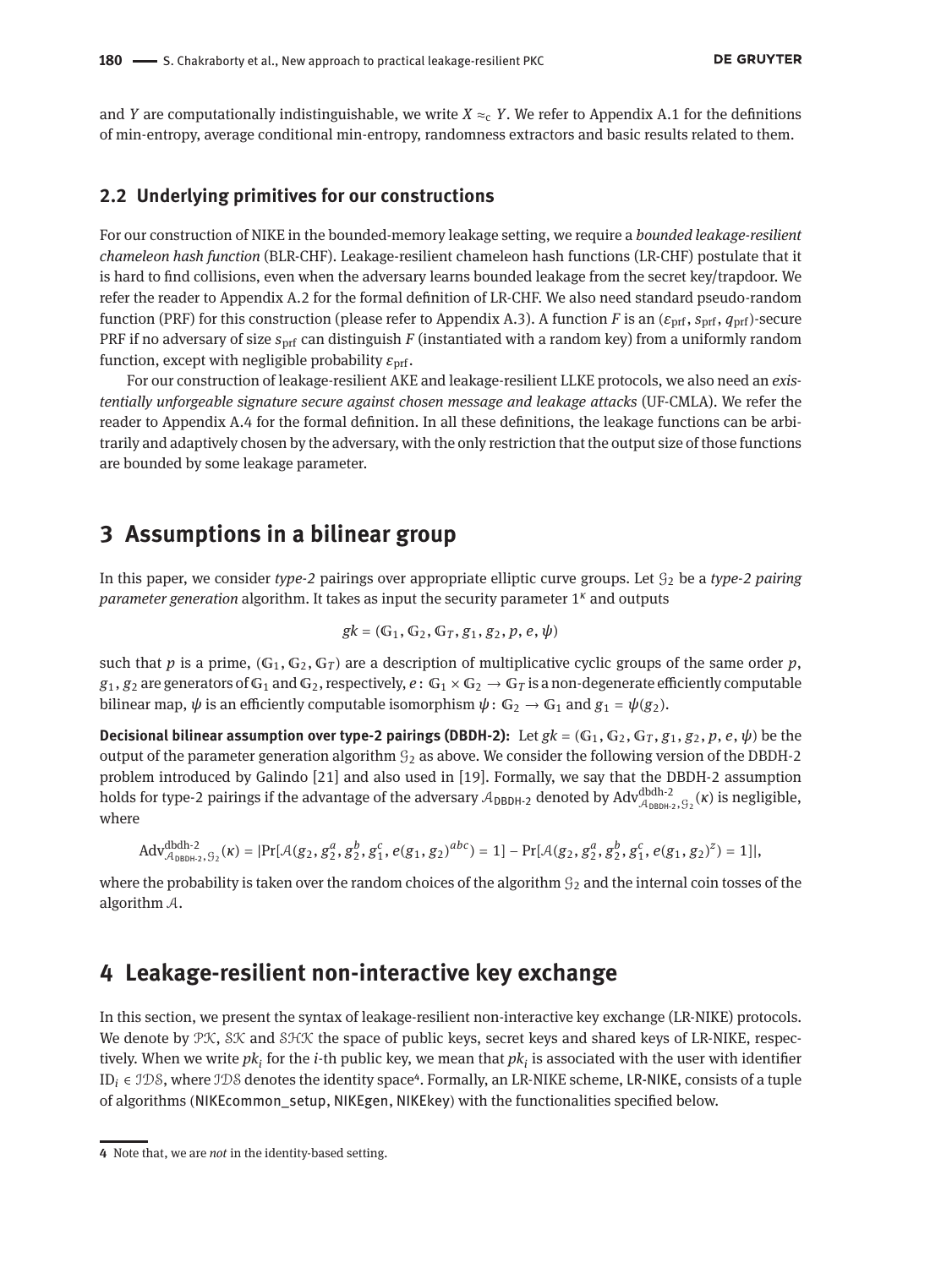- (i) NIKE common\_setup( $1^k$ ,  $\lambda$ ( $\kappa$ )): The setup algorithm takes as input the security parameter  $\kappa$  and the leakage bound *λ*(*κ*) that can be tolerated by the NIKE scheme and outputs a set of global parameters *params* of the system. We sometimes drop *κ* and write *λ* instead of *λ*(*κ*) when *κ* is clear from context.
- (ii) NIKEgen(1<sup>k</sup>, *params*): The key generation algorithm is probabilistic and can be executed independently by all the users. It takes as input the security parameter *κ* and *params* and outputs a public/secret key pair  $(pk, sk) \in \mathcal{PK} \times \mathcal{SK}$ .
- (iii)  $N$ IKEkey( $pk_i, sk_j$ ): The shared key generation algorithm takes the public key of user ID $_i$ , namely  $pk_i$ , and the secret key of user ID*<sup>j</sup>* , namely *sk<sup>j</sup>* , and outputs a shared key *shkij* ∈ SHK for the two keys or a failure symbol  $\perp$  if  $i = j$ , i.e., if *sk<sub>j</sub>* is the secret key corresponding to  $pk_i$ .

The *correctness* requirement states that, for any two pairs (*pk<sup>i</sup>* , *ski*) and (*pk<sup>j</sup>* , *skj*), the shared keys computed by them should be identical.

## **4.1 Bounded leakage-resilient non-interactive key exchange (BLR-CKS-heavy) security model**

In this section, we present the formal security model for leakage-resilient non-interactive key exchange (LR-NIKE). Before defining our security model for LR-NIKE protocols, we present an impossibility result related to LR-NIKE protocols in Section 4.1.1. In particular, we show that if the leakage function is an arbitrary polynomial-time computable function having access to the public parameters, we cannot hope to construct a secure LR-NIKE protocol, even in the bounded memory leakage model. In Section 4.1.2, we show how to circumvent this impossibility result by enforcing some restrictions on the class of allowable leakage functions in our BLR-CKS-heavy security model for NIKE.

#### **4.1.1 Impossibility of LR-NIKE protocols**

In this section, we present an impossibility result of constructing the LR-NIKE protocol, even in the bounded leakage model. Then we suitably adapt our security model to circumvent this impossibility result. Let us assume that the NIKE protocol is run between two users, say, Alice and Bob. The key pairs of Alice and Bob are  $(\mathit{pk}_A, \mathit{sk}_A)$  and  $(\mathit{pk}_B, \mathit{sk}_B)$ , respectively. In the leakage setting, the adversary may ask bounded leakage from the secret keys of both Alice and Bob. Note that the shared key between Alice and Bob is a deterministic function of their own secret keys and the public key of the other party, namely, for Alice (for Bob), the shared key  $shk_{AB}$  is derived as NIKEkey( $pk_B$ ,  $sk_A$ ) (as NIKEkey( $pk_A$ ,  $sk_B$ )). Now the adversary can set the leakage function for Alice as  $L(\cdot) = L'_{pk_B}(\cdot) = \textsf{NIKEkey}(pk_B, \cdot)$ , i.e. the adversary can specify the leakage function as the shared key derivation function NIKEkey with the public key of the other party hard-coded in it. This allows the adversary to directly leak from the shared key *shkAB* established between Alice and Bob. If the adversary can leak sufficiently many bits of *shkAB*, then, with very high probability, the adversary can distinguish the *shkAB* from a random key.

The above attack demonstrates that if we allow the leakage function to be arbitrary polynomial-time computable functions with access to all the public parameters (and hence to the public keys of all the parties) of the system, it is *impossible* to have a secure instantiation of an LR-NIKE protocol. Hence we need to enforce some meaningful restrictions on the leakage functions. In particular, one may assume that the leakage functions are not allowed to access the public parameters of the system. This can be enforced by having the adversary specify the set of leakage functions before receiving the public parameters, the so-called "*non-adaptive*" leakage model. However, this is necessarily a much more restrictive model than the *adaptive* leakage model, where the leakage may depend on the parameters on the system. To circumvent the impossibility result in the adaptive leakage model, we incorporate some assumptions in our security model for LR-NIKE. In particular, we assume that every party participating in a NIKE protocol is equipped with a *leakfree* hardware component which can be used to store a very small part of their public key. The leakage function can access the public keys of all the parties, except the components stored in the leak-free hardware. This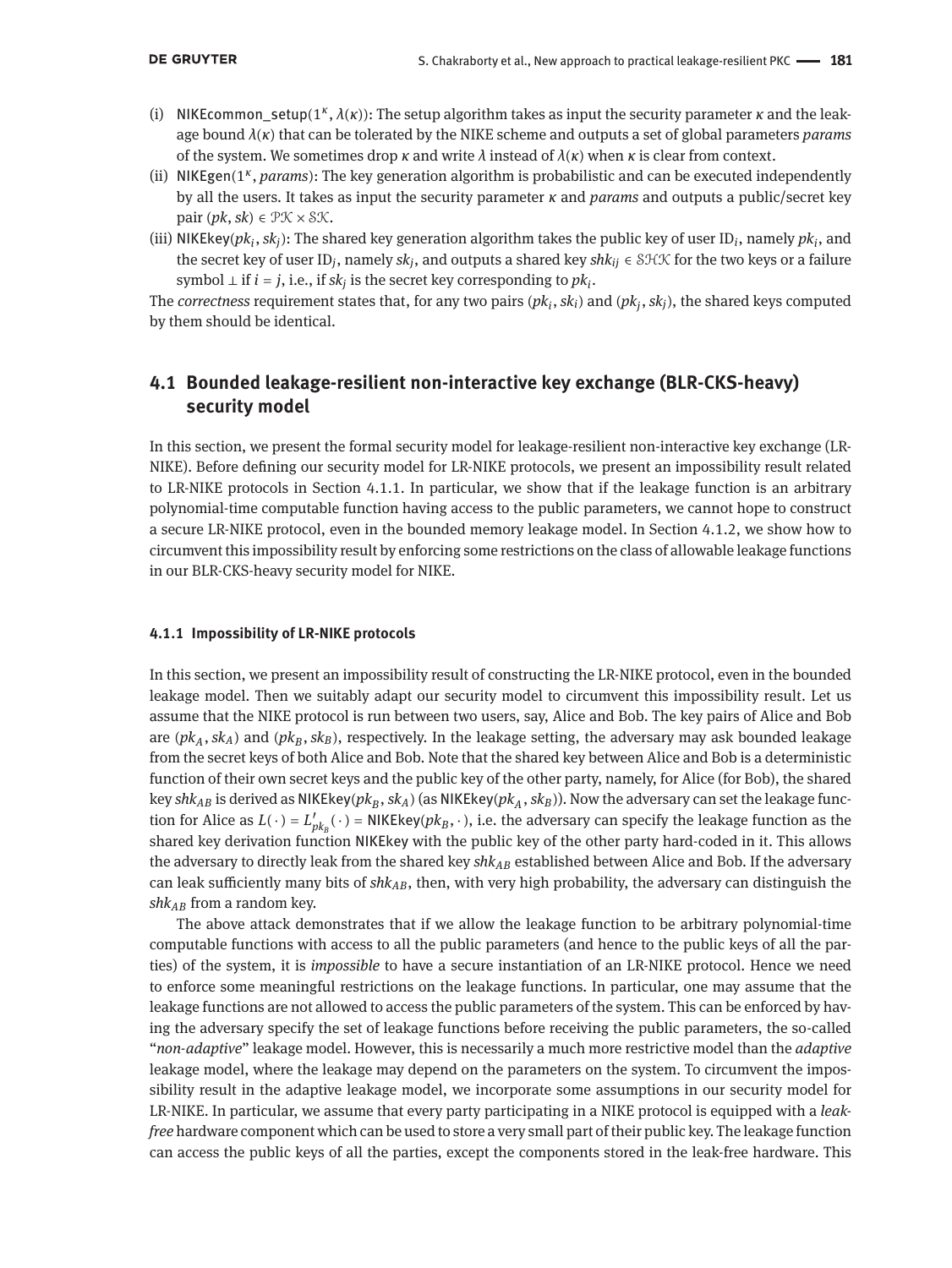essentially provides a way to shield some part of the public key from the view of the adversary. The information that is stored in the leak-free hardware is implementation-specific. However, we stress that the leak-free hardware should be used in a minimal way in any LR-NIKE protocol<sup>5</sup>. Also, note that if we store the entire public key in the leak-free hardware, then our model is essentially equivalent to the non-adaptive leakage model. Hence our security model for LR-NIKE can be seen as a convex combination of the non-adaptive and adaptive leakage model, depending on the information that is stored in the leak-free hardware.

Lastly, we note that the above impossibility results do not carry forward to the setting of (interactive) AKE protocols. This is because the shared key between two parties in an AKE protocol does not only depend on the long-term keys of the parties, but also depends on the ephemeral secret and public keys. Hence, in this case, the leakage functions may be allowed to access the public keys of all the parties.

#### **4.1.2 BLR-CKS-heavy security model for LR-NIKE**

We model every party (including the adversary) as a probabilistic polynomial-time Turing machine (PPTM). In addition, we assume that all the legitimate parties involved in the protocol have access to an oracle tape, each per party. When required, the parties can enter into a query phase and can look up the response on its corresponding oracle tape. After obtaining the response, the parties can continue with the execution of the protocol.⁶ Moreover, we assume that the adversary cannot read the contents of the oracle tape. In reality, the oracle tape models the leak-free hardware device available to each party. Equipped with this, we next present our BLR-CKS-heavy model for NIKE.

Our security model of LR-NIKE can be seen as generalization of the CKS-heavy security model introduced by Freire et al. [19] to appropriately model key leakage attacks. We assume that the adversary is *not* allowed to register the same public key more than once. In practice, this can easily be ensured by requiring the certification authority (CA) to check for consistency whenever an individual attempt to register a public key in the system. So, in the leakage-free scenario, this setting was also considered in the work of Freire et al. [19], which they called the Simplified(S)-NIKE. Our model allows the adversary to register *arbitrary* public keys into the system, provided they are distinct from each other and from the public keys of the honestly registered parties. The adversary can also issue Extract queries to learn the private keys corresponding to the honestly generated public keys. The adversary can also learn the shared key between two honestly generated parties (via HonestReveal query) as long as both of them are not involved in the challenge/Test query. We also allow the adversary to learn the shared key between an honest party and a corrupt party (via CorruptReveal query). Apart from the above queries, the BLR-CKS-heavy model allows the adversary to obtain a *bounded* amount of leakage of the secret/private keys of the parties. Finally, in the Test query, the adversary has to distinguish the real shared key between two honest parties from a random shared key. To prevent trivial wins, we enforce some natural restrictions on the Test query which we call the *validity* conditions. We also note that, once the test query is asked by the adversary, he is not allowed to make further leakage queries on the corresponding parties involved in the test query (modeling *before-the-fact* leakage).

**Remark 4.1** (Extract query vs. Leakage queries). By issuing the Extract query, the adversary can learn the secret key of a party entirely. Separately, by issuing leakage queries the adversary gets a bounded amount of leakage from the secret key. It may seem paradoxical to consider both Extract as well as Leakage queries at the same time. However, there are good reasons to consider both.

A non-leakage version of the BLR-CKS-heavy model allows the adversary to corrupt the honest parties to obtain the corresponding secret keys. However, it disallows the adversary to corrupt any of the parties involved in the Test query. This is a natural restriction since corrupting any of the parties involved in the test session will also allow the adversary to reconstruct the shared key of the test session and hence win

**<sup>5</sup>** In our construction, we use the leak-free hardware only to store a short seed used for randomness extraction.

**<sup>6</sup>** In our construction, the oracle tape generates a short random string and stores it in as a response. When required, the parties can look up the contents of its oracle tape and use the string as a seed for randomness extraction in the LR-NIKE protocol.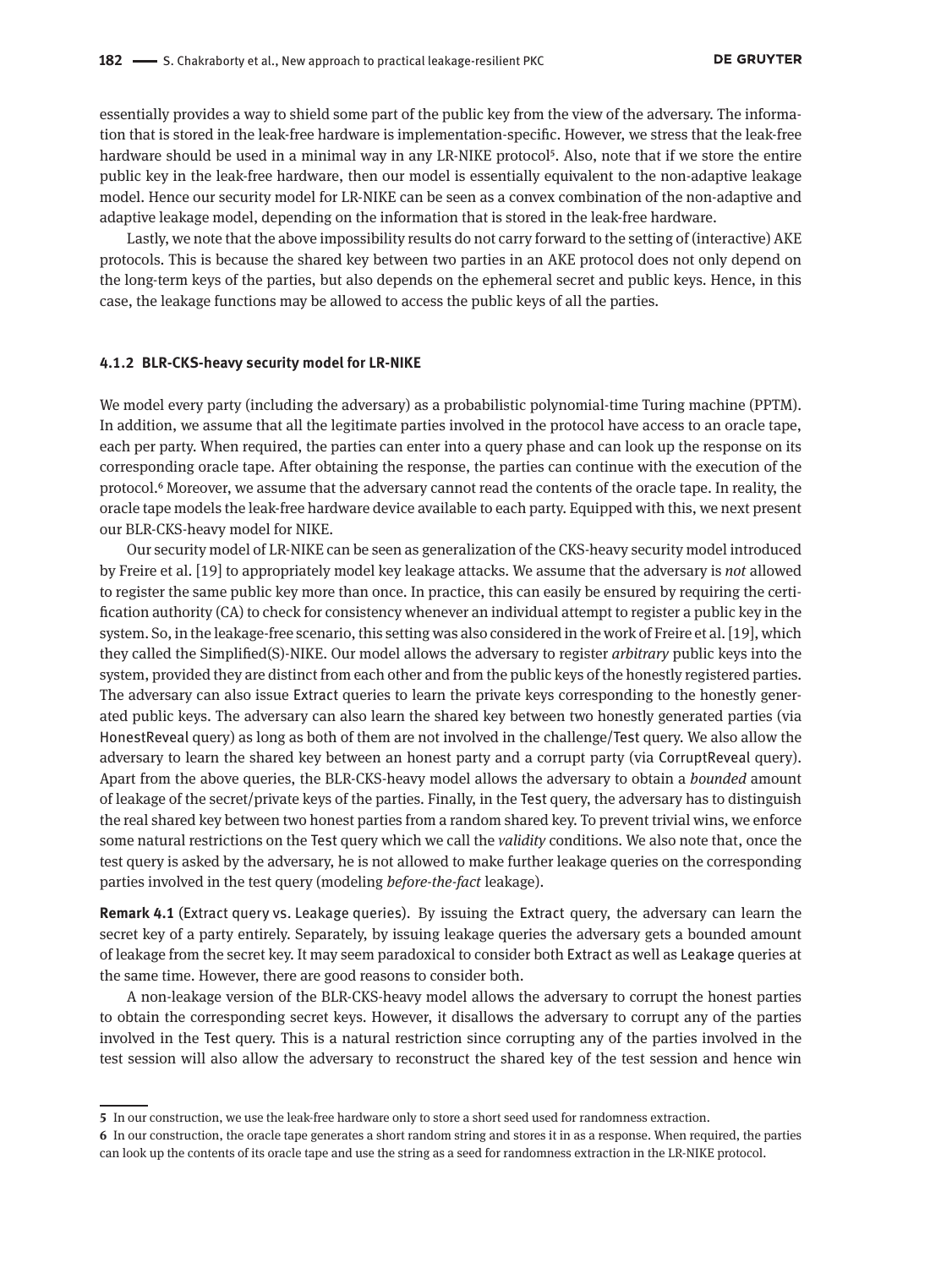the security game with certainty. But note that, in our BLR-CKS-heavy model, the adversary can also obtain bounded leakage from the secret keys of the parties involved in the test session in *addition* to corrupting other (non-test) honest parties in the system. Hence the BLR-CKS-heavy model allows the adversary to obtain more information than a non-leakage version of BLR-CKS-heavy model, namely the CKS-heavy model [19], and hence is necessarily *stronger* than the CKS-heavy model.

#### **4.1.3 Adversarial powers**

Our BLR-CKS-heavy security model is stated in terms of a security game between a challenger C and an adversary A. The adversary A is modeled as a PPTM algorithm. We denote by  $\Pi_{U,V}$  the protocol run between principal *U*, with intended principal *V*. Initially, the challenger C runs the NIKEcommon\_setup algorithm to output the set of public parameters *params*, and gives *params* to A. The challenger C also chooses a random bit *b* in the beginning of the security game and answers all the legitimate queries of A until A outputs a bit  $b'$ . The adversary  $A$  is allowed to ask the following queries.

- (i) RegisterHonest(1<sup>k</sup>, params): This query allows the adversary to register honest parties in the system. The challenger runs the NIKEgen algorithm to generate a key pair  $(pk_U, sk_U)$  and records the tuple (*honest*,  $pk_{U}$ ,  $sk_{U}$ ). It then returns the public key  $pk_{U}$  to A. We refer to the parties registered via this query as *honest* parties.
- (ii) RegisterCorrupt( $pk_{U}$ ): This query allows the adversary to register arbitrary corrupt parties in the system. Here A supplies a public key  $pk_{U}$ . The challenger records the tuple (*corrupt*,  $pk_{U}$ , ⊥). We demand that all the public keys involved in this query are distinct from one another and from the honestly generated public keys from above. The parties registered via this query are referred to as *corrupt*.
- (iii) Extract( $pk_{U}$ ): In this query, the adversary A supplies the public key  $pk_{U}$  of an honest party. The challenger looks up the corresponding tuple (*honest*,  $pk_U$ ,  $sk_U$ ) and returns the secret key  $sk_U$  to A.
- (iv) Reveal( $pk<sub>U</sub>$ ,  $pk<sub>V</sub>$ ): This query can be categorized into two types HonestReveal and CorruptReveal queries. Here the adversary supplies a pair of public keys  $pk<sub>U</sub>$  and  $pk<sub>V</sub>$ . In the HonestReveal query, both  $pk<sub>U</sub>$  and  $pk<sub>V</sub>$  are honestly registered, i.e., both of them correspond to honest parties; whereas in the CorruptReveal query, one of the public keys is registered as honest while the other is registered as corrupt. The challenger runs the NIKEkey algorithm using the secret key of the honest party (in case of the HonestReveal query, using the secret key of any one of the parties) and the public key of the other party, and returns the result to A.
- (v) Leakage: In the BLR-CKS-heavy security model, the total amount of leakage from the secret key of the underlying cryptographic primitives is bounded by the leakage parameter  $\lambda = \lambda(\kappa)$ . Here the adversary  $\mathcal A$ supplies the description of an arbitrary polynomial-time computable function  $f_i \in \mathcal{F}$  and a public key *pk*. The challenger computes  $f_i(sk)$ , where  $sk$  is the secret key corresponding to  $pk$ , and returns the output to A. The class  $\mathcal{F} = \{f_i\}_i$  of leakage functions is defined as  $f_i: \{0, 1\}^* \to \{0, 1\}^{\lambda_i(\kappa)}$ , where  $\lambda_i(\kappa) < \lambda(\kappa)$ . Secondly, the functions  $f_i$  cannot take as input the values  $f(pk)$ , where the value  $f(pk)$  is stored in a leakfree hardware component, and  $f$  is a function of the public key  $pk$ .<sup> $\tau$ </sup> The adversary  $\mathcal A$  can specify multiple such leakage functions as long as the leakage bound is not violated, i.e.,  $\sum_i |f_i(s k)| \leq \lambda(\kappa)$ , and  $f_i \in \mathcal{F}$ . Note that A can obtain *λ* bits of information/leakage from the secret key from each of the honest parties, *including* those involved in the Test queries.
- (vi) Test( $pk_U, pk_V$ ): Here A supplies two distinct public keys  $pk_U$  and  $pk_V$  that were both registered as *honest*. If  $pk_{U} = pk_{U}$ , the challenger aborts and returns ⊥. Otherwise, it uses the bit *b* to answer the query. If *b* = 0, the challenger runs the NIKEkey algorithm using the public key of one party, say *pkU*, and the private key of the other party  $sk_V$  and returns the result to A. If  $b = 1$ , the challenger samples a random shared key from SHK and returns that to A.

**<sup>7</sup>** In our LR-NIKE, the public-key is  $pk = (pk_1, pk_2, pk_3, pk_4, pk_5, and F(pk) = pk_5$ .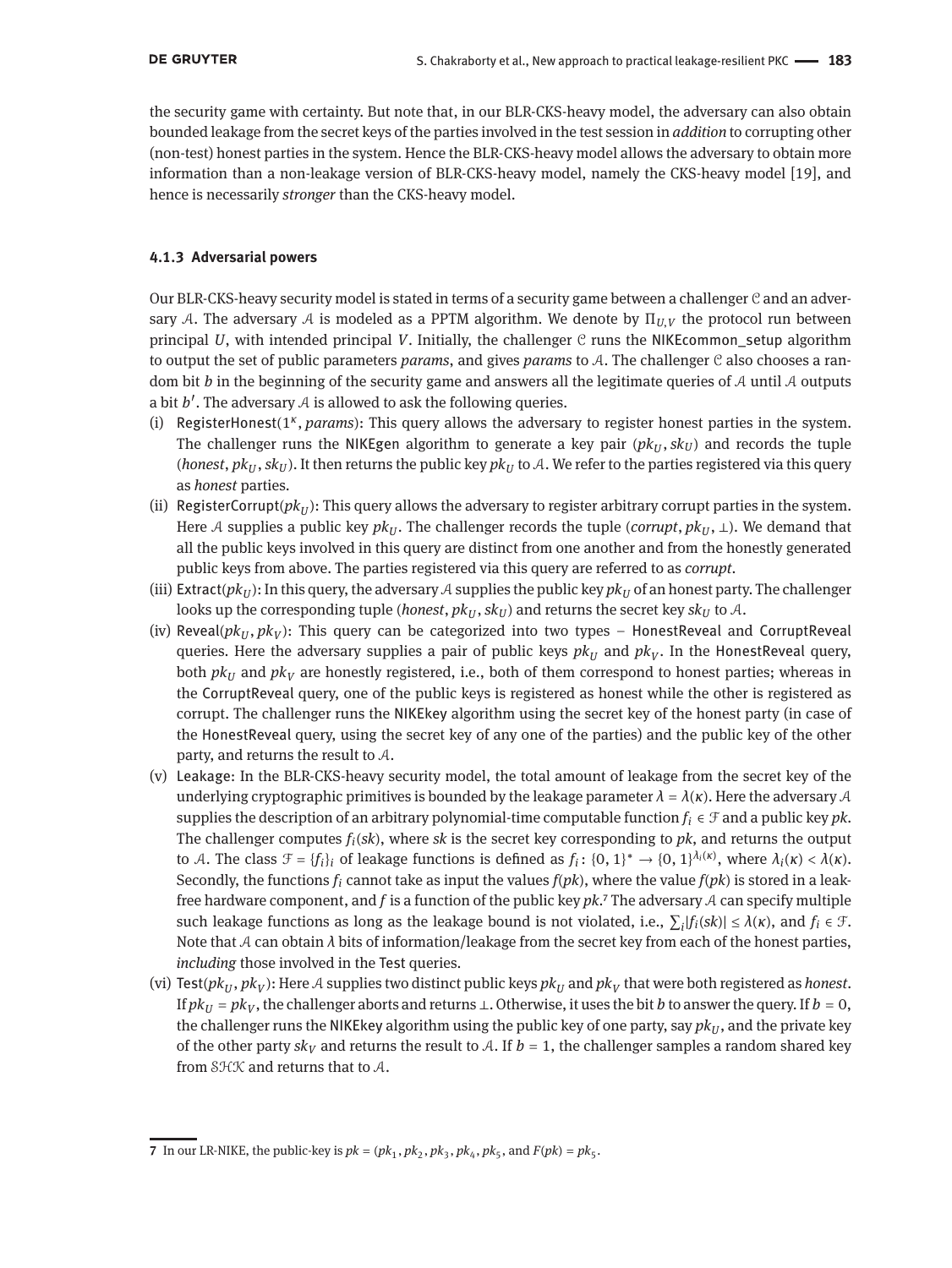A's queries may be made *adaptively* and are *arbitrary* in number. However, to prevent trivial wins, the adversary should not be allowed to make certain queries to the parties involved in the Test query. We model this by requiring the Test query to be *valid*. We next give the definition of validity in our BLR-CKS-heavy model (see Definition 4.2).

**Definition 4.2** ( $λ$ -BLR-CKS-heavy validity). We say that the Test query  $\Pi$ <sub>*U<sub>, V</sub>* between two parties *U* and *V* with</sub> public-secret key pairs  $(pk_U, sk_U)$  and  $(pk_V, sk_V)$ , respectively, is *valid* in the *BLR-CKS-heavy* model if the following conditions hold.

- (i) The adversary A is not allowed to ask Extract( $pk_{U}$ ) or Extract( $pk_{V}$ ) queries.
- (ii) The adversary A is not allowed to ask HonestReveal( $pk_{U}$ ,  $pk_{V}$ ) or HonestReveal( $pk_{V}$ ,  $pk_{U}$ ) queries.
- (iii) The total output length of all the leakage queries by A to each party involved in the Test query, i.e., *U* and V, is at most  $\lambda(\kappa)$ , i.e.,  $\sum_i |f_i(s k_U)| \leq \lambda(\kappa)$  and  $\sum_i |f_i(s k_V)| \leq \lambda(\kappa)$ , and we require that  $f_i \in \mathcal{F}$ , where  $\mathcal{F}$ is as defined above.

#### **4.1.4 Security game and security definition**

**Definition 4.3** (BLR-CKS-heavy security game). The security of a NIKE protocol in the generic *(BLR-CKS-heavy* model is defined using the following security game, which is played by a PPT adversary A against the protocol challenger C.

- ∙ *Stage* 1: The challenger C runs the NIKEcommon\_setup algorithm to output the global parameters *params* and returns them to A.
- ∙ *Stage* 2: A may ask any number of RegisterHonest, RegisterCorrupt, Extract, HonestReveal, CorruptReveal, and Leakage queries adaptively.
- ∙ *Stage* 3: At any point of the game, A may ask a Test query that is *λ-BLR-CKS-heavy valid*. The challenger chooses a random bit *b* to respond to this query. If  $b = 0$ , the actual shared key between the respective pairs of parties involved in the corresponding test query is returned to A. If  $b = 1$ , the challenger samples a random shared key from  $SHK$ , records it for later and returns that to A.
- ∙ *Stage* 4: A may continue asking RegisterHonest, RegisterCorrupt, Extract, HonestReveal, CorruptReveal and Leakage queries adaptively, provided the Test query remains *valid*.
- ∙ *Stage* 5: At some point, A outputs the bit *b* ← {0, 1}, which is its guess of the value *b*. Then A wins if  $b' = b$ .

Let Succ<sub>A</sub> denote the event that A wins the above security game (Definition 4.3).

**Definition 4.4** (BLR-CKS-heavy security). Let  $q_H$ ,  $q_C$ ,  $q_E$ ,  $q_H$  and  $q_{CR}$  denote the number of RegisterHonest, RegisterCorrupt, Extract, HonestReveal and CorruptReveal queries, respectively. A NIKE protocol Π is said to be *BLR-CKS-heavy* secure if there is no PPT algorithm A that can win the above *BLR-CKS-heavy* security game with non-negligible advantage. The advantage of an adversary  $A$  is defined as

Adv<sub>II,A</sub><sup>BLR-CKS-heavy</sup> (
$$
\kappa
$$
,  $q_H$ ,  $q_C$ ,  $q_E$ ,  $q_{HR}$ ,  $q_{CR}$ ) = |2 Pr(Succ<sub>A</sub>) – 1|.

**Remark 4.5.** We remark that our BLR-CKS-heavy security model for NIKE can be generalized in a straightforward manner to incorporate continuous memory leakage (CML) attacks. However, we do not give our security model for NIKE in the CML setting since we mainly focus on the construction of BLR-NIKE in this work. We note that a recent work [10] already solved the open problem of constructing LR-NIKE in the CML setting. However, they assume additional restrictions on the leakage model, namely a *split-state* model (where the secret key is split into multiple parts and it is assumed that the adversary can leak from both these parts, but in an independent manner) and also does not achieve the optimal leakage rate (i.e. 1 − *o*(1)). We leave the construction of LR-NIKE in the CML setting in the non-split state model achieving optimal leakage rate as an exciting open problem.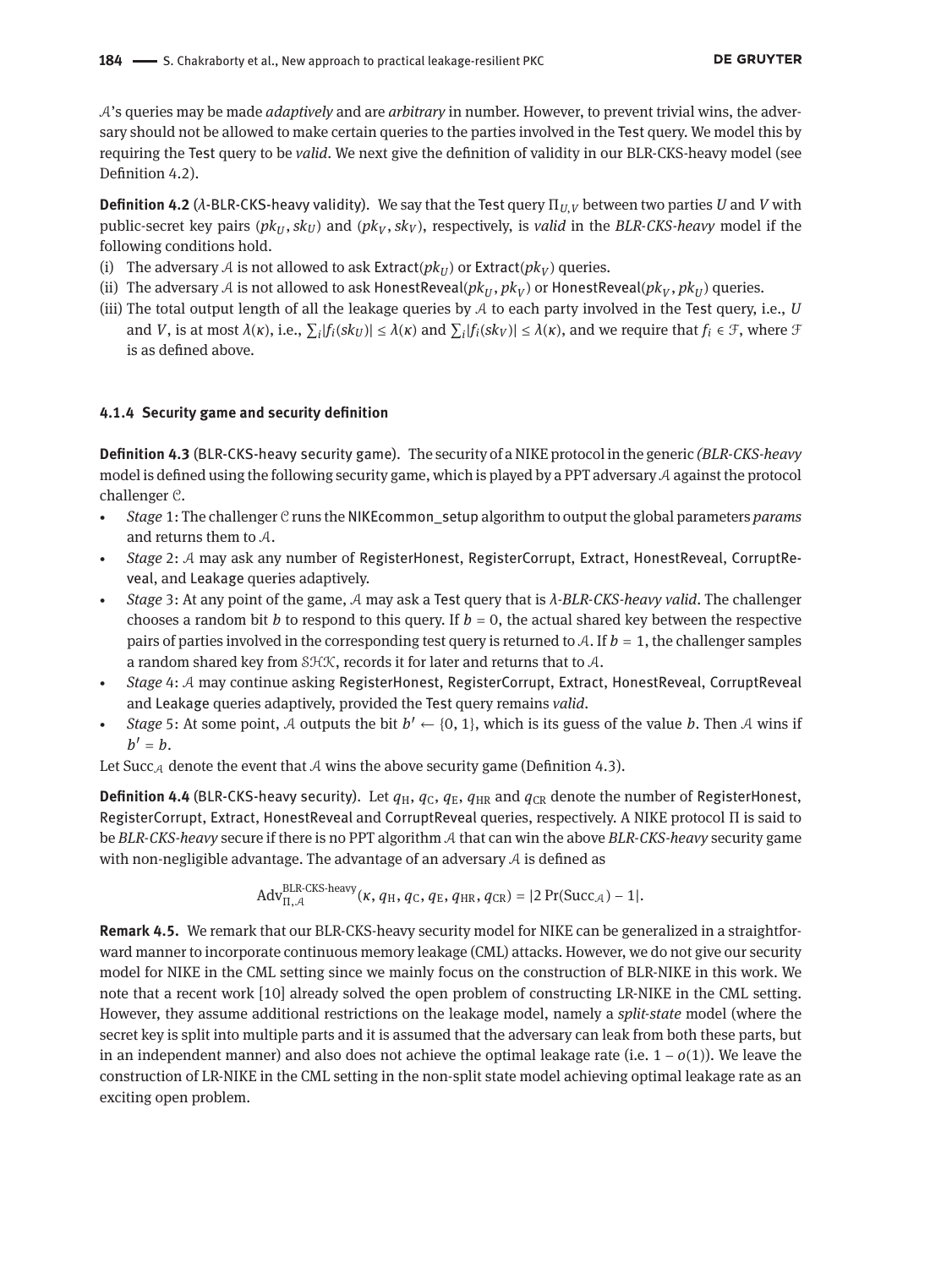| Party ID <sub>A</sub>                                                                                                                                                                                                                                                                                                                                                                                                                                                                                                                                                                          | Party $ID_R$                                                                                                                                                                                                                                                                                                                                                                                                                                                                                                                                                                                      |  |  |  |  |
|------------------------------------------------------------------------------------------------------------------------------------------------------------------------------------------------------------------------------------------------------------------------------------------------------------------------------------------------------------------------------------------------------------------------------------------------------------------------------------------------------------------------------------------------------------------------------------------------|---------------------------------------------------------------------------------------------------------------------------------------------------------------------------------------------------------------------------------------------------------------------------------------------------------------------------------------------------------------------------------------------------------------------------------------------------------------------------------------------------------------------------------------------------------------------------------------------------|--|--|--|--|
|                                                                                                                                                                                                                                                                                                                                                                                                                                                                                                                                                                                                | $N$ IKEcommon_setup $(1K)$                                                                                                                                                                                                                                                                                                                                                                                                                                                                                                                                                                        |  |  |  |  |
| $qk \stackrel{5}{\leftarrow} \mathcal{G}_2(1^k)$ , where $qk = (\mathbb{G}_1, \mathbb{G}_2, \mathbb{G}_7, g_1, g_2, p, e, \psi);$<br>$\alpha, \beta, \gamma, \delta \stackrel{s}{\leftarrow} \mathbb{G}_1^*$ ;<br>$(hk, ck) \leftarrow \text{Cham.KevGen}(1^k, \lambda)$ :<br>params := $(gk, \alpha, \beta, \gamma, \delta, hk);$<br>return params                                                                                                                                                                                                                                            |                                                                                                                                                                                                                                                                                                                                                                                                                                                                                                                                                                                                   |  |  |  |  |
| NIKEgen(1 <sup>K</sup> , <i>params</i> )                                                                                                                                                                                                                                                                                                                                                                                                                                                                                                                                                       |                                                                                                                                                                                                                                                                                                                                                                                                                                                                                                                                                                                                   |  |  |  |  |
| $X_A, r_A \stackrel{\$}{\leftarrow} \mathbb{Z}_p; r_A' \stackrel{\$}{\leftarrow} \mathcal{R}_{\text{cham}};$<br>sample $s_A \stackrel{\$}{\leftarrow} \{0,1\}^s$ , and store $s_A$ in leak-free component;<br>$\widehat{X_4} \leftarrow \text{Ext}(X_4, S_4)$ :<br>$x'_A \leftarrow F_{\widehat{X}_A}(r_A) + F'_{r_A}(1^k);$<br>$Z_A \leftarrow q_2^{X'_A}$ ;<br>$t_A \leftarrow \text{ChamH}_{hk}(Z_A \parallel \text{ID}_A; r'_A);$<br>$Y_A \leftarrow \alpha \beta^{t_A} \gamma^{t_A^2}$ ; $X_A \leftarrow Y_A^{x'_A}$<br>$pk_A \leftarrow (X_A, Z_A, r'_A, r_A, s_A); sk_A \leftarrow x_A$ | $x_B, r_B \stackrel{\$}{\leftarrow} \mathbb{Z}_p; r_B \stackrel{\$}{\leftarrow} \mathbb{R}_{\text{cham}};$<br>sample $s_B \stackrel{\$}{\leftarrow} \{0,1\}^s$ , and store $s_B$ in leak-free component;<br>$\widehat{X}_B \leftarrow \text{Ext}(X_B, S_B)$ :<br>$x'_{B} \leftarrow F_{\widehat{X_B}}(r_B) + F'_{r_B}(1^k);$<br>$Z_B \leftarrow q_2^{x'_B}$ ;<br>$t_B \leftarrow \text{ChamH}_{hk}(Z_B \parallel \text{ID}_B; r'_B);$<br>$Y_B \leftarrow \alpha \beta^{t_B} \gamma^{t_B^2}$ ; $X_B \leftarrow Y_A^{x_B^2}$ ;<br>$pk_B \leftarrow (X_B, Z_B, r'_B, r_B, s_B); sk_B \leftarrow x_B$ |  |  |  |  |
| NIKEkey( $pk_B$ , $sk_A$ )                                                                                                                                                                                                                                                                                                                                                                                                                                                                                                                                                                     | NIKEkey( $pkA$ , $skB$ )                                                                                                                                                                                                                                                                                                                                                                                                                                                                                                                                                                          |  |  |  |  |
| if $pk_A = pk_B$ , return $\perp$ ;<br>parse $pkP$ as $(XB, ZB, YP, YB)$ :<br>$t_B \leftarrow \textsf{ChamH}_{hk}(Z_B \parallel \textsf{ID}_B; r'_B);$<br>if $e(X_B, g_2) \neq e(\alpha \beta^{t_B} \gamma^{t_B^2}, Z_B)$ , then sh $k_{A,B} \leftarrow \perp$ ;<br>$x'_A \leftarrow F_{\widehat{X}_A}(r_A) + F'_{r_A}(1^k);$<br>$shk_{AB} \leftarrow e(\delta^{x'_A}, Z_B);$                                                                                                                                                                                                                  | if $pk_{p} = pk_{A}$ , return $\perp$ :<br>parse $p_{k_A}$ as $(X_A, Z_A, r_A', r_A)$ :<br>$t_A \leftarrow \textsf{ChamH}_{hk}(Z_A \parallel \textsf{ID}_A; r'_A);$<br>if $e(X_A, q_2) \neq e(\alpha \beta^{t_A} \gamma^{t_A^2}, Z_A)$ , then sh $k_{A,B} \leftarrow \perp$ ;<br>$x'_{B} \leftarrow F_{\widehat{X_B}}(r_B) + F'_{r_B}(1^k);$<br>$shk_{AB} \leftarrow e(\delta^{x'_B}, Z_A)$                                                                                                                                                                                                       |  |  |  |  |

**Table 3:** LR-NIKE protocol in the bounded leakage model (BLR-NIKE).

### **4.2 Constructions of leakage-resilient non-interactive key exchange**

In this section, we show our construction of leakage-resilient NIKE in the bounded-memory leakage model. We show that the pairing-based NIKE protocol of Freire et al. [19] (in the standard model), which is secure in the non-leakage setting, is in fact insecure in the bounded memory leakage model, even if the adversary obtains a single bit of leakage on the secret key of the parties. This is illustrated in Appendix C.

#### **4.2.1 Protocol BLR-NIKE: Construction of NIKE in the bounded-memory leakage model**

Table 3 shows our construction of NIKE in the bounded-memory leakage model. The starting point of our construction is the NIKE protocol of [19]. Let  $\mathcal{G}_2$  be a type-2 pairing parameter generation algorithm, i.e., it outputs  $gk = (G_1, G_2, G_T, g_1, g_2, p, e, \psi)$ . Let ChamH<sub>hk</sub>:  $\{0, 1\}^* \times \mathcal{R}_{\text{cham}} \to \mathbb{Z}_p$  be a (bounded) leakageresilient chameleon hash function tolerating leakage bound up to *λ*(*κ*) (denoted as *λ*-LR-CHF) indexed with the evaluation/hashing key hk, and  $\mathcal{R}_{\text{cham}}$  denotes the randomness space of the hash function. Also, let  $F: \{0,1\}^{\ell(k)} \times \mathbb{Z}_p \to \mathbb{Z}_p, F': \mathbb{Z}_p \times \{0,1\}^k \to \mathbb{Z}_p$  be  $(\varepsilon_{\text{prf}}, s_{\text{prf}}, q_{\text{prf}})$  and  $(\varepsilon_{\text{prf}}', s_{\text{prf}}', q_{\text{prf}}')$  secure PRF families, and let  $Ext: \mathbb{Z}_p \times \{0, 1\}^s \to \{0, 1\}^{\ell(\kappa)}$  be an average-case  $(v, \varepsilon)$ -extractor, with  $v \ll \log p$  and  $s = \omega(\log \kappa)$ . Namely, it has log *p* bits of input, *ω*(log *κ*)-bit seed *s* and ℓ(*κ*)-bit outputs, and for a random seed and input with *v* bits of min-entropy, the output is  $\varepsilon$ -away from a uniform  $\ell(\kappa)$ -bit string. We can set the parameters appropriately to achieve this.

**Setting the parameters of the extractor:** For our construction, the seed *s* of the extractor Ext is stored in the leak-free hardware component. If the length of the seed *s* is  $O(log \kappa)$ , the adversary can enumerate over the entire seed space itself, and the adversary can simply ask for leakage functions on the private key with enumeration of all possible seeds. This necessitates the length of *s* to be at least *ω*(log *κ*). The classical result of [34] shows that, for every *n*, *k*, *ε*, there exist (*k*, *ε*)-extractors that use a seed of length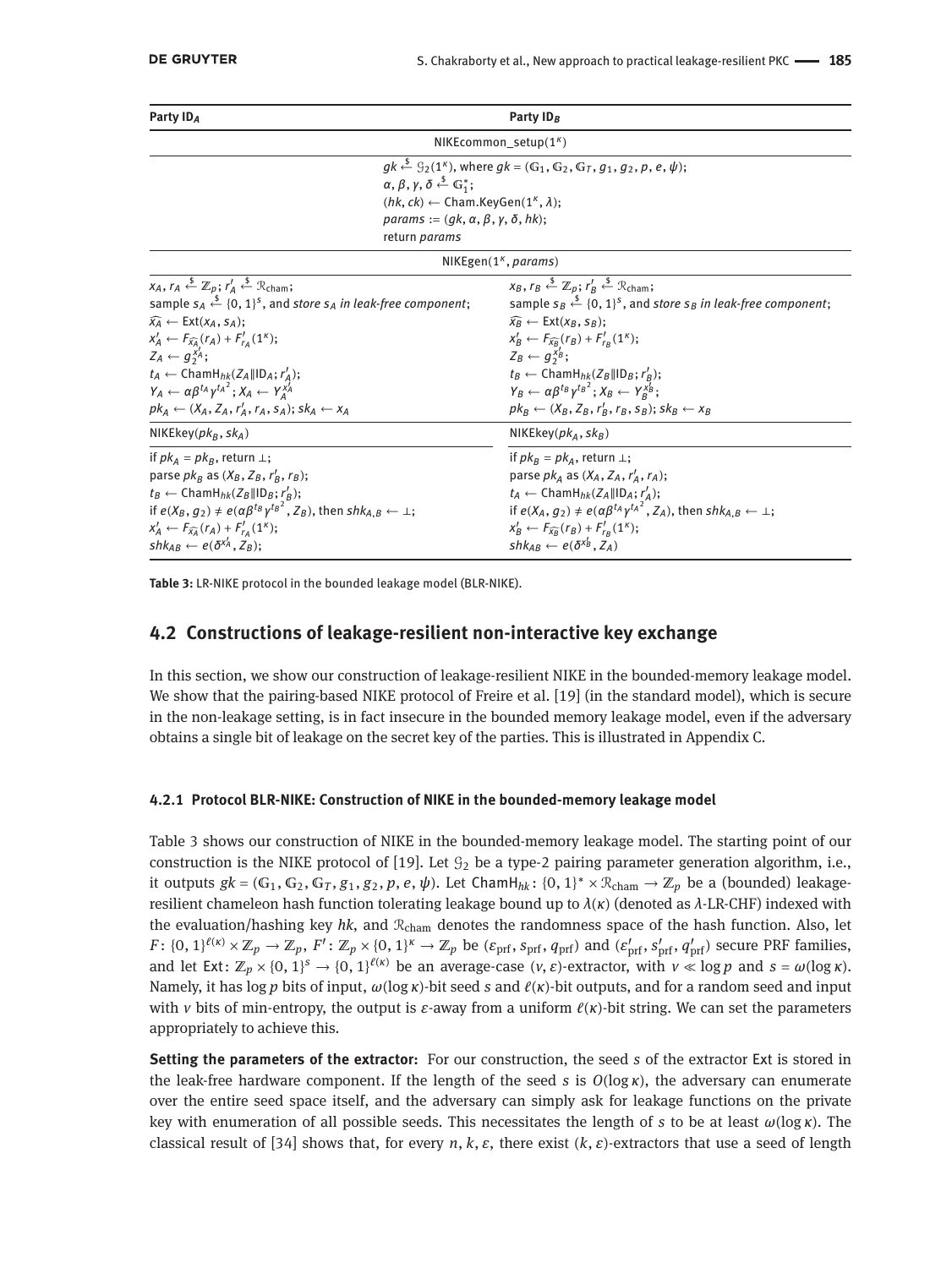$d = \log(n - k) + 2\log(\frac{1}{\varepsilon}) + O(1)$  and output  $m = k + d - 2\log(\frac{1}{\varepsilon})$  bits. In our construction,  $n = \log p$  (since the input of Ext is from  $\mathbb{Z}_p$ ),  $k = n - \lambda = \log p - \lambda$  (since a leakage of  $\lambda$  bits can reduce the entropy of the source by at most *λ* bits). Hence the seed is of the length  $s = \log(\lambda) + 2\log(\frac{1}{\varepsilon}) + O(1)$ . By appropriately setting the value of *p*, *λ* and *ε*, one can show that  $s \geq \omega(\log \kappa)$ .

**On the leak-free hardware assumption:** As already stated in Section 4.1.2, we consider an additional assumption that each party involved in our LR-NIKE protocol has access to a *leak-free* secure hardware component. In our LR-NIKE construction, each party needs to store a short random seed (which is part of the public key of that party) corresponding to every other party with whom a shared key will be established. The above assumption seems to be necessary for our protocol since, otherwise, the adversary could leak from the extracted value itself by knowing the seed. However, as discussed in Section 4.1.1, the leak-free hardware assumption seems to be necessary for the construction for any secure LR-NIKE protocol, unless one sacrifices the leakage model further (non-adaptive leakage).

**Theorem 4.6.** *Let* ChamH*hk be a family of bounded leakage-resilient chameleon hash function* (BLR-CHF)*. Let* F and F' be ( $\varepsilon_{\rm prf}$ ,  $s_{\rm prf}$ ,  $q_{\rm prf}$ ) and ( $\varepsilon'_{\rm prf}$ ,  $s'_{\rm prf}$ ,  $q'_{\rm prf}$ ) secure PRFs. Let Ext be a (v,  $\varepsilon$ )-strong average case randomness *extractor with seed length at least*  $\omega(\log \kappa)$ *, and let p be the order of the underlying groups*  $G_1$ *,*  $G_2$  *and*  $G_T$ *. Then the above NIKE protocol* BLR-NIKE *is* BLR-CKS-heavy*-secure assuming the intractability of the* DBDH-2 *assumption with respect to the parameter generator* G2*. In particular, let* A *be an adversary against the NIKE protocol* BLR-NIKE *in the* BLR-CKS-heavy *security model making*  $q_H$  *the number of* RegisterHonest *user queries. Then, using it, we can construct an adversary*  $A_{DBDH-2}$  *against the DBDH-2 problem such that* 

$$
Adv_{BLR\text{-}NIKE,A}^{BLR\text{-}CKS\text{-}heavy}(\kappa) \leq q_H^2(2\varepsilon + \varepsilon_{\text{prf}} + \varepsilon_{\text{prf}}' + Adv_{A,\text{ChamH}}^{coll}(\kappa) + Adv_{A_{\text{DBDH-2}},\mathcal{G}_2}^{dbdh-2}(\kappa)).
$$

*Proof.* The proof of this theorem will proceed via the game hopping technique [38]: define a sequence of games, and relate the adversary's advantage of distinguishing each game from the previous game to the advantage of breaking one of the underlying cryptographic primitives. Let Adv*δ*(A) denote the advantage of the adversary A in Game *δ*.

Game 0. This is the original security game with adversary  $A_{DBDH-2}$ . When the Test query is asked, the Game 0 challenger chooses a random bit  $b \stackrel{\$}{\leftarrow} \{0,1\}$ . If  $b = 0$ , the real shared key is given to A; otherwise, a random value chosen from the shared key space is given.

$$
Adv_{Game_0}(\mathcal{A}) = Adv_{BLR\text{-}NIKE, \mathcal{A}}^{BLR\text{-}CKS\text{-}heavy}(\kappa).
$$

Game 1. Initially,  $A_{\text{DBDH-2}}$  chooses two identities ID<sub>A</sub>, ID<sub>B</sub>  $\in$  [ $q_H$ ], where  $q_H$  denotes the number of Register-Honest queries made by  $A_{NIKE}$ . Effectively,  $A_{DBDH-2}$  is guessing that ID<sub>A</sub> and ID<sub>B</sub> to be honestly registered by  ${\cal A}_{\sf NIKE}$  will be involved in the Test query later. When  ${\cal A}_{\sf NIKE}$  makes its Test query on a pair of identities {ID<sub>I</sub> , ID<sub>J</sub>},  $A_{\sf DBDH-2}$  checks if  $\{ID_I, ID_J\} = \{ID_A, ID_B\}$ . If so, it continues with the simulation and gives the result to  $A_{\sf NIKE}$ ; else it aborts the simulation.

$$
Adv_{Game_1}(\mathcal{A}) \ge Adv_{Game_0}(\mathcal{A})/q_H^2.
$$

Game 2. This game is identical to the previous game, except that the challenger changes the way how the output of the extractor is computed. In particular, instead of computing  $\widehat{x_A} \leftarrow \text{Ext}(x_A, s_A)$  and  $\widehat{x_B} \leftarrow \text{Ext}(x_B, s_B)$ , the challenger chooses a uniformly random  $\widehat{x_A},\widehat{x_B}\leftarrow\{0,1\}^{\ell(\kappa)}.$  Game 0 and Game 1 are indistinguishable by the property of the strong average case randomness extractor. Suppose that the adversary obtains at most  $λ = λ(κ)$  bits of leakage from the secret keys  $x_A$  and  $x_B$  of parties *A* and *B*, respectively. Since Ext can work with inputs that have min-entropy  $v \ll \log p$ , even given the bounded leakage of  $\lambda$  bits, we have  $(x_A, s_A, \text{Ext}(x_A, s_A)) \approx_{\varepsilon} (x_A, s_A, U_{\ell(x)})$  and  $(x_B, s_B, \text{Ext}(x_B, s_B)) \approx_{\varepsilon} (x_B, s_B, U_{\ell(x)})$ , where  $U_{\ell(x)}$  denotes the uniform distribution over {0, 1}<sup> $\ell(x)$ </sup>. Recall that, in our construction, the seeds  $s_A$  and  $s_B$  are stored in the *leak-free* hardware component (i.e., *s<sup>A</sup>* and *s<sup>B</sup>* are stored in the oracle tape of party ID*<sup>A</sup>* and ID*B*, respectively), and hence are outside the view of the adversary. Thus it is possible to replace the output the extractor with a uniformly random value in this game. This is the *only* place where we require the leak-free assumption in our proof.

$$
|Adv_{Game_2}(\mathcal{A}) - Adv_{Game_1}(\mathcal{A})| \leq 2\epsilon.
$$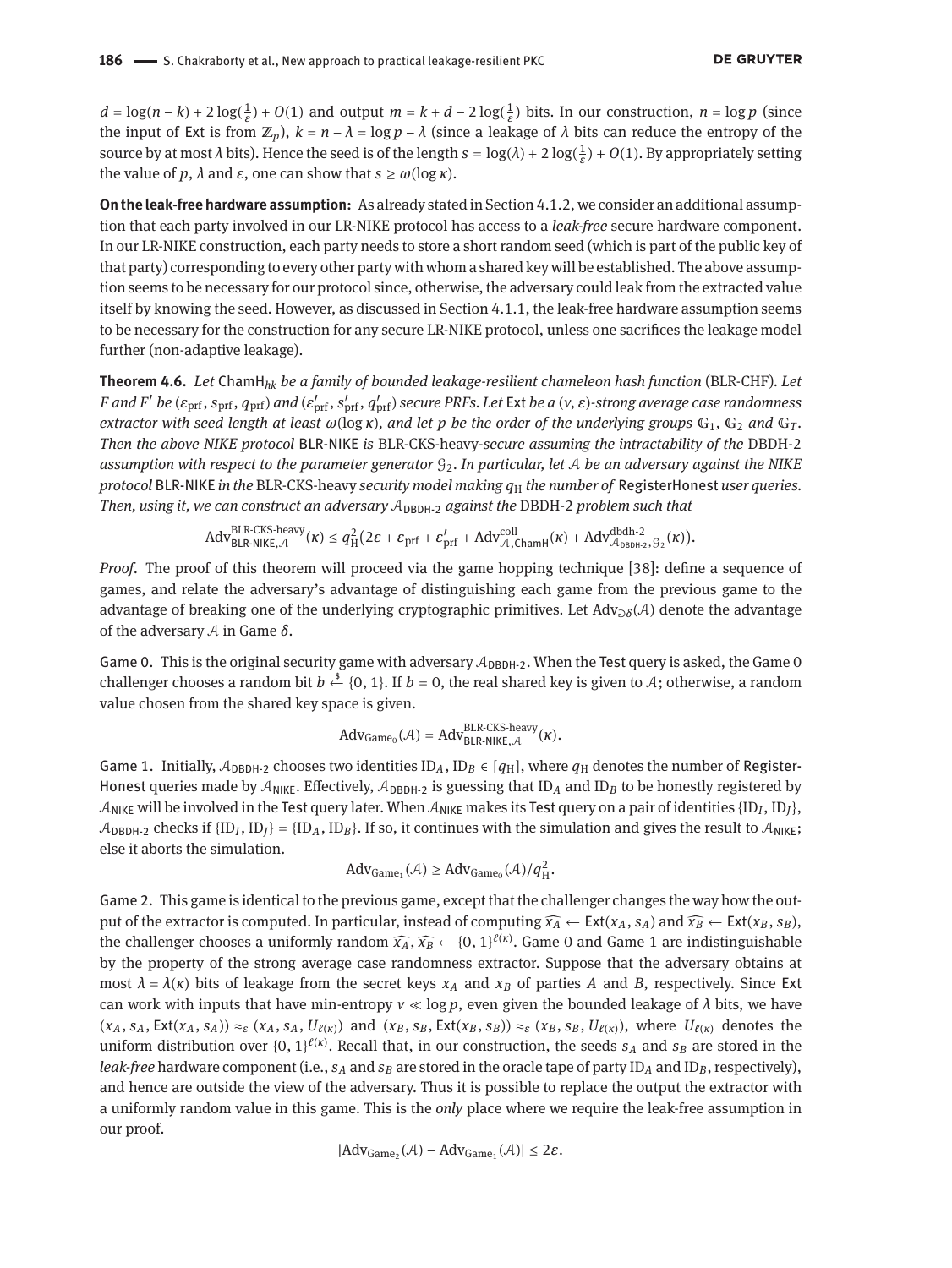Game 3. This game is identical to the previous game, except that the challenger changes the way how the PRFs are computed. In particular, instead of computing  $x'_A \leftarrow F_{\widehat{x_A}}(r_A) + F'_{r_A}(1^{\kappa})$  and  $x'_B \leftarrow F_{\widehat{x_B}}(r_B) + F'_{r_B}(1^{\kappa})$ , the challenger computes  $x'_A \leftarrow RF(r_A) + F'_{r_A}(1^k)$  and  $x'_B \leftarrow RF(r_B) + F'_{r_B}(1^k)$ , where RF is random function with the same range as  $F$ . If  $A$  can distinguish the difference between Game 2 and Game 3, then  $A$  can be used as a subroutine to construct a distinguisher  $\cal D$  between the PRF  $F\colon\{0,1\}^{\ell(\kappa)}\times\Z_p\to\Z_p$  and a random function RF.

$$
|Adv_{Game_3}(\mathcal{A}) - Adv_{Game_2}(\mathcal{A})| \leq \varepsilon_{prf} + \varepsilon'_{prf}.
$$

Game 4. This game is identical to the previous game, except that the challenger now samples  $x'_A$  and  $x'_B$ randomly. In particular, instead of computing  $x'_A \leftarrow F_{\widehat{x_A}}(r_A) + F'_{r_A}(1^{\kappa})$  and  $x'_B \leftarrow F_{\widehat{x_B}}(r_B) + F'_{r_B}(1^{\kappa})$ , the challenger samples  $x'_A$  ,  $x'_B\stackrel{\$}{\leftarrow}\Z_p.$  Note that  $x'_A$  and  $x'_B$  are identically distributed in both Game 3 and Game 4, and hence both these games are identical from the view of an adversary.

$$
Adv_{Game_4}(\mathcal{A}) = Adv_{Game_3}(\mathcal{A}).
$$

Game 5. In this game, the challenger changes the way in which it answers RegisterCorrupt queries. In particular, let ID*<sup>A</sup>* and ID*<sup>B</sup>* be identities of two honest parties involved in the Test query with public keys  $(X_A, Z_A, r'_A, r_A, s_A)$  and  $(X_B, Z_B, r'_B, r_B, s_B)$ , respectively. Let ID<sub>D</sub> be the identity of the party with public key  $(X_D, Z_D, r'_D, r_D)$  that is subject to a RegisterCorrupt query. If

$$
t_D
$$
 = ChamH<sub>hk</sub>( $Z_A$   $||ID_A; r'_A$ ) or  $t_D$  = ChamH<sub>hk</sub>( $Z_B$   $||ID_B; r'_B$ ),

the challenger aborts. Note that if the above happens, then the challenger has successfully found a collision of the chameleon hash function. By the difference lemma [37], we have

$$
|Adv_{Game_5}(\mathcal{A}) - Adv_{Game_4}(\mathcal{A})| \leq Adv_{\mathcal{A},Channel}^{coll}(k).
$$

Game 6. In this game, the DBDH-2 adversary  $A_{DBDH-2}$  receives as input  $(g_2, g_2^a, g_2^b, g_1^c, T)$ , and its objective is to determine if  $T$  =  $e(g_1,g_2)^{sbc}$  or a random element from  $\mathbb{G}_T$ , where  $g_1$  and  $g_2$  are generators of the group  $G_1$  and  $G_2$ , respectively, and *a*, *b*, *c* are random elements from  $\mathbb{Z}_p$ . We now describe how  $A_{\text{DBDH-2}}$  sets up the environment for  $A_{N1KE}$  and simulates all its queries properly.

The adversary  $A_{\sf DBDH-2}$  runs Cham.KeyGen(1<sup>κ</sup>, λ) to obtain a key pair for a chameleon hash function, (*hk*, *ck*). It then chooses two messages  $m_1, m_2 \leftarrow \{0, 1\}^*$  and  $r_1, r_2 \leftarrow \mathcal{R}_{\text{cham}}$ , where  $\mathcal{R}_{\text{cham}}$  is the randomness space of the chameleon hash function.  $A_{DBDH-2}$  then computes the values

$$
t_A
$$
 = Cham.Eval( $m_1$ ;  $r_1$ ) and  $t_B$  = Cham.Eval( $m_2$ ;  $r_2$ ).

Let us define a polynomial  $p(t) = p_0 + p_1 t + p_2 t^2$  of degree 2 over  $\mathbb{Z}_p$  such that  $t_A$  and  $t_B$  are the roots of  $p(t)$ , i.e.,  $p(t_A) = 0$  and  $p(t_B) = 0$ . Also, let  $q(t) = q_0 + q_1t + q_2t^2$  be a random polynomial of degree 2 over  $\mathbb{Z}_p$ . Then  $\mathcal A$ <sub>DBDH-2</sub> sets  $\alpha=(g_1^c)^{p_0}g_1^{q_0}$ ,  $\beta=(g_1^c)^{p_1}g_1^{q_1}$ ,  $\gamma=(g_1^c)^{p_2}g_1^{q_2}$  and  $\delta=g_1^c$   $(g_1^c$  was obtained as input of the hard problem instance). Note that, since  $p_i, q_i \leftarrow \mathbb{Z}_p$  are randomly chosen, the values of α,  $\beta$  and  $\gamma$  are also random. Also, note that  $αβ^t y^{t^2} = (g_1)^{p_1(t)} g_1^{q(t)}$ . In particular,  $Y_A = g_1^{q(t_A)}$  and  $Y_B = g_1^{q(t_B)}$  (since  $p(t_A) = p(t_B) = 0$ ). Then  $A_{DBDH-2}$  simulates all the queries of  $A_{NIKE}$  as follows.

- RegisterHonest: When  $A_{DBDH-2}$  receives as input a RegisterHonest user query from  $A_{NIKE}$  for a party with identity ID, it fist checks whether ID  $\in \{\text{ID}_A, \text{ID}_B\}$ . Depending upon the result, it does the following:
	- If ID  $\notin$  {ID<sub>A</sub>, ID<sub>B</sub>},  $A_{\text{DBDH-2}}$  runs NIKE.gen to generate a pair of keys (*pk*, *sk*) and returns *pk* to  $A_{\text{NIKE}}$ .
	- If ID  $\in \{ID_A, ID_B\}$ ,  $\mathcal{A}_{DBDH-2}$  does the following. Without loss of generality, let ID = ID<sub>A</sub>. Now  $\mathcal{A}_{DBDH-2}$ uses the trapdoor *ck* of the chameleon hash to produce  $r'_A \in \mathcal{R}_{\text{cham}}$  such that

$$
Cham.Eval(g_2^a||ID_A; r'_A) = Cham.Eval(m_1; r_1).
$$

Note that, by the random trapdoor collision property of the chameleon hash function,  $r_A^\prime$  is uniformly distributed over  $\mathcal{R}_{\text{cham}}$  and also independent of  $r_1$ . Similarly, when ID = ID<sub>B</sub>,  $\mathcal{A}_{\text{DBDH-2}}$  uses the trapdoor *ck* to produce  $r'_B \in \mathcal{R}_{\rm cham}$  such that Cham.Eval( $g_2^b$ ||ID $_B$ ;  $r'_B$ ) = Cham.Eval( $m_2$ ;  $r_2$ ). The value  $r'_B$  is also uniformly distributed over  $\mathcal{R}_{\text{cham}}$  and also independent of  $r_2$ .  $\mathcal{A}_{\text{DBDH-2}}$  then sets

$$
pk_A = (\psi(g_2^a)^{q(t_A)}, g_2^a, r_A^r, r_A) \text{ and } pk_B = (\psi(g_2^b)^{q(t_B)}, g_2^B, r_B^r, r_B),
$$

where  $r_A$ ,  $r_B \leftarrow \mathbb{Z}_p$ . Note that these are correct public keys since  $p(t_A) = p(t_B) = 0$ .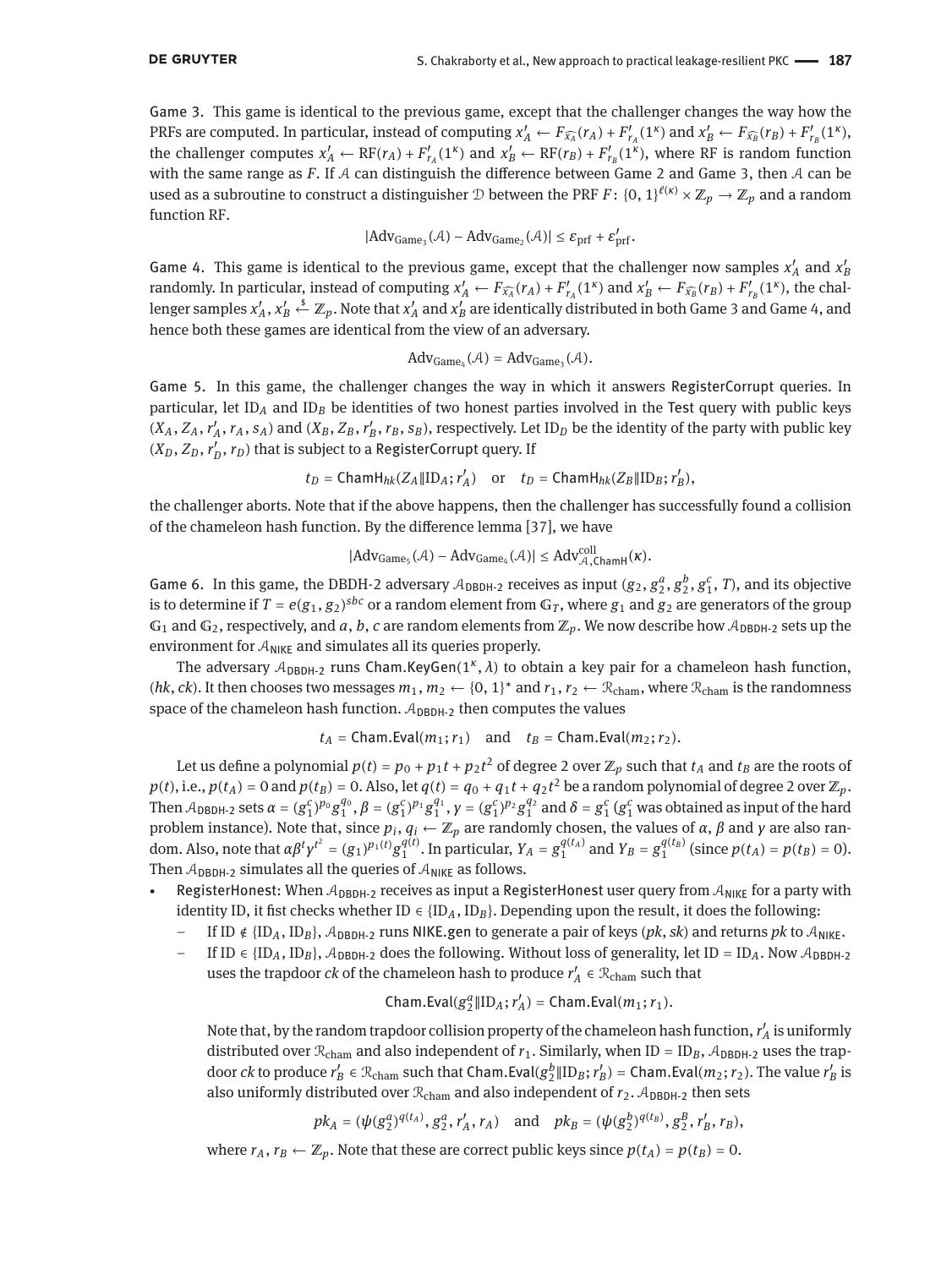- RegisterCorrupt: Here  $A_{DBDH-2}$  receives as input a public key *pk* and an identity string ID from  $A_{NIKE}$ . If ID  $\in$  {ID<sub>A</sub>, ID<sub>B</sub>},  $A_{DBDH-2}$  aborts as in the original attack game.
- HonestReveal: When A<sub>NIKE</sub> supplies identities of two honest parties, ID and ID' say, A<sub>DBDH-2</sub> checks if  ${ID, ID'} = {ID<sub>A</sub>, ID<sub>B</sub>}.$  If this happens,  $A<sub>DBDH-2</sub>$  aborts. Else, if  ${ID, ID'} \cap {ID<sub>A</sub>, ID<sub>B</sub>} \le 1$ , there are three cases:
	- $\vdash$  ID ∩ {ID<sub>A</sub>, ID<sub>B</sub>} ≠  $\phi$  and ID' ∩ {ID<sub>A</sub>, ID<sub>B</sub>} =  $\phi$ . Here the challenger  $\mathcal{A}_{\text{DBDH-2}}$  runs NIKE.key( $pk_{\text{ID}}$ ,  $sk_{\text{ID'}}$ ) to produce the shared key  $shk_{\text{ID,ID'}}$ . Note that  $A_{\text{DBDH-2}}$  can do this since it knows the secret key  $sk_{\text{ID'}}$ of the party ID'. Then  $\mathcal{A}_{\mathsf{DBDH-2}}$  gives  $\mathit{shk}_{\mathsf{ID},\mathsf{ID}'}$  to  $\mathcal{A}_{\mathsf{NIKE}}$ .
	- $ID ∩ {ID<sub>A</sub>, ID<sub>B</sub>} = φ$  and  $ID' ∩ {ID<sub>A</sub>, ID<sub>B</sub>} ≠ φ$ . Here the challenger  $A<sub>DBDH-2</sub>$  runs NIKE.key( $pk<sub>ID'</sub>$ ,  $sk<sub>ID</sub>$ ) to produce the shared key  $shk_{\text{ID.ID'}}$ . Note that  $A_{\text{DBDH-2}}$  can do this since it knows the secret key  $sk_{\text{ID'}}$ of the party ID'. Then  $\mathcal{A}_{\mathsf{DBDH-2}}$  gives  $\mathit{shk}_{\mathsf{ID},\mathsf{ID}'}$  to  $\mathcal{A}_{\mathsf{NIKE}}$ .
	- $-$  {ID, ID'}  $\cap$  {ID<sub>A</sub>, ID<sub>B</sub>} =  $\phi$ . In this case, the challenger  $A_{DBDH-2}$  runs NIKE.key( $pk_{ID'}$ ,  $sk_{ID}$ ) (it can use  $sk_{\text{ID'}}$  also) to produce the shared key *shk*<sub>ID,ID</sub>'. Then  $A_{\text{DBDH-2}}$  gives *shk*<sub>ID,ID</sub>' to  $A_{\text{NIKE}}$ .
- CorruptReveal: When  $A_{NIKE}$  supplies two identities ID and ID', where ID was registered as corrupt and ID' was registered as honest,  $A_{DBDH-2}$  checks if ID'  $\in \{ID_A, ID_B\}$ . If ID'  $\notin \{ID_A, ID_B\}$ ,  $A_{DBDH-2}$  runs NIKE.key( $pk_{ID}$ ,  $sk_{ID'}$ ) to obtain  $shk_{ID,ID'}$  and returns it to  $A_{NIKE}$ . However, if ID'  $\in \{\text{ID}_A, \text{ID}_B\}$ ,  $A_{DBDH-2}$ checks whether the public key  $pk_{\text{ID}}$  equals  $(X_{\text{ID}}, Z_{\text{ID}}, r'_{\text{ID}}, r_{\text{ID}})$  by checking the pairing. This makes sure that  $pk_{\text{ID}}$  is of the form  $(Y_{\text{ID}}^d, g_2^d, r'_D, r_D)$  for some  $d \in \mathbb{Z}_p$ , where  $Y_D = (g_1^c)^{p(t_{\text{ID}})} g_1^{q(t_{\text{ID}})}$ ,  $r_D \leftarrow \mathbb{Z}_p$  and  $r'_D \leftarrow \mathcal{R}_{\text{cham}}$ . This means that  $X_{\text{ID}} = (g_1^{c\bar{d}})^{p(t_{\text{ID}})} g_1^{dq(t_{\text{ID}})}$ . From this the value,  $g_1^{c\bar{d}}$  can be computed as

$$
g_1^{cd} = (X_{\text{ID}}/\psi(Z_{\text{ID}})^{q(t_{\text{ID}})})^{1/p(t_{\text{ID}}) \bmod p}.
$$

Note that the value  $1/p(t_{\text{ID}})$  is well defined since  $p(t_{\text{ID}}) \neq 0$  mod p. Also, note that  $t_{\text{ID}} \neq t_A$ ,  $t_B$  since we have already eliminated the hash collisions. Assume w.l.o.g. that  $ID' = ID<sub>A</sub>$ . So, writing the public key of ID<sub>A</sub> as  $(Y_A, Z_A, r'_A, r_A)$ , the shared key between ID<sub>A</sub> and ID is given by  $shk_{ID_A, ID} = e(g_1^{cd}, Z_A)$ .

- Leakage queries: The adversary  $A_{N1KE}$  may specify arbitrary polynomial-time computable functions  $f_i$  to leak from the secret keys  $x_A$  and  $x_B$ . The challenger  $A_{DBDH-2}$  forwards the functions  $f_i$  to its leakage oracle and forwards the answers to  $A_{NIKF}$ .
- ∙ Test query: Here ADBDH-2 returns *T*.

This completes the description of simulation by  $A_{DBBH-2}$ . If  $A_{NIKE}$  can distinguish between real and random key in Game 4, then this is equivalent to solving the DBDH-2 problem. To see this, note that, for user ID<sub>A</sub>, we have  $Z_A = g_2^a$  and  $X_A = \psi(Z_A)^{q(t_A)}$ , and for user ID<sub>B</sub>, we have  $Z_B = g_2^b$  and  $X_B = \psi(Z_B)^{q(t_B)}$ . Hence  $shk_{\text{ID}_A, \text{ID}_B} = e((g_1^c)^b, Z_A) = e((g_1^c)^a, Z_B) = e(g_1, g_2)^{abc}.$ 

Since the simulation done by  $A_{DBDH-2}$  is perfect, we have

$$
Adv_{Game_6}(\mathcal{A}) = Adv_{Game_5}(\mathcal{A}).
$$

Game 7. In this game, the challenger  $A_{DBDH-2}$  chooses *T* randomly from the target group  $G_T$ . Since *T* is now completely independent of the challenge bit, we have  $Pr(Succ_{Game6}) = \frac{1}{2}$ . Game 5 and Game 6 are identical unless adversary  $\mathcal{A}_{\mathsf{DBDH-2}}$  can distinguish  $e(g_1,g_2)^{abc}$  from a random element. So we have

$$
|Adv_{Game_7}(\mathcal{A}) - Adv_{Game_6}(\mathcal{A})| \leq Adv_{\mathcal{A}_{DBDH-2}, \mathcal{G}_2}(\kappa).
$$

By combining all the above expression from Game 0 to Game 7, we have the following. We use *G<sup>i</sup>* to denote Game*<sup>i</sup>* .

$$
Adv_{BLR\text{-NIKE}, A_{NIKE}}^{BLR\text{-CKS-heavy}}(\kappa) = Adv_{G_0}(\mathcal{A})
$$
  
\n
$$
\leq q_H^2(Adv_{G_1}(\mathcal{A}))
$$
  
\n
$$
\leq q_H^2(Adv_{G_2}(\mathcal{A}) + 2\varepsilon)
$$
  
\n
$$
\leq q_H^2(Adv_{G_3}(\mathcal{A}) + 2\varepsilon + \varepsilon_{prf} + \varepsilon'_{prf})
$$
  
\n
$$
= q_H^2(Adv_{G_4}(\mathcal{A}) + 2\varepsilon + \varepsilon_{prf} + \varepsilon'_{prf})
$$
  
\n
$$
\leq q_H^2(Adv_{G_5}(\mathcal{A}) + 2\varepsilon + \varepsilon_{prf} + \varepsilon'_{prf} + Adv_{\mathcal{A}, \text{ChamH}}^{\text{coll}}(\kappa))
$$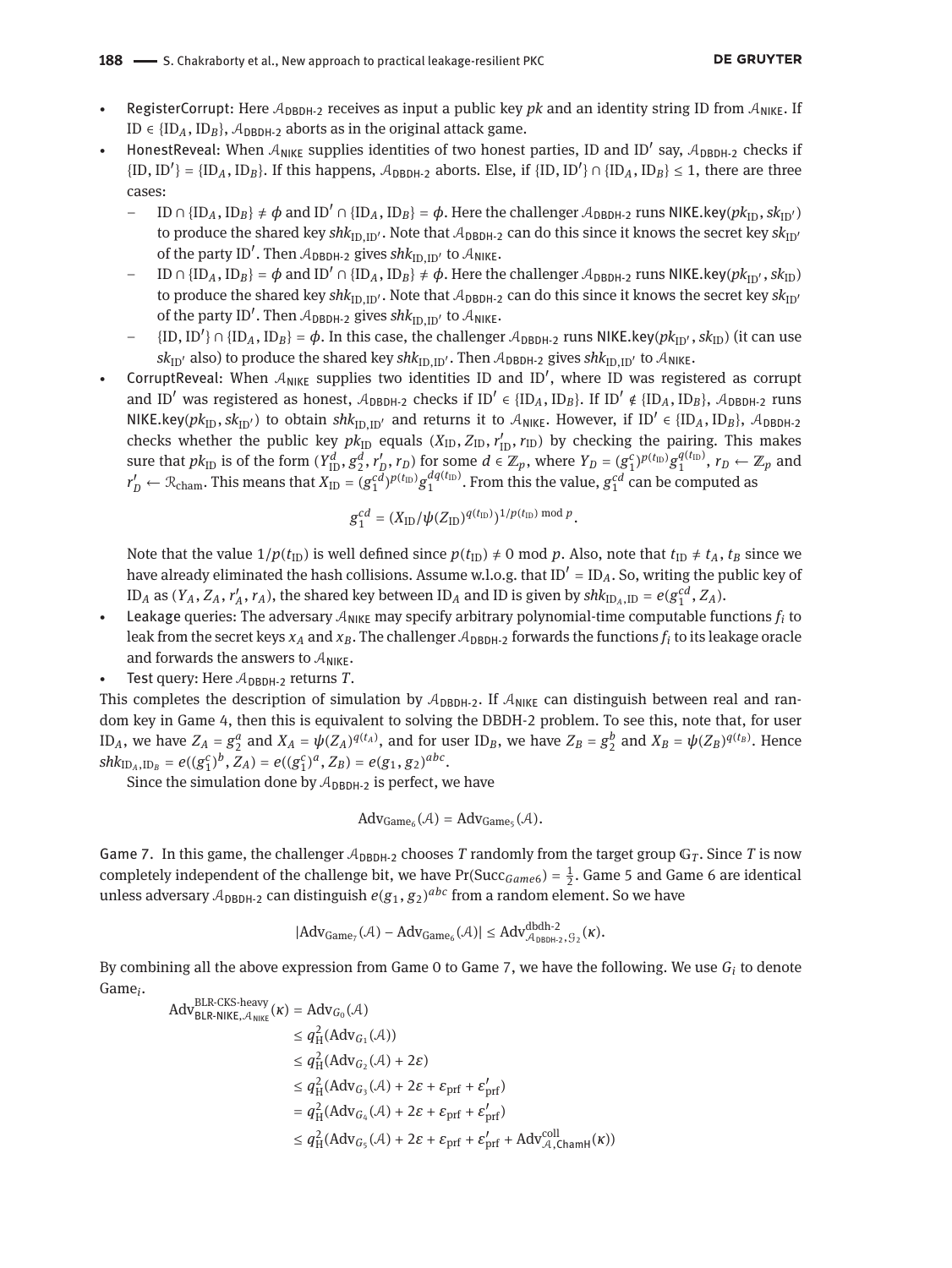$$
= q_{\mathrm{H}}^2(\mathrm{Adv}_{G_6}(\mathcal{A}) + 2\varepsilon + \varepsilon_{\mathrm{prf}} + \varepsilon_{\mathrm{prf}}^{\prime} + \mathrm{Adv}_{\mathcal{A}, \mathrm{ChamH}}^{\mathrm{coll}}(\kappa))
$$
  
\n
$$
\leq q_{\mathrm{H}}^2(\mathrm{Adv}_{G_7}(\mathcal{A}) + 2\varepsilon + \varepsilon_{\mathrm{prf}} + \varepsilon_{\mathrm{prf}}^{\prime} + \mathrm{Adv}_{\mathcal{A}, \mathrm{ChamH}}^{\mathrm{coll}}(\kappa) + \mathrm{Adv}_{\mathcal{A}_{\mathrm{DBDH-2}}, \mathcal{G}_2}^{\mathrm{al}}(\kappa))
$$
  
\n
$$
\leq q_{\mathrm{H}}^2(2\varepsilon + \varepsilon_{\mathrm{prf}} + \varepsilon_{\mathrm{prf}}^{\prime} + \mathrm{Adv}_{\mathcal{A}, \mathrm{ChamH}}^{\mathrm{coll}}(\kappa) + \mathrm{Adv}_{\mathcal{A}_{\mathrm{DBDH-2}}, \mathcal{G}_2}^{\mathrm{albdh-2}}(\kappa)).
$$

Thus we have

$$
Adv_{BLR\text{-NIKE}, \mathcal{A}_{NIKE}}^{BLR\text{-CKS-heavy}}(\kappa) \leq q_H^2 (2\varepsilon + \varepsilon_{\text{prf}} + \varepsilon_{\text{prf}}' + Adv_{\mathcal{A}, \text{ChamH}}^{coll}(\kappa) + Adv_{\mathcal{A}_{\text{DBDH-2}}, \mathcal{G}_2}^{dbdh-2}(\kappa)).
$$

#### **4.2.2 Leakage tolerance of protocol BLR-NIKE**

The order of the groups  $G_1$ ,  $G_2$  and  $G_T$  is p. Note that, although the secret key in our protocol BLR-NIKE may appear to be a single field element, in the actual instantiation of the protocol, the secret key is a tuple of  $n + 1$  field elements. This is because the secret key of the concrete instantiation of BLR-CHF of Wang and Tanaka [39] consists of *n* field elements which also corresponds to the number of generators in the construction of [39]. The leakage tolerance of BLR-CHF is  $\lambda' = ((n-1)\log(p) - \omega(\log \kappa))$  as shown in [39]. The size of the secret key of the BLR-CHF is  $L = n \log p$ . So, for sufficiently large *n*, the leakage rate  $\eta = \frac{\lambda'}{L}$ *L* of BLR-CHF approaches 1 − *o*(1). We also consider a very good randomness extractor that can work with inputs that have min-entropy  $v \ll \log p$  and produces outputs whose distance from uniform  $\ell(\kappa)$ -bit strings is  $\varepsilon < 2^{-\ell(\kappa)}$ . The size of the secret key  $x_A$  (respectively  $x_B$ ) of our NIKE construction is log *p* (apart from the size of the secret key of  $λ'$ -LR-CHF, i.e., *n* log *p*). So the leakage tolerated from *x*<sub>*A*</sub> (respectively *x<sub>B</sub>*) is at least log *p* − *v* ≈ log *p*. Hence the overall leakage tolerated by our construction is  $\lambda \approx ((n-1)\log(p) - \omega(\log k)) + \log p \approx n \log(p) - \omega(\log k)$ . The overall size of the secret key of our construction is  $L' = (n + 1) \log p$ . So the overall leakage rate of our construction is  $\eta' = \frac{\lambda}{L'} = 1 - o(1)$  for sufficiently large *n*.

## **5 Constructions of various cryptographic primitives from leakage-resilient NIKE**

Now we show many potential applications of leakage-resilient NIKE.

### **5.1 Leakage-resilient adaptive chosen ciphertext secure PKE**

We now present our construction of an LR-IND-CCA-2-secure PKE scheme from a BLR-CKS-heavy-secure LR-NIKE scheme. Actually, we show how to construct an LR-IND-CCA-2-secure key encapsulation mechanism (KEM) given such a NIKE. Before proceeding with the construction, we give the LR-IND-CCA-2 security model for KEMs.

#### **5.1.1 Leakage-resilient chosen-ciphertext security for KEM**

We say a KEM

 $\Gamma$  = (KEM.Setup, KEM.Gen, KEM.Encap, KEM.Decap)

 $s$ atisfies *correctness* if, for all  $pub \stackrel{\$}{\leftarrow} \mathsf{Setup}(1^\kappa),$   $(pk_\text{KEM}, sk_\text{KEM}) \stackrel{\$}{\leftarrow} \mathsf{Gen}(1^\kappa, pub)$  and  $(C, K) \leftarrow \mathsf{Encap}(pk_\text{KEM}),$ it holds that Pr[Decap( $sk_{KEM}$ ,  $C$ ) =  $K$ ] = 1 (where the randomness is taken over the internal coin tosses of algorithm KEM.Gen and KEM.Encap).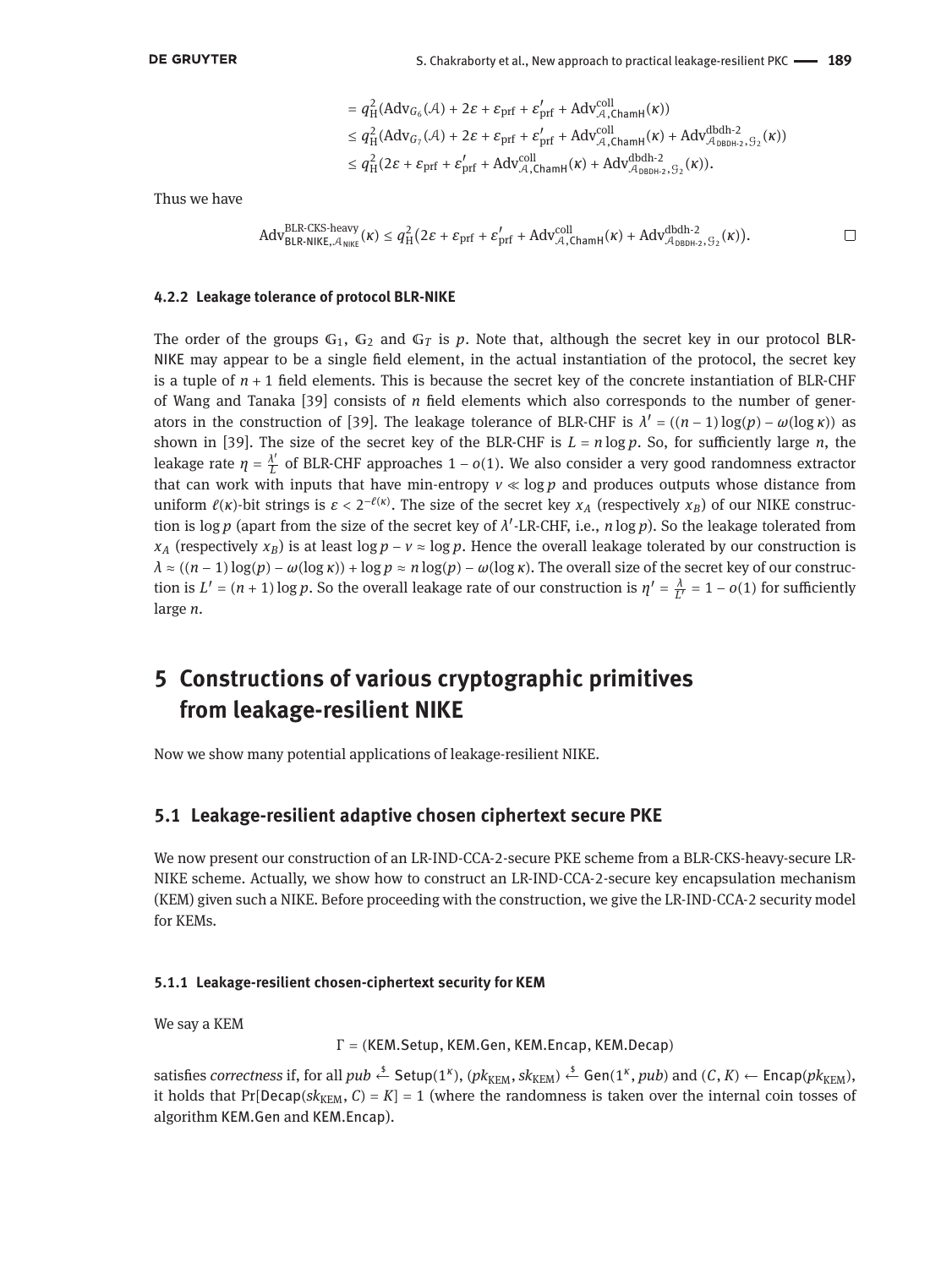| Experiment $Exp_{r_A}^{BLR-IND-CCA-2}$ ( $\kappa$ , $\lambda$ )                                                                                                                 | Oracle Decap <sup>*</sup> $(C)$                  | Oracle $O_{c\nu}^{\lambda}(f)$                                              |
|---------------------------------------------------------------------------------------------------------------------------------------------------------------------------------|--------------------------------------------------|-----------------------------------------------------------------------------|
| pub $\xi$ Setup(1 <sup><math>\kappa</math></sup> );<br>$(pk, sk) \stackrel{\$}{\leftarrow} Gen(1^{\kappa}, pub); L \leftarrow \emptyset; b \stackrel{\$}{\leftarrow} \{0, 1\};$ | if $C = C^*$ , abort;<br>return Decap( $sk, C$ ) | if $L +  f(\mathsf{S}k)  \leq \lambda(\kappa)$ ,<br>return $f(\mathsf{sk})$ |
| $(C^*, K_1^*) \leftarrow$ Encap(pk); $K_0^* \stackrel{\$}{\leftarrow} \mathcal{K}$ ;<br>$b' \leftarrow A^{\text{Decap}^*, O_{sk}^{\lambda}(\cdot)} (pk, C^*, K_h^*)$ ;          |                                                  |                                                                             |
| if $b' = b$ , then return 1, else return 0                                                                                                                                      |                                                  |                                                                             |

**Table 4:** Experiment defining LR-CCA-2 security of KEM.

Let LR-NIKE = (NIKEcommon\_setup, NIKEgen, NIKEkey) be a BLR-CKS-heavy NIKE with leakage rate 1 − *o*(1).

- (i) KEM.Setup(1<sup>*κ*</sup>): This algorithm runs the NIKEcommon\_setup(1<sup>*κ*</sup>) algorithm to obtain the system parameters *params*. It then sets the public parameters of the KEM *pub* as *params*.
- (ii) KEM.Gen(1 *κ* , *pub*): This algorithm runs the algorithm NIKEgen(1 *κ* , *pub*) to obtain a pair of public-private keys (*pk*, *sk*). It then sets  $pk_{KEM} = pk$  and  $sk_{KEM} = sk$ .
- (iii) KEM.Encap(*pk<sub>KEM</sub>): This algorithm parses pk<sub>KEM</sub> as <i>pk* and samples another key pair (*pk<sup>'</sup>*, *sk<sup>'</sup>*) ← NIKEgen(1<sup>κ</sup>, *pub*). Then it runs NIKEkey(*pk*, *sk* ) to produce the shared key *shk*. It then sets the encapsulated key *K* = *shk* and the ciphertext  $C = pk'$ .
- (iv) KEM.Decap(s $k_{KEM}$ , C): This algorithm parses the ciphertext *C* as pk<sup>'</sup> and the secret key sk<sub>KEM</sub> as sk. It then runs NIKEkey(*pk* , *sk*) and obtains the result.

**Figure 1:** Construction of LR-CCA-2 secure KEM Γ.

**LR-IND-CCA-2 security:** We now turn to defining indistinguishability under adaptive chosen-ciphertext and leakage attacks in the bounded-memory leakage setting (BLR-IND-CCA-2).

**Definition 5.1** (BLR-IND-CCA-2 security). Let  $\kappa \in \mathbb{N}$  and  $\lambda = \lambda(\kappa)$  be parameters. We say a KEM

Γ = (Setup, Gen, Encap, Decap)

is *λ*-BLR-CCA-2-secure if, for all PPT adversaries A, there exists a negligible *ν*(*κ*) such that

$$
|\Pr[\mathbf{Exp}_{\Gamma,\mathsf{A}}^{\text{BLR-IND-CCA-2}}(\kappa,\lambda)=1]| \leq \nu(\kappa),
$$

where the experiment  $\mathbf{Exp}_{\Gamma,\mathsf{A}}^{\mathrm{BLR\text{-}IND}\text{-}\mathrm{CCA}\text{-}2}(\kappa,\lambda)$  is defined in Table 4.

#### **5.1.2 Generic construction of leakage-resilient KEM**

We now show the construction of a leakage-resilient CCA-2-secure KEM

 $\Gamma$  = (KEM.Setup, KEM.Gen, KEM.Encap, KEM.Decap)

from leakage-resilient NIKE (Figure 1).

**Theorem 5.2.** *Suppose the leakage-resilient NIKE scheme* LR-NIKE *is* BLR-CKS-heavy*-secure with leakage rate* 1 − *o*(1)*. Then the KEM scheme* Γ *is* BLR-IND-CCA-2*-secure KEM. More formally, let* AKEM *be an adversary against* Γ *making q*<sup>D</sup> *decapsulation queries and q*<sup>L</sup> *leakage queries. Then, using* AKEM*, we can construct another adversary* ANIKE *in the* BLR-CKS-heavy *security model who makes two* RegisterHonest *queries, q*<sup>D</sup> RegisterCorrupt *queries, q*<sup>D</sup> CorruptReveal *queries and q*<sup>L</sup> Leakage *queries, and the running time of* ANIKE *is roughly the same as that of*  $A_{\text{KEM}}$ *. Moreover, the leakage rate of*  $\Gamma$  *is* 1 – *o*(1)*.* 

*Proof.* Let  $A_{KEM}$  be an adversary against the BLR-IND-CCA-2-secure KEM Γ. We now show how to use  $A_{KEM}$  to construct another adversary  $A_{\text{NIKE}}$  against LR-NIKE, thereby contradicting its BLR-CKS-heavy security.  $A_{\text{NIKE}}$ simulates the environment to  $A_{KEM}$  in the following way.

∙ KEM.Setup: On input of the public parameters *params*, ANIKE sets the public parameters *pub* of the KEM scheme as *params*.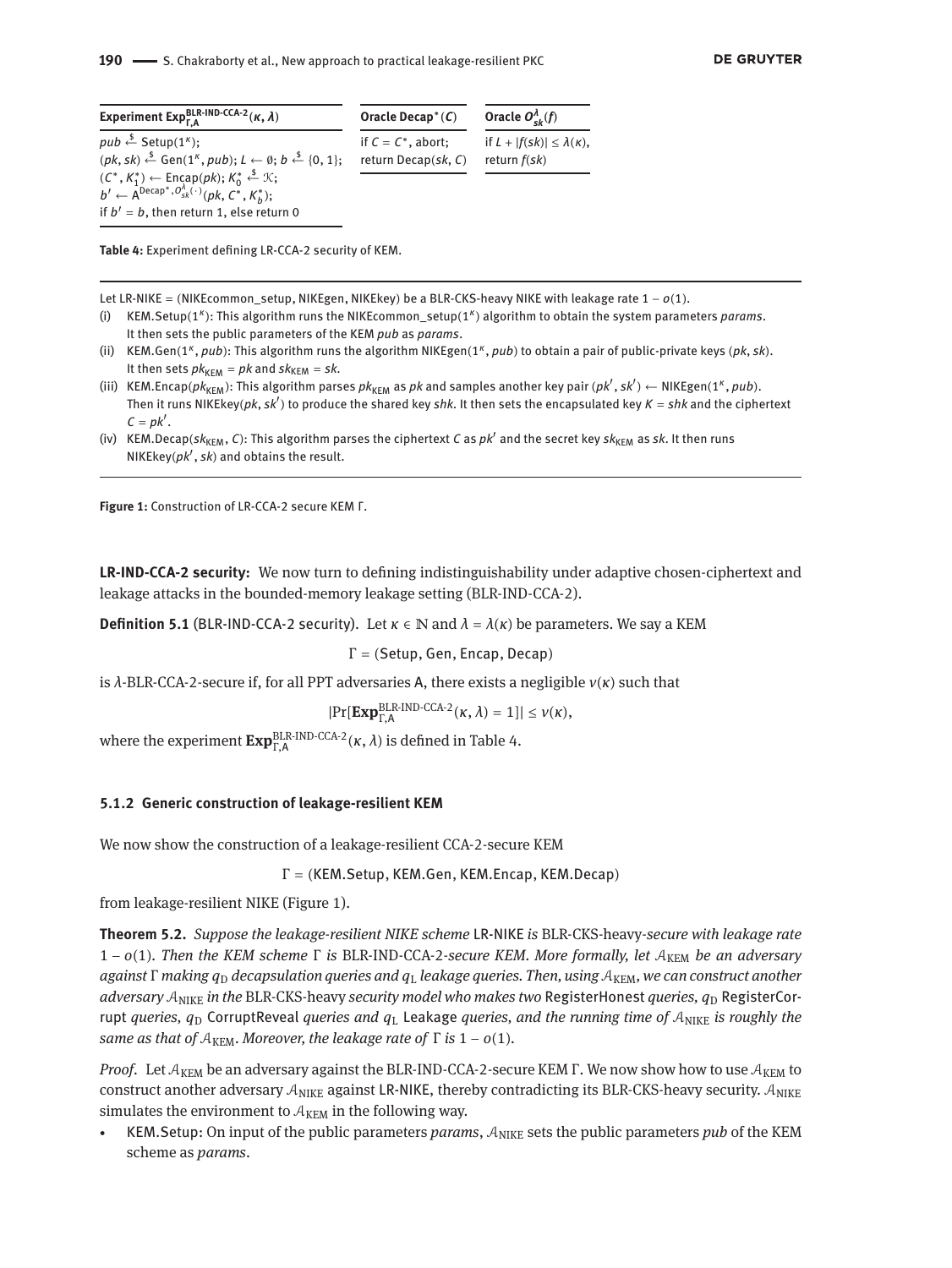- ∙ KEM.Gen: ANIKE makes *two* RegisterHonest queries, receiving as input two honestly registered public keys  $pk_1$  and  $pk_2$ . It then sets  $pk_{\text{KEM}} = pk_1$  and  $sk_{\text{KEM}} = \perp$ .
- ∙ KEM.Encap(*pk*): To simulate the challenge phase, ANIKE makes a Test(*pk*<sup>1</sup> , *pk*<sup>2</sup> ) query. It receives as reply a shared key *K* which is either the real key, i.e.,  $K =$  NIKE.key( $pk_1, sk_2$ ), or a random shared  $K \leftarrow$  SHK. It then sets the encapsulated key  $K^* = K$  and  $C^* = pk_2$ .
- Leakage queries: When  $A_{\text{KEM}}$  queries with leakage functions *f*, the challenger  $A_{\text{NIKE}}$  forwards *f* to the leakage oracle  $O_{sk_1}^{\lambda}(\,\cdot\,)$  and receives as response  $f(sk_1).$  It then returns  $f(sk_1)$  to  $\mathcal{A}_{\mathrm{KEM}}.$
- ∙ Decapsulation queries: AKEM makes decapsulation queries to ANIKE with ciphertexts *C*. ANIKE parses *C* as  $pk'$ , and since  $C \neq C^*$ , we have  $pk' \neq pk_2$ . If  $pk' = pk_1$ ,  $A_{NIKE}$  outputs ⊥. This is consistent with the rejection rule of the KEM  $\Gamma$  and also LR-NIKE. Else,  ${\cal A}_{\rm NIKE}$  makes a RegisterCorrupt query on  $pk'.$  Here we assume that all of  $A_{KEM}$ 's decapsulation queries are distinct without loss of generality, and hence all of the RegisterHonest queries are distinct.  $\mathcal{A}_{\rm NIKE}$  then makes a CorruptReveal( $pk_1, pk'$ ) query to get a shared key *K* ∈ *S*H $K$  or a symbol  $\bot$ . It then returns *K* to  $A_{KEM}$ .

This completes the description of  $A_{NIKE}$ 's simulation. From the description, it is clear that the above simulation is perfect. Note that if *K*<sup>\*</sup> is the real shared key, i.e., it is the output of the NIKE.key algorithm, then it is properly simulating the Encap algorithm in the  $\textbf{Exp}_{\Gamma,A}^{\text{BLR-IND-CCA-2}}(\kappa,\lambda)$  security experiment; else if  $K^*$  is chosen randomly, it also properly simulates the fact that it is chosen randomly in the experiment. Finally, when  $\mathcal{A}_{\rm KEM}$  outputs a bit  $b'$  as its guess for  $b$  in the experiment,  $\mathcal{A}_{\rm NIKE}$  also outputs the same bit  $b'$ . So the advantage of ANIKE in breaking the BLR-CKS-heavy security of LR-NIKE is exactly the *same* as the advantage of AKEM in breaking the BLR-IND-CCA-2 security of the KEM scheme Γ. Also note that the number of Register-Corrupt and CorruptReveal queries made by  $A_{NIKE}$  is the same as the number of decapsulation queries asked by  $A_{KEM}$ . This completes the proof of the above theorem.  $\Box$ 

**Remark 5.3.** Here we show an alternative simple construction of a BLR-IND-CCA-2-secure KEM from a standard IND-CCA-2 secure KEM given access to a leak-free hardware component that can store the seed of a randomness extractor (as in our case). Namely, let *π* = (Gen, Encap, Decap) be a (standard) IND-CCA-2-secure KEM. We construct a BLR-IND-CCA-2-secure KEM  $\Gamma$  = (KEM.Setup, KEM.Gen, KEM.Encap, KEM.Decap) from *π* as follows. KEM.Setup(1<sup>*κ*</sup>): Sample a random string *r'*, and compute *r* = Ext(*r'*, *s*), where *s* is the random seed of the extractor Ext. Store the seed *s* in the leak-free hardware component. Then run *pk* = Gen(1 *κ* , *r*) to obtain the public key *pk*. Set the secret key *sk* = *r* . The above scheme Γ achieves BLR-IND-CCA-2 security as long as the string r' is sufficiently long and the seed *s* is kept out of the view of the adversary. The encapsulation and the decapsulation functions remain unchanged from the underlying KEM scheme *π*. Although this simple solution works, we stress the objective of our work is to show the applications of LR-NIKE as a central unifying to construct many leakage-resilient primitives. We thank an anonymous reviewer of the journal *Design, Codes and Cryptography* for suggesting the above construction.

## **5.2 Leakage-resilient authenticated key exchange**

The work of Bergsma et al. [8] shows a generic construction of an eCK-secure AKE protocol using an UF-CMA-secure signature scheme, CKS-light-secure NIKE scheme and a pseudo-random function as underlying primitives.

In this paper, we present a construction of a leakage-resilient NIKE protocol, which is secure in the CKS-heavy model, under bounded-memory leakage, i.e. BLR-CKS-heavy-secure NIKE protocol (Table 3). Since the CKS-heavy security implies the CKS-light security, our leakage-resilient NIKE protocol can work as a bounded-memory leakage-resilient CKS-light-secure NIKE protocol. Further, in the literature, we can find UF-CMLA-secure signature schemes [26], which are UF-CMA-secure signature schemes under the bounded-memory leakage model. Thus we have the necessary primitives to transform our leakage-resilient NIKE to a leakage-resilient AKE following the NIKE to AKE transformation of Bergsma et al. [8] in the bounded-memory leakage model.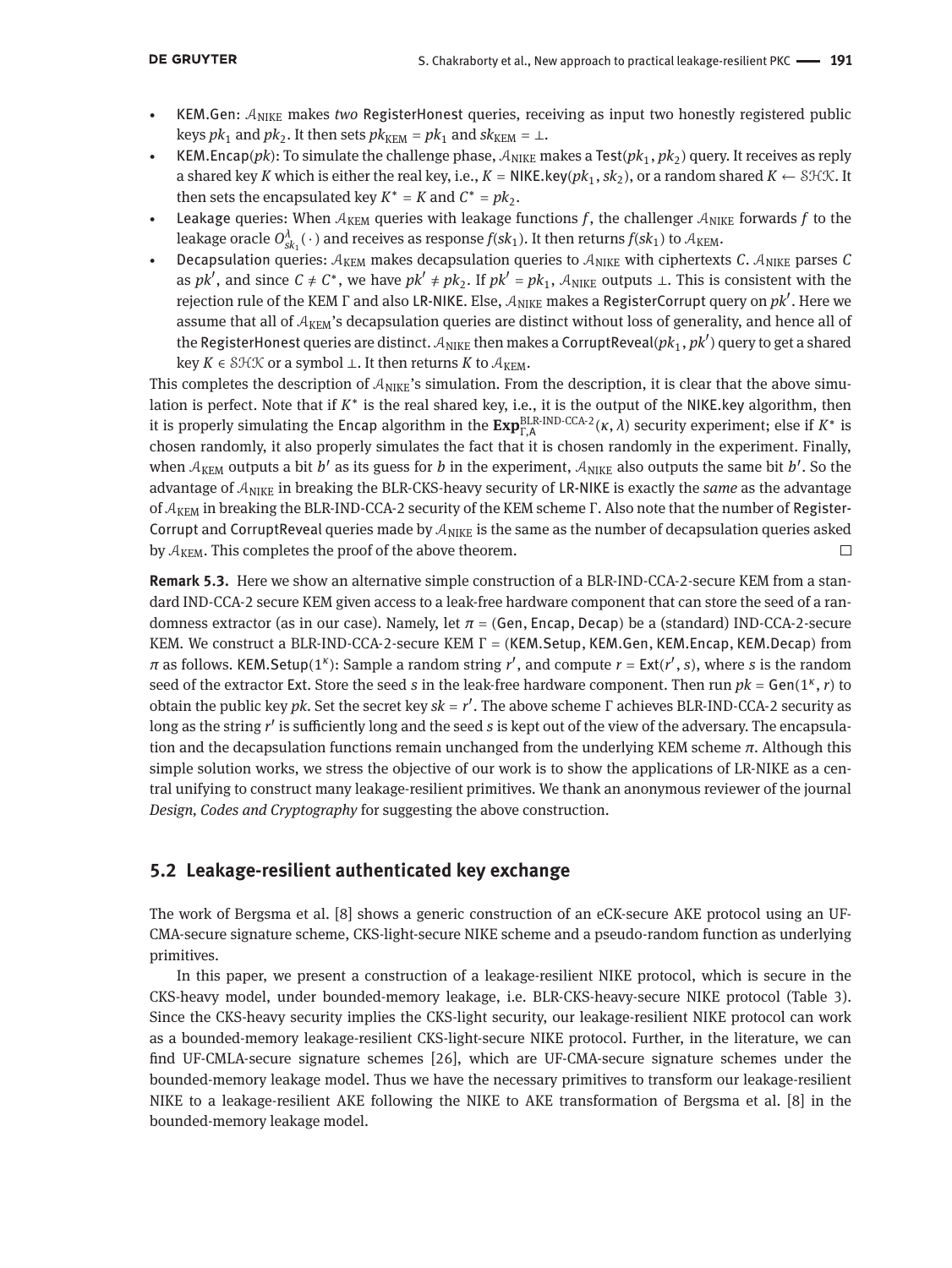There are numerous leakage versions of the eCK model, under the OCLI axiom  $[3-5]$  and the memory leakage model [11]. Further, they address after-the-fact leakage. With our new BLR-CKS-heavy-secure NIKE protocol, following the Bergsma et al. [8] transformation, we can achieve leakage-resilient AKE in an eCKstyle model

- ∙ under memory leakage (stronger than the OCLI axiom),
- ∙ addressing before-the-fact leakage (weaker than after-the-fact leakage).

#### **5.2.1 Bounded-memory before-the-fact leakage eCK model**

We present a suitable security model to analyze the leakage resiliency of AKE protocols, considering the aforementioned points, i.e., in an eCK-style security model [28], addressing before-the-fact, bounded-memory leakage.

Let *κ* be the security parameter. Let  $\mathcal{U} = \{U_1, \ldots, U_n\}$  be a set of *n* parties. We use the term *principal* to identify a party involved in a protocol instance. Each party *U<sup>i</sup>* , where *i* ∈ [1, *NP*], has a pair of long-term public and secret keys, ( $pk_{U_i}, sk_{U_i}$ ). The term *session* is used to identify a protocol instance at a principal. Each principal may have multiple sessions, and they may run concurrently. The oracle  $\Pi_{U,V}^s$  represents the *s*-th session at the owner principal *U*, with intended partner principal *V*. The principal which sends the first protocol message of a session is the *initiator* of the session, and the principal which responds to the first protocol message is the *responder* of the session.

**Partner sessions in the BBFL-eCK model:** Two oracles  $\Pi_{U,V}^s$  and  $\Pi_{U',V'}^{s'}$  are said to be partners if all of the following conditions hold:

- (i) both  $\Pi_{U,V}^s$  and  $\Pi_{U',V'}^{s'}$  have computed session keys;
- (ii) messages sent from  $\Pi_{U,V}^s$  and messages received by  $\Pi_{U',V'}^{s'}$  are identical;
- (iii) messages sent from  $\Pi_{U',V'}^{S'}$  and messages received by  $\Pi_{U,V}^{S'}$  are identical;

 $(iv) U' = V \text{ and } V' = U;$ 

(v) exactly one of *U* and *V* is the initiator, and the other is the responder.

The protocol is said to be *correct* if two partner oracles compute identical session keys.

**Modeling leakage:** We consider the bounded-memory leakage setting for modeling the leakage. As before, the adversary is allowed to issue arbitrary efficiently computable leakage functions  $f_i$  and obtain the leakage  $f_i(s)$  of the secret key  $sk$ , before the session key is established. As mentioned above, the constraint is  $\sum_{i=1} |f_i(s k)| \leq \lambda$ , where  $\lambda$  is the leakage parameter.

#### **Adversarial powers:**

- Send(*U*, *V*, *s*, *m*) query: The oracle Π<sup>*s*</sup><sub>*U*,*V*</sub> computes the next protocol message according to the protocol specification and sends it to the adversary. A can also use this query to activate a new protocol instance with blank *m*.
- ∙ SessionKeyReveal(*U*, *V*, *s*) query: A is given the session key of the oracle Π *s U*,*V* .
- **•** EphemeralKeyReveal(*U*, *V*, *s*) query: A is given the ephemeral keys (per-session randomness) of  $\Pi_{U,V}^{s}$ .
- ∙ Corrupt(*U*) query: A is given the long-term secrets of the principal *U*.
- Test(*U*, *s*) query: When A asks the Test query, the challenger first chooses a random bit  $b \stackrel{s}{\leftarrow} \{0, 1\}$  and if  $b = 1$  then the actual session key is returned to A, otherwise a random string chosen from the same session key space is returned to A.
- Leakage( $U$ ,  $f_i$ ) query: The leakage  $f_i$ ( $s k_l$ ) is computed and returns to the adversary if and only if  $\sum_{i=1} |f_i(s k_U)| \leq \lambda$ .

*λ***-BBFL-eCK-freshness:** Let *λ* be the leakage parameter. An oracle  $\Pi_{U,V}^s$  is said to be *λ-BBFL-eCK-*fresh if and only if conditions (1)–(3) of Alawatugoda et al. [4, Definition 4] hold, and

- (iv) before  $\Pi^s_{U,V}$  is activated, for all Leakage(  $U,f_i)$  queries,  $\sum_{i=1}|f_i(sk_U)|\leq \lambda$ , and for all Leakage(  $V,f_i)$  queries,  $\sum_{i=1} |f_i(s k_V)| \leq \lambda;$
- (v) after  $\Pi_{U,V}^s$  is activated, no leakage is allowed from  $U$  and  $V$ .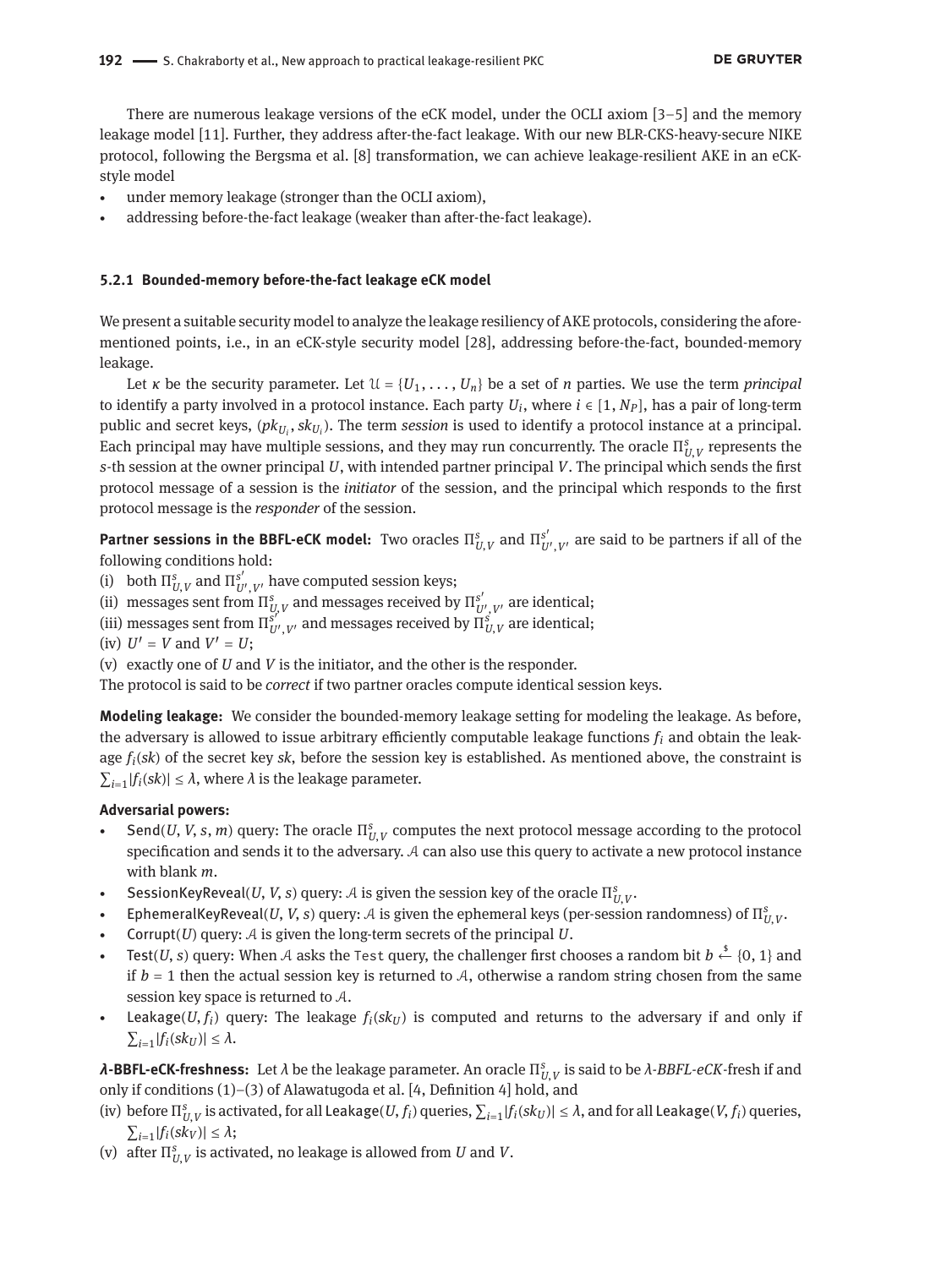| A (initiator)                                                                                                                                                                                                                                                                                                                                                 | <b>B</b> (responder)                                                                                                                                                                                                                                                      |
|---------------------------------------------------------------------------------------------------------------------------------------------------------------------------------------------------------------------------------------------------------------------------------------------------------------------------------------------------------------|---------------------------------------------------------------------------------------------------------------------------------------------------------------------------------------------------------------------------------------------------------------------------|
| $((sk_a^{\text{nike}}, sk_a^{\text{sig}}), (pk_a^{\text{nike}}, pk_a^{\text{sig}}))$                                                                                                                                                                                                                                                                          | $((sk_{B}^{nike}, sk_{B}^{sig}), (pk_{B}^{nike}, pk_{B}^{sig}))$                                                                                                                                                                                                          |
| $r_A \stackrel{\$}{\leftarrow} \{0.1\}^K$<br>$(s k_A^{\text{tmp}}, p k_A^{\text{tmp}}) \leftarrow \text{NIKEgen}(1^k, r_A)$<br>$\frac{(pk_A^{\text{tmp}},\sigma_A)}{(pk_B^{\text{tmp}},\sigma_B)}$<br>$\sigma_A \leftarrow$ SIGsign(s $k_A^{\text{sig}}, \rho k_A^{\text{tmp}}$ )<br>if SIGvfy( $pk^{\text{sig}}_B$ , $pk^{\text{tmp}}_B$ , $\sigma_B$ ) = 1; | $r_R \xleftarrow{5} \{0,1\}^K$<br>$(s k_R^{\text{tmp}}, p k_R^{\text{tmp}}) \leftarrow \text{NIKEgen}(1^{\kappa}, r_B)$<br>$\sigma_B \leftarrow$ SIGsign(s $k_B^{\text{sig}}$ , $pk_B^{\text{tmp}}$ )<br>if SIGvfy( $pk_{A}^{sig}$ , $pk_{A}^{tmp}$ , $\sigma_{A}$ ) = 1; |
| $T := \mathsf{sort}(pk_A^{\mathsf{tmp}}, pk_B^{\mathsf{tmp}})$                                                                                                                                                                                                                                                                                                | $T := \mathsf{sort}(pk^{\mathsf{tmp}}_A, pk^{\mathsf{tmp}}_B)$                                                                                                                                                                                                            |
| $k_{\text{nike},\text{nike}} = \text{PRF}(\text{NIKEkey}(sk_A^{\text{nike}}, pk_B^{\text{nike}}), T)$                                                                                                                                                                                                                                                         | $k_{\text{nike},\text{nike}} = \text{PRF}(\text{NIKEkey}(sk_{R}^{\text{nike}}, pk_{A}^{\text{nike}}), T)$                                                                                                                                                                 |
| $k_{\text{nike,tmp}} = \text{PRF(NIKEkey}(sk_A^{\text{nike}}, pk_B^{\text{tmp}}), T)$                                                                                                                                                                                                                                                                         | $k_{\text{nike,tmp}} = \text{PRF}(\text{NIKEkey}(sk_B^{\text{nike}}, pk_A^{\text{tmp}}), T)$                                                                                                                                                                              |
| $k_{\text{tmp,nike}} = \text{PRF(NIKEkey}(sk_A^{\text{tmp}}, pk_B^{\text{nike}}), T)$                                                                                                                                                                                                                                                                         | $k_{\text{tmp,nike}} = \text{PRF}(\text{NIKEkey}(sk_R^{\text{tmp}}, pk_A^{\text{nike}}), T)$                                                                                                                                                                              |
| $k_{\text{tmp,tmp}} = \text{PRF(NIKEkey}(sk_A^{\text{tmp}}, pk_B^{\text{tmp}}))$                                                                                                                                                                                                                                                                              | $k_{\text{tmp,tmp}} = \text{PRF(NIKEkey}(sk_B^{\text{tmp}}, pk_A^{\text{tmp}}))$                                                                                                                                                                                          |
| $k_{A,B} := k_{\text{nike,nike}} \oplus k_{\text{nike,tmp}} \oplus k_{\text{tmp,nike}} \oplus k_{\text{tmp,tmp}}$                                                                                                                                                                                                                                             | $k_{B,A}$ := $k_{\text{nike,nike}} \oplus k_{\text{nike,tmp}} \oplus k_{\text{tmp,nike}} \oplus k_{\text{tmp,tmp}}$                                                                                                                                                       |

**Table 5:** Leakage-resilient AKE protocol LR-AKE.

**BBFL-eCK security game:** The adversary A interacts with the challenger by issuing any combination of Send(), SessionKeyReveal(), EphemeralKeyReveal(), Leakage() and Corrupt() queries at will. At some point, the adversary chooses a *λ*-BBFL-eCK-fresh oracle and issues a Test() query. Then the adversary may continue asking the Send(), SessionKeyReveal(), EphemeralKeyReveal(), Leakage() and Corrupt() queries while preserving the freshness of the test session, and finally outputs answer bit  $b'$  for the challenge. A wins if  $b' = b$ . Let Succ<sub>A</sub> denote the event that the adversary A wins the above security game.

**Definition 5.4** (BBFL-eCK security). A protocol *π* is said to be *BBFL-eCK*-secure if there is no PPT adversary A that can win the *BBFL-eCK* security game with non-negligible advantage. The advantage of an adversary A is defined as  $\text{Adv}_{\pi,\mathcal{A}}^{\text{BBFL-eCK}}(\kappa) = |2 \text{Pr}(\text{Succ}_{\mathcal{A}}) - 1|.$ 

#### **5.2.2 Constructing BBFL-eCK-secure key exchange protocols**

In Table 5, we show the generic leakage-resilient variant of the Bergsma et al. [8] AKE protocol. We replace the CKS-light-secure NIKE with a BLR-CKS-heavy-secure NIKE, and the UF-CMA-secure signature scheme with a UF-CMLA-secure signature scheme in the bounded-memory leakage model, to come up with the generic BBFL-eCK-secure AKE protocol. In this protocol, the final shared key is obtained by xor-ing the intermediate keys. Since the adversary learns the leakage only from the long-term secret parameters, it is not necessary to use leakage-resilient PRFs for the construction of LR-AKE, following NIKE to AKE transformation of Bergsma et al.

Let LR-NIKE = (NIKEcommon\_setup, NIKEgen, NIKEkey) be the underlying BLR-CKS-heavy-secure NIKE protocol. Let LR-SIG = (SIGkg, SIGsign, SIGvfy) be the underlying UF-CMLA-secure signature scheme, and let PRF be a secure pseudo-random function. Since the generic construction of the AKE protocol remains unchanged with respect to Bergsma et al. [8], except the replacement of the leakage-resilient advancements of the underlying primitives, in the bounded-memory leakage setting, the security of the resulting AKE still preserves the eCK-style with the advancements of leakage resiliency in the bounded-memory leakage setting. Therefore, the security theorem and the flow of the security proof is similar to [8, Appendix A, Theorem 1] and its proof.

**Theorem 5.5.** *If the underlying NIKE protocol* LR-NIKE *is* BLR-CKS-heavy*-secure, the signature scheme* LR-SIG *is* UF-CMLA*-secure in the bounded-memory leakage model and the pseudo-random property holds for the* PRF*, then the* LR-AKE *protocol is* BBFL-eCK*-secure.*

*Let d be the number of parties. Each party U<sup>i</sup> owns at most* ℓ *protocol sessions. Let*A*be an adversary against* the above protocol LR-AKE. We construct attackers  $\mathcal{B}_{\rm sig}$ ,  $\mathcal{B}_{\rm nike}^{(1)}$ ,  $\mathcal{B}_{\rm nike}^{(0)}$  and  $\mathcal{B}_{\rm prf}$  against the underlying leakage*resilient signature scheme, the leakage-resilient NIKE protocol (matching session exists and no matching session*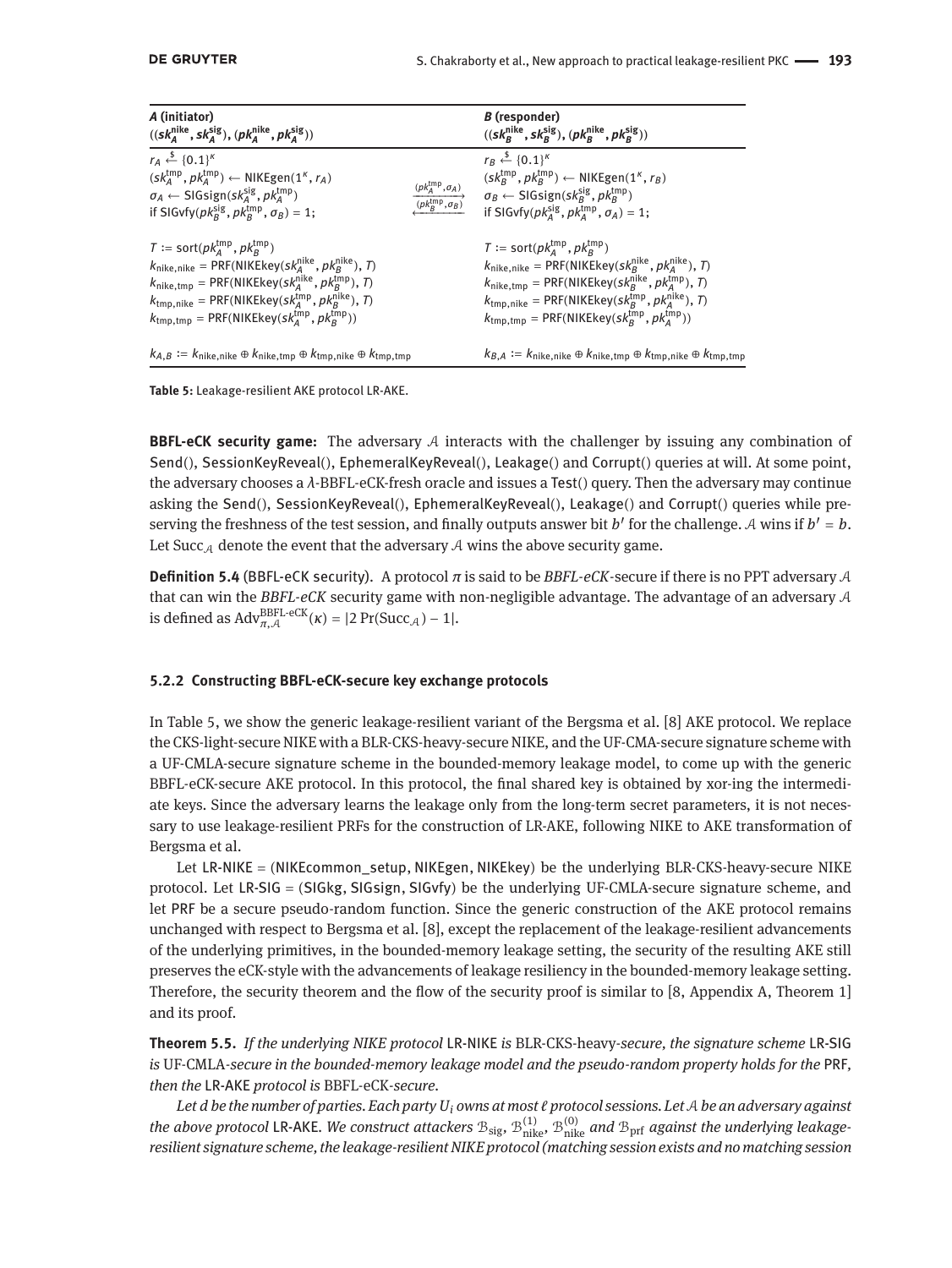*exists, respectively) and the pseudo-random function such that*

$$
\begin{aligned} \text{Adv}^{\text{BBFL-eCK}}_{\text{LR-AKE},\mathcal{A}}(\kappa) &\leq 4d^2\ell^2 \big(\text{Adv}^{\text{BLR-CKS-heavy}}_{\text{LR-NIKE},\mathcal{B}^{\text{(1)}}_{\text{nike}}}(\kappa) + \text{Adv}^{\text{prf}}_{\text{PRF},\mathcal{B}_{\text{prf}}}(\kappa)\big) \\ &+ 4 \text{ Adv}^{\text{BLR-CKS-heavy}}_{\text{LR-NIKE},\mathcal{B}^{\text{(0)}}_{\text{nike}}}(\kappa) + 4d \text{ Adv}^{\text{UF-CMLA}}_{\text{LR-SIG},\mathcal{B}_{\text{sig}}}(\kappa). \end{aligned}
$$

*Proof sketch.* To prove Theorem 5.5, we need to consider four types of attackers.

- ∙ An A1-type attacker never asks the EphemeralKeyReveal query for the test session. If there exists a partner to the test session, it will also never ask the EphemeralKeyReveal query for the partner session.
- ∙ An A2-type attacker never asks the EphemeralKeyReveal query for the test session. If there exists a partner to the test session, it also never asks the Corrupt query for the owner of the partner session.
- ∙ An A3-type attacker never asks the Corrupt query to the owner of the test session. If there exists a partner to the test session, it also never asks the EphemeralKeyReveal query to the partner session.
- ∙ An A4-type attacker never asks the Corrupt query to the owner of the test session. If there exists a partner to the test session, it also never asks the Corrupt query to the owner of the partner session.
- Each legitimate attacker according to the freshness definition falls into at least on of these categories.

In the LR-AKE protocol, the session key is computed as

#### $k := k_{\text{nike},\text{nike}} \oplus k_{\text{nike},\text{tmp}} \oplus k_{\text{tmp},\text{tmp}}.$

The main intuition behind this construction is that we need to reduce the indistinguishability of the shared key of LR-AKE to the indistinguishability of LR-NIKE. In this simulation, we can easily simulate the leakage by giving the adversary A the leakage obtained from the underlying leakage-resilient NIKE challenger and the signature scheme challenger. In the security experiment against the leakage-resilient NIKE, the NIKEadversary gets two challenge public keys from the leakage-resilient NIKE challenger. In the reduction, we need to embed them into the view of the adversary  $A$ , in a way that we can embed the leakage-resilient NIKEchallenge key into *k* while successfully answering all the legitimate Corrupt and EphemeralKeyReveal queries.

An A1-type attacker never asks EphemeralKeyReveal queries to the test session and the partner to the test session. Thus it is possible to embed the public keys from the leakage-resilient NIKE challenger as the ephemeral public keys of the test session. Then use the challenge key from the leakage-resilient NIKE challenger as  $k_{\text{tmp,tmp}}$ .

For the case of an A2-type attacker, embed the public keys from the leakage-resilient NIKE challenger, one as the ephemeral public key and the other one as the long-term public key of the test session. Then use the challenge key as *k*tmp,nike. Since this embedding involves a long-term secret of one party of the test session, we need to use an additional PRF, and this long-term secret is used in many protocol executions involving the corresponding party. Similarly, A3 and A4-type attackers can be handled by embedding the leakage-resilient NIKE challenger's public and challenge keys accordingly.

Thus the four attackers correspond to all possible combinations of Corrupt and EphemeralKeyReveal queries that are allowed in our BBFL-eCK security model.  $\Box$ 

**Remark 5.6.** Our construction of an BBFL-eCK secure AKE protocol is obtained by replacing the building blocks (i.e., NIKE and one-time signature schemes) in Bergsma et al.'s framework [8] with a (bounded) leakage-resilient NIKE and a (bounded) leakage-resilient signature scheme. However, such a straightforward replacement of the underlying primitives with their corresponding leakage-resilient counterparts may encounter a subtle technical problem: the adversary can use the leakage oracle to break the authentication mechanism in the "test" session (which corresponds to breaking the UF-CMLA security of the signature scheme), or it can encode the (description of the) session key derivation function in the leakage function to leak from the session key. However, it is to be noted that, in our BBFL-eCK security model, the adversary is not allowed to query the leakage oracle during or after the test session. This is because we consider the setting of "before-the-fact" leakage in our current work. Hence the above impossibility result can be avoided in our setting.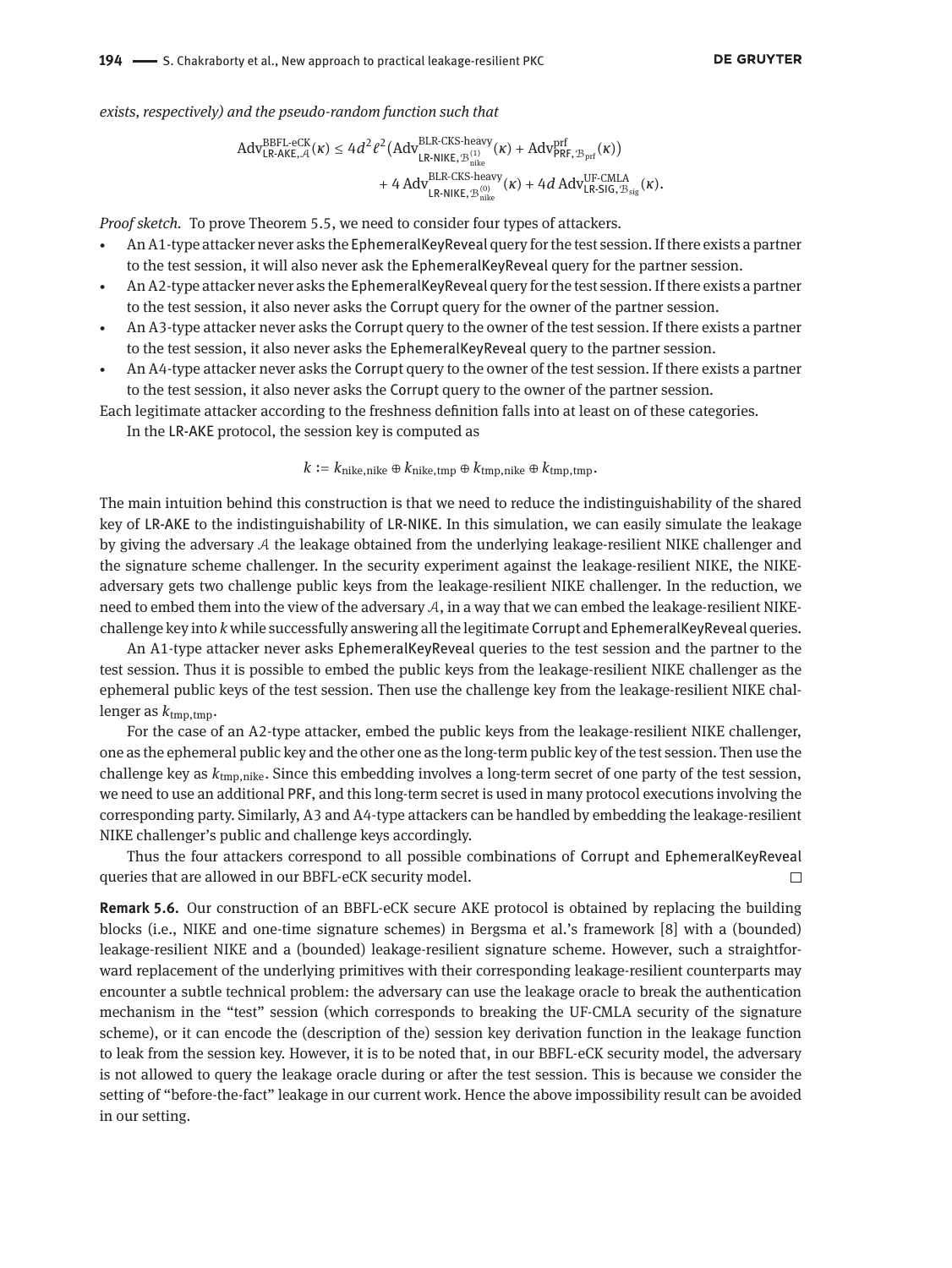#### **5.2.3 Leakage tolerance of the generic LR-AKE protocol**

This generic protocol can tolerate the leakage according to the leakage tolerance of the underlying leakageresilient NIKE and the leakage-resilient signature scheme. Our LR-NIKE can tolerate 1 − *o*(1) leakage, and the UF-CMLA signature scheme of Katz et al. [26] can tolerate *n* − *n ε* leakage, for an *n*-bit key and 1 > *ε* > 0, which approaches 1 − *o*(1) leakage rate for sufficiently large *n* and small enough *ε*. Thus the corresponding instantiation can tolerate an overall leakage rate of 1 − *o*(1).

## **5.3 Leakage-resilient low-latency key exchange**

Low-latency key exchange (LLKE) can be considered as one of the important practical usages of NIKE protocols, which permits the transmission of cryptographically protected data, without prior key exchange, while providing perfect forward secrecy (PFS). Leakage resiliency of LLKE remains unstudied.

### **5.3.1 Bounded-memory leakage LLKE-ma model**

We refer to the security model under mutual authentication of Hale et al. [23, Section 5] as LLKE-ma model. In this work, we introduce a bounded-memory leakage model on top of the LLKE-ma model (we use the notation BL-LLKE-ma to identify our model whenever necessary).

Let  $d$  be the number of clients and  $\ell$  the number of servers. Each client is represented by a collection of *n* oracles  $C_{i,1}, \ldots, C_{i,n}$ , and each server is represented by a collection of *k* oracles  $S_{i,1}, \ldots, S_{i,k}$ . Each oracle represents an instance of the protocol. Each principal has a long-term key pair (*sk<sup>i</sup>* , *pk<sup>i</sup>* ). Let *κ* be the security parameter and *λ* the leakage parameter. Each oracle C*i*,*<sup>s</sup>* ∈ [*d*] × [*n*] (or S*j*,*<sup>t</sup>* ∈ [ℓ] × [*k*], respectively) maintains (i) two variables  $k_i^{\text{tmp}}$  and  $k_i^{\text{main}}$  to store the temporary and main keys of a session,

- (ii) a variable Partner*<sup>i</sup>* containing the identity of the intended communication partner,
- (iii) variables  $\mathcal{M}_{i,s}^{\text{in}}$  and  $\mathcal{M}_{i,s}^{\text{out}}$  containing messages sent and received by the oracle.

#### **Adversarial powers:**

- ∙ Send(C*i*,*s*/S*j*,*<sup>t</sup>* , *m*): The adversary sends the message *m* to the requested oracle, the oracle processes *m* according to the protocol specification, and the response is returned to the adversary.
- ∙ Reveal(C*i*,*s*/*Sj*,*<sup>t</sup>* , tmp/main): This query returns the key of the given stage if it has been already computed, or ⊥ otherwise.
- ∙ Corrupt(*i*/*j*): This query returns the long-term secret key of the server or the client accordingly. If Corrupt(*j*/*i*) is the *τ*-th query issued by the adversary, we say a party is *τ*-corrupted. For the parties that are not corrupted, we define  $\tau := \infty$ .
- ∙ Test(*Ci*,*s*/*Sj*,*<sup>t</sup>* , tmp/main): This query is used to test a key. If the variable for the requested key is not empty, the challenger chooses  $b \stackrel{\$}{\leftarrow} \{0, 1\}$ , and if  $b = 0$ , then the requested key is returned, else a random key is returned. Otherwise, ⊥ is returned.
- ∙ Leakage(*i*/*j*, *fi*): The leakage *fi*(*ski*/*j*) is computed and returns to the adversary iff ∑*i*=<sup>1</sup> |*fi*(*ski*/*j*)| ≤ *λ*.

**BL-LLKE-***ma* **security game:** The adversary interacts with the challenger by issuing any combination of Send(), Corrupt(), Reveal() and Leak() queries. At some point, the adversary issues a Test() query to an oracle that holds the conditions in Definition 5.7. Then the adversary may continue asking the Send(), Corrupt(), Reveal() and Leak() queries, without violating the conditions of Definition 5.7, and finally outputs answer bit *b*<sup> $\prime$ </sup> for the challenge. A wins if *b*<sup> $\prime$ </sup> = *b*. Let Succ<sub>A</sub> denote the event that the adversary A wins the above security game.

**Definition 5.7** (Leakage-resilient key security (under mutual authentication)). A protocol *π* is said to be *BL-LLKE-ma*-secure if there is no PPT adversary A that can win the *BL-LLKE-ma* security game with non-negligible advantage, while holding the following conditions.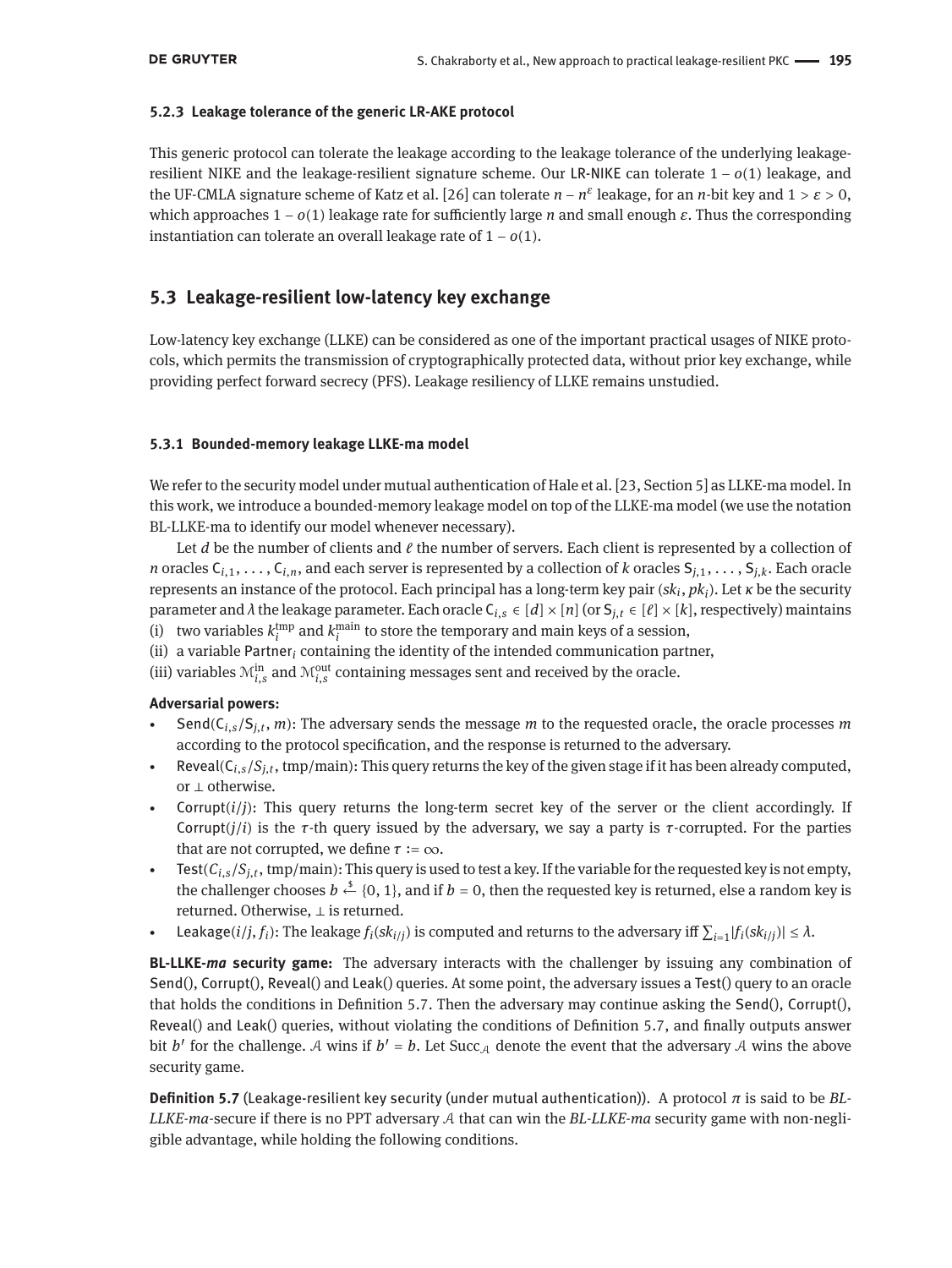- ∙ All the conditions in [23, Definition 8].
- ∙ Before activation of the test session on C*<sup>i</sup>* , for all Leakage(*i*, *fi*) queries, ∑*i*=<sup>1</sup> |*fi*(*ski*)| ≤ *λ*, and before activation of the test session on  $\mathsf{S}_j$ , for all Leakage $(j, f_i)$  queries,  $\sum_{i=1}^{\infty} |f_i(sk_j)| \leq \lambda$ .
- ∙ After activation of the Test session on C*<sup>i</sup>* , no leakage is allowed from *sk<sup>i</sup>* (same as to the case of S*j*). The advantage of A is defined as  $Adv_{\pi,\mathcal{A}}^{BL-LLKE-ma}(\kappa) = |2 Pr(Succ_{\mathcal{A}}) - 1|.$

#### **5.3.2 Generic construction of BL-LLKE-ma-secure LLKE from NIKE**

In the work of Hale et al., they have used a CKS-light-secure NIKE scheme NIKE and a UF-CMA-secure signature scheme SIG. We simply replace those primitives with their respective leakage-resilient versions.

Let LR-NIKE = (NIKEcommon\_setup, NIKEgen, NIKEkey) be a BLR-CKS-heavy-secure NIKE scheme, and let LR-SIG = (SIGkg, SIGsign, SIGvfy) be a UF-CMLA-secure signature scheme. Then we construct a LLKE protocol LR-LLKE = (Gen, KE $_{init}^{client}$ , KE $_{refresh}^{client}$ , KE $_{refresh}^{server}$ ) same as the description in Hale et al. [23, Section 6.1].

Since the generic construction of the LLKE protocol remains unchanged with respect to Hale et al., except for the replacement of the leakage-resilient advancements of the underlying primitives (in the boundedmemory leakage model), the security of the resulting AKE still preserves the LLKE-ma-style with the advancements of leakage resiliency in the bounded-memory leakage model. Therefore, the security theorem and the flow of the security proof are similar to [23, Appendix 6.2, Theorem 2] and its proof.

**Theorem 5.8.** *If the underlying NIKE protocol* LR-NIKE *is* BLR-CKS-heavy*-secure and the signature scheme* LR-SIG *is* UF-CMLA*-secure in the bounded-memory leakage model, then the* LR-LLKE *protocol is* BK-LLKE-ma*secure.*

*Let d be the number of clients and* ℓ *the number of servers. Each client and each server is represented by a collection of n and k oracles, respectively. Let* A *be an adversary against the above protocol* LR-LLKE*. We construct attackers* Bsig *and* Bnike *against the underlying leakage-resilient signature scheme and the leakageresilient NIKE protocol such that*

$$
\begin{aligned} \text{Adv}_{\text{LR-LIKE},\mathcal{A}}^{\text{BK-LIKE},\text{ma}}(\kappa) &\leq \text{d} \ell n \big(\text{Adv}_{\text{LR-NIKE},\mathcal{B}_{\text{nike}}}^{\text{BLR-CKS-heavy}}(\kappa) + 2 \, \text{Adv}_{\text{LR-SIG},\mathcal{B}_{\text{sig}}}^{\text{UF-CMLA}}(\kappa) \big) \\ &+ \text{d} \ell n \big( k \, \text{Adv}_{\text{LR-NIKE},\mathcal{B}_{\text{nike}}}^{\text{BLR-CKS-heavy}}(\kappa) + 2 \, \text{Adv}_{\text{LR-SIG},\mathcal{B}_{\text{sig}}}^{\text{UF-CMLA}}(\kappa) \big) \\ &+ 2 \, \text{k} \text{d} \ell n \big( \text{Adv}_{\text{LR-NIKE},\mathcal{B}_{\text{nike}}}^{\text{BLR-CKS-heavy}}(\kappa) + 2 \, \text{Adv}_{\text{LR-SIG},\mathcal{B}_{\text{sig}}}^{\text{UF-CMLA}}(\kappa) \big) + 4 \, \text{Adv}_{\text{LR-NIKE},\mathcal{B}_{\text{nike}}}^{\text{BLR-CKS-heavy}}(\kappa). \end{aligned}
$$

*Proof sketch.* We distinguish between four different attackers:

- ∙ an A1-type attacker asks the Test query to a client oracle and the temporary key;
- an A2-type attacker asks the Test query to a client oracle and the main key;
- an A3-type attacker asks the Test query to a server oracle and the temporary key;
- ∙ an A4-type attacker asks the Test query to a client oracle and the main key.

The four different attackers correspond to all possible combinations of queries that are allowed in our BK-LLKE-ma security model. The four distinct lines of the equation in Theorem 5.8 corresponds to each of above cases, respectively. We can easily simulate the leakage by giving the adversary  $\mathcal A$  the leakage obtained from the underlying leakage-resilient NIKE challenger and the signature scheme challenger. Apart from that, the simulation is the same as that of Hale et al. [23]. □

#### **5.3.3 Leakage tolerance of the generic LR-LLKE protocol**

This generic protocol can tolerate the leakage according to the leakage tolerance of the underlying leakageresilient NIKE and the leakage-resilient signature scheme. Our LR-NIKE can tolerate 1 − *o*(1) leakage, and the UF-CMLA signature scheme of Katz et al. [26] can tolerate *n* − *n ε* leakage, for an *n*-bit key and 1 > *ε* > 0, which approaches 1 − *o*(1) leakage rate for sufficiently large *n* and small enough *ε*. Thus the corresponding instantiation can tolerate an overall leakage rate of 1 − *o*(1).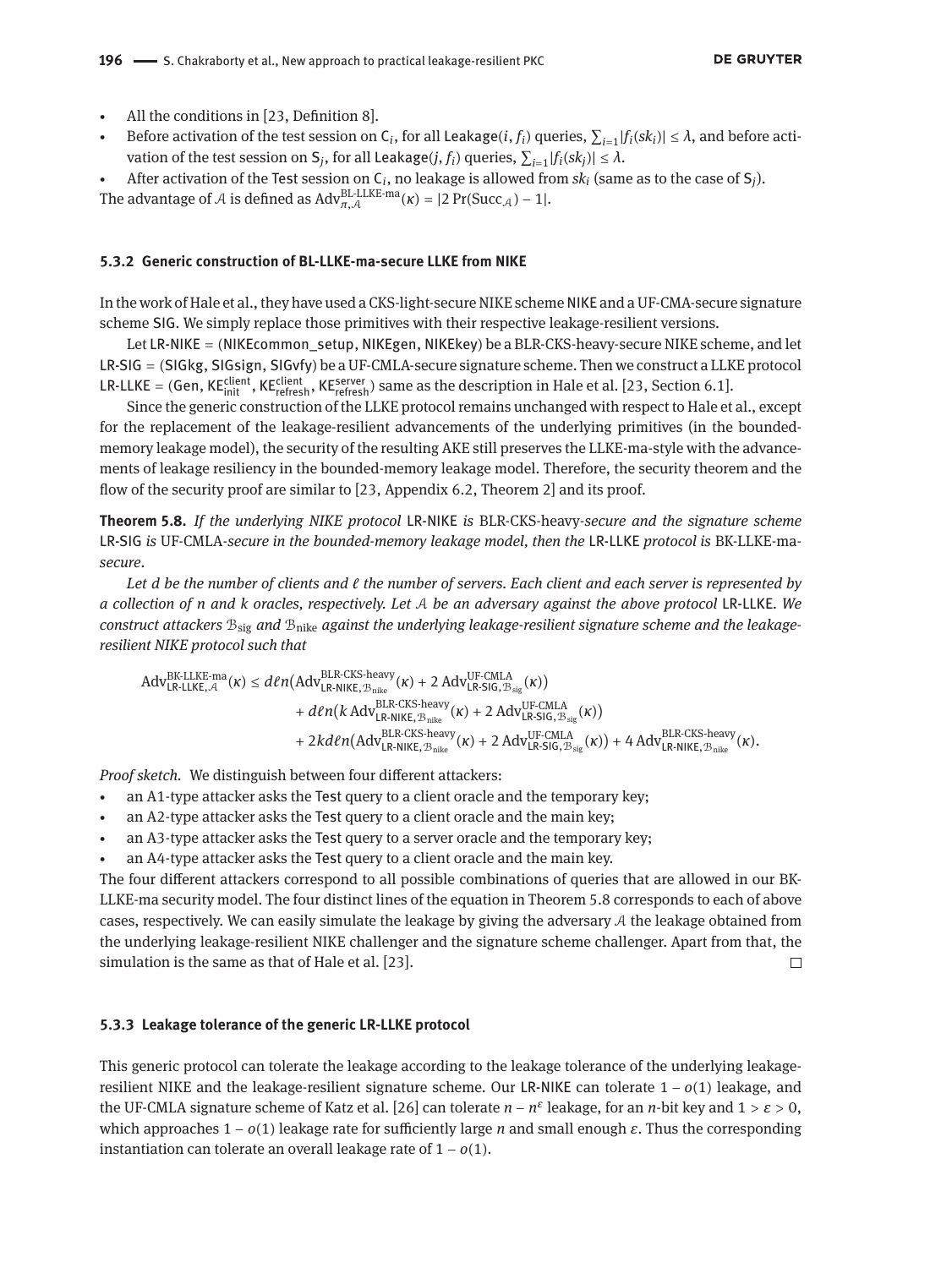## **6 Conclusion and future works**

Our work provides a new direction for constructing several leakage-resilient cryptographic primitives, such as leakage-resilient PKE schemes, AKE protocols and LLKE protocols, using leakage-resilient NIKE protocols as the main building block. Our construction of LR-NIKE in the bounded leakage setting achieves an optimal leakage rate, i.e., 1 − *o*(1), and the resulting leakage-resilient constructions from that also preserve the same leakage rate, upon the appropriate choice of parameters. Our work also opens up leakage-resilient LLKE protocols, and we hope there is much work to be done on this. We leave open the following main problems:

- ∙ construction of leakage-resilient NIKE in the (1 − *o*(1))-bounded-memory leakage model, without the leak-free hardware assumption,
- ∙ leakage-resilient NIKE in the (1 − *o*(1))-continuous memory leakage model in the non-split state model.

## **A Additional preliminaries**

### **A.1 Basics of information theory**

**Definition A.1** (Min-entropy). The min-entropy of a random variable *X*, denoted as  $H_{\infty}(X)$ , is defined as  $H_\infty(X)\stackrel{\text{\it def}}{=} -\log(\max_x\Pr[X=x]).$  This is a standard notion of entropy used in cryptography since it measures the worst-case predictability of *X*.

**Definition A.2** (Average conditional min-entropy). The average-conditional min-entropy of a random variable *X* conditioned on a (possibly) correlated variable *Z*, denoted as  $\overline{H}_{\infty}(X|Z)$ , is defined as

$$
\begin{aligned} &\widetilde{\mathrm{H}}_{\infty}(X|Z)=-\log(\mathbb{E}_{z\leftarrow Z}[\max_{x}\mathrm{Pr}[X=x|Z=z]),\\ &\widetilde{\mathrm{H}}_{\infty}(X|Z)=-\log(\mathbb{E}_{z\leftarrow Z}[2^{-\mathrm{H}_{\infty}(X|Z=z)}]). \end{aligned}
$$

This measures the worst-case predictability of *X* by an adversary that may observe a correlated variable *Z*.

The following bound on average min-entropy was proved by Dodis et al. [17].

**Lemma A.3** ([17]). For any random variables X, Y and Z, if Y takes on values in  $\{0,1\}^{\ell}$ , then

$$
\widetilde{H}_{\infty}(X|Y,Z) \ge \widetilde{H}_{\infty}(X|Z) - \ell \quad and \quad \widetilde{H}_{\infty}(X|Y) \ge \widetilde{H}_{\infty}(X) - \ell.
$$

## **A.2 Leakage-resilient (LR) chameleon hash functions**

In this section, we give the definition of LR chameleon hash functions (CHF) in the *bounded* memory leakage model following [39].

**LR-CHF in bounded leakage model:** Informally, a chameleon hash function (CHF) is a collision-resistant hash function, the only difference being that it is easy to find collision given a trapdoor. Without knowing the trapdoor, it is hard to find any collision. Leakage-resilient chameleon hash functions (LR-CHF) postulate that it is hard to find collisions, even when the adversary learns bounded leakage/information about the secret key. Formally, an *λ*-LR-CHF ChamH:  $\mathcal{D} \times \mathcal{R}_{\text{cham}} \to \mathcal{I}$ , where  $\mathcal{D}$  is the domain,  $\mathcal{R}_{\text{cham}}$  the randomness space and I the range, consists of the algorithms (Cham.KeyGen, Cham.Eval, Cham.TCF).

- (i) Cham.KeyGen(1 *κ* , *λ*): The key generation algorithm takes as input 1 *<sup>κ</sup>* and the leakage bound *λ* as parameters and outputs an evaluation key along with a trapdoor (*hk*, *ck*). The public key *hk* defines a chameleon hash function, denoted ChamH*hk*( ⋅ , ⋅ ).
- (ii) Cham.Eval( $hk$ ,  $m$ ,  $r$ ): The hash function evaluation algorithm that takes as input  $hk$ , a message  $m \in \mathcal{D}$ and a randomizer  $r \in \mathcal{R}_{\text{cham}}$ , outputs a hash value  $h = \text{ChamH}_{hk}(m, r)$ .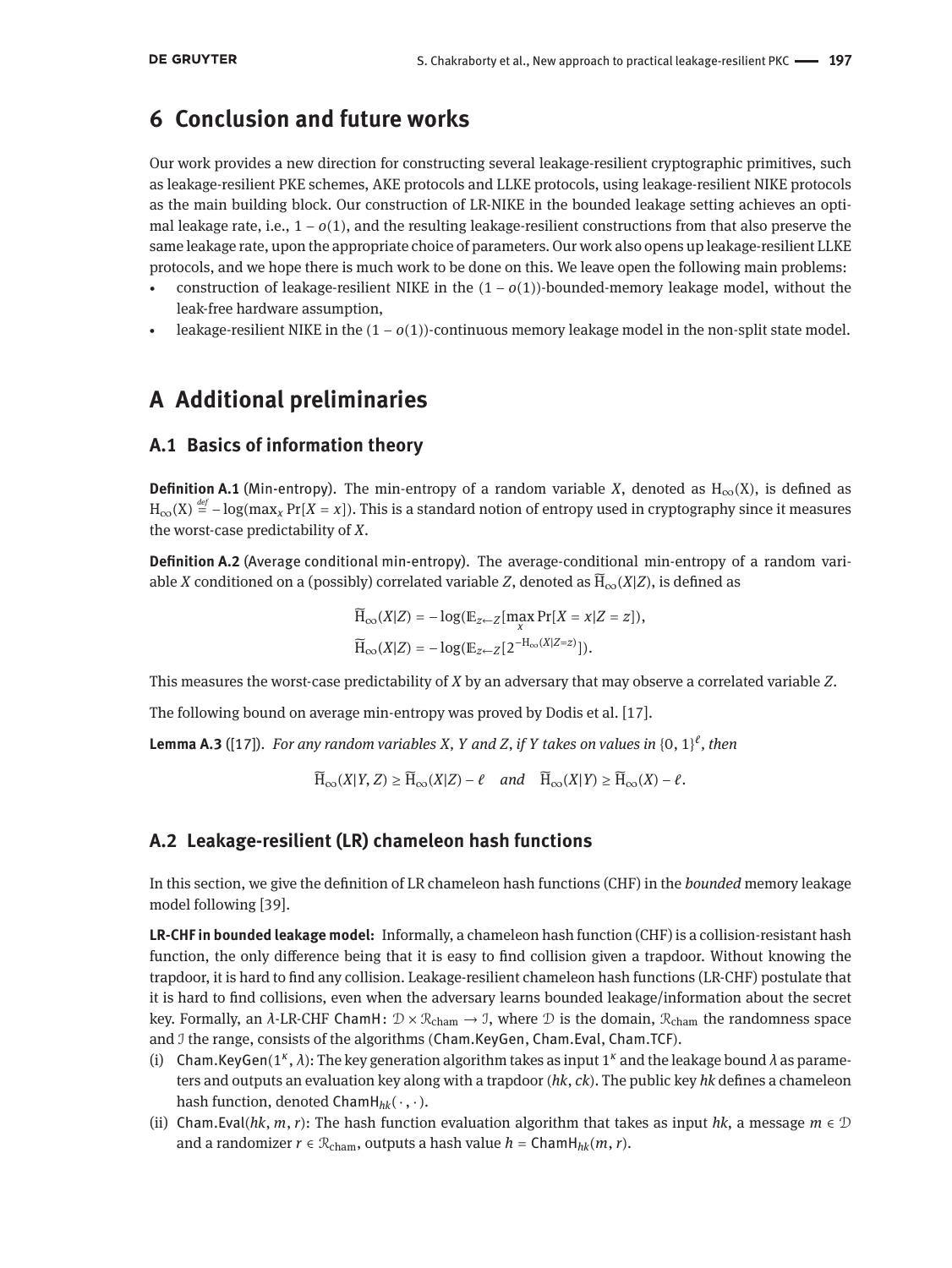Cham $H_{hk}(m, r) = \text{ChamH}_{hk}(m', r').$ 

A *λ*-LR-CHF must satisfy the following three properties.

∙ *Reversibility*: The reversibility property is satisfied if *r* = Cham.TCF(*ck*, (*m*, *r*), *m* ) is equivalent to

$$
r = \text{Cham.TCF}(ck, (m', r'), m).
$$

- ∙ *Random trapdoor collisions*: The random trapdoor collision property is satisfied if, for a trapdoor *ck*, an arbitrary message pair  $(m, m')$  and a randomizer  $r$ , we have that  $r' =$  Cham.TCF( $ck, (m, r), m'$ ) has uniform probability distribution on the randomness space  $\mathcal{R}_{\text{cham}}$ .
- ∙ *LR-collision resistance*: The LR collision-resistance property is satisfied if, for any PPT adversary A, the following advantage in negligible:

$$
Adv_{A,\text{ChamH}}^{\text{coll}}(\kappa) = |Pr[(hk, ck) \leftarrow \text{Cham.KeyGen}(1^{\kappa}, \ell); (m, r), (m', r') \leftarrow \mathcal{A}^{O_{ck}^{\kappa,\lambda}}(hk) : (m, r) \neq (m', r') \text{ and ChamH}_{hk}(m, r) = \text{ChamH}_{hk}(m', r')]|,
$$

where  $O_{ck}^{\kappa,\lambda}$  is the leakage oracle to which  $\cal A$  can adaptively query to learn at most  $\lambda$  bits of information about the trapdoor *ck*.

### **A.3 Pseudo-random functions**

 $F\colon\Sigma^k\times\Sigma^m\to\Sigma^n$  is a  $(\varepsilon_{\rm prf},s_{\rm prf},q_{\rm prf})$  secure pseudo-random function (PRF) if no adversary of size  $s_{\rm prf}$  can distinguish *F* (instantiated with a random key) from a uniformly random function, i.e., for any A of size  $s_{\text{prf}}$ making *q*prf oracle queries, we have

$$
\Big|\Pr_{K \stackrel{\mathbf{f}}{\leftarrow} \Sigma^K}[\mathcal{A}^{F(K, \,\cdot\,)} \to 1] - \Pr_{R_{m,n}}[\mathcal{A}^{R_{m,n}(\,\cdot\,)} \to 1]\Big| \leq \varepsilon_{\text{prf}},
$$

where  $R(m, n)$  is the set of all functions from  $\Sigma^m \to \Sigma^n$ .

### **A.4 UF-CMLA-secure signature schemes**

We review the definition of UF-CMLA security according to Katz et al. [26]. The leakage function  $f_i$  is an adversary chosen efficiently computable adaptive leakage function, which leaks *fi*(*sk*) from a secret key *sk*.

**Definition A.4** (Unforgeability against chosen message leakage attacks (UF-CMLA)). Let *κ* be the security parameter and  $\lambda$  the leakage parameter. Let LR-SIG = (SIGkg, SIGsign, SIGvfy) be a signature scheme. We define the advantage  $\text{Adv}^{\text{UF-CMLA}}_{\text{LR-SIG},\mathcal{B}_{\text{sig}}}(\kappa)$  of any PPT adversary  $\mathcal{B}_{\text{sig}}$  winning the following game:

(i) 
$$
(sk^{sig}, pk^{sig}) \stackrel{\$}{\leftarrow} SIGkg(1^{\kappa}).
$$

(ii) 
$$
(m^*, \sigma^*) \leftarrow \mathcal{A}^{\circ(\cdot, \cdot)}(pk^{\text{sig}}).
$$

(iii) If SIGvfy( $pk^{\text{sig}}, m^*, \sigma^*$ ) = "true" and  $m^*$  is not been previously signed, then  $\mathcal{B}_{\text{sig}}$  wins.

Oracle 
$$
\mathcal{O}(m, f_i)
$$
:

- ∙ *σ* \$← SIGsign(*sk*sig , *m*).
- $\gamma_i \leftarrow f_i(s k^{\text{sig}})$ .
- If  $\sum_{i=1}^{\infty} |\gamma_i| \leq \lambda$ ,
	- *γ* ← *γ<sup>i</sup>* ,
	- *γ* ← ⊥.
- ∙ Return (*σ*, *γ*).

We say the signature scheme LR-SIG is *UF-CMLA*-secure if Adv<sup>UF-CMLA</sup> (κ) is negligible.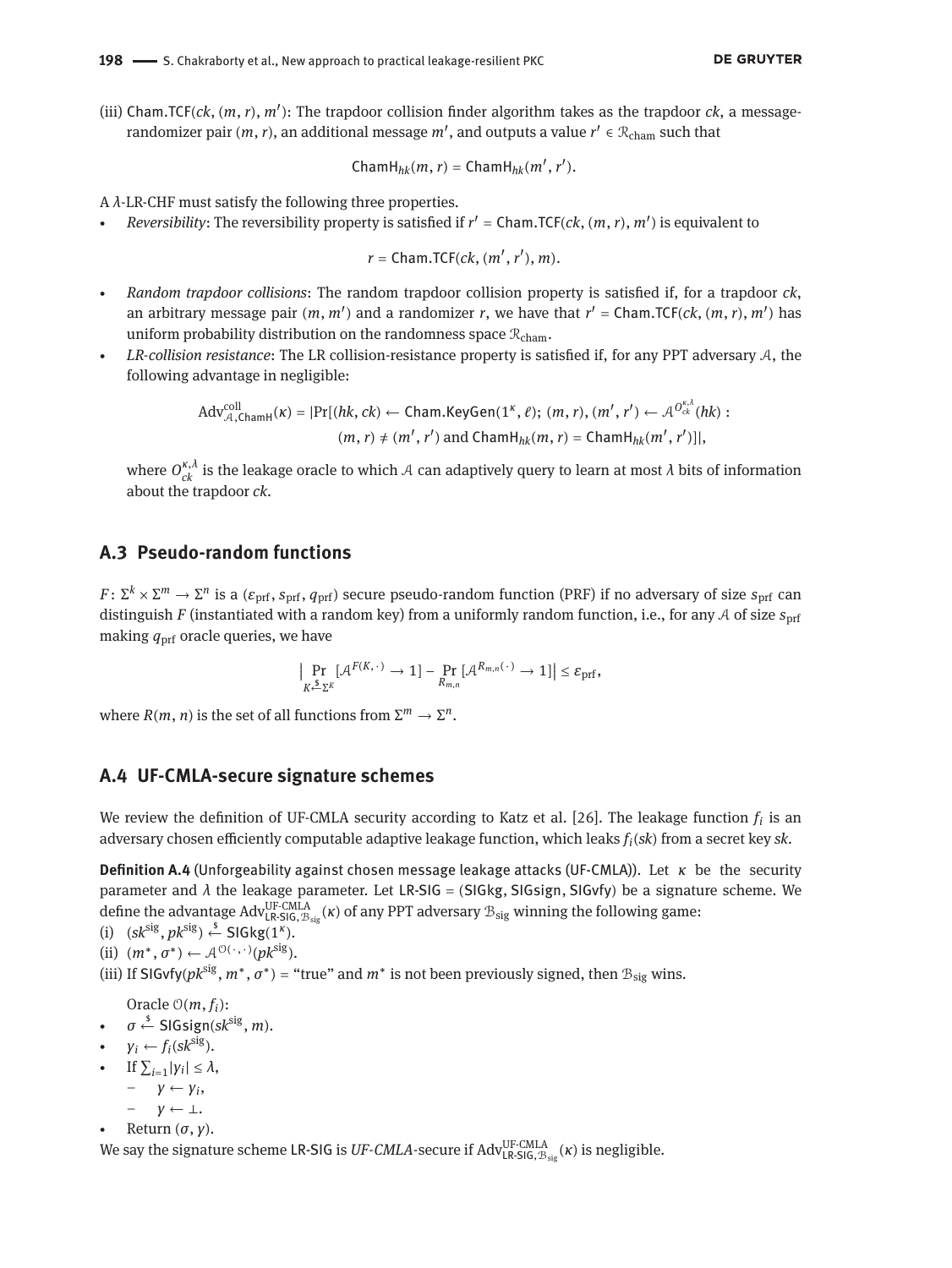Katz et al. [26] constructed a UFCMLA-secure signature scheme in bounded leakage model in which *n* = 1. It contains signing and verification operations based on NIZK proofs, where the signature can be generated with a cost of two exponentiations and verified with a cost of four exponentiations (with a simple NIZK proof).

## **B Leakage-resilient cryptography and leakage models**

During the past two decades, side-channel attacks have arisen as a popular method of attacking cryptographic systems. In order to abstractly model the side-channel attacks and analyze the security of cryptographic primitives against them, cryptographers have proposed the notion of *leakage-resilient* cryptography, introducing various leakage models [2, 6, 29, 30].

In the work of Micali and Reyzin [30], a general framework was introduced to model the leakage that occurs during computation with secret parameters, which is widely known as the *only computation leaks information (OCLI) axiom*. They mentioned that the leakage only occurs from the secret memory portions which are actively involved in computations. The leakage amount is bounded per computation, though the adversary is allowed to obtain the leakage from many computations. Therefore, the overall leakage amount is unbounded. Since this assumption enforces that the leakage only occurs due to computations, this does not cover the attacks that happen due to the leakage from the memory such as malware attacks, cold-boot attacks, etc.

Inspired by the cold-boot attacks, Akavia et al. [2] constructed a general framework to model bounded leakage attacks, which is widely known as *bounded-memory leakage* model. The adversary chooses an arbitrary polynomial-time leakage function *f* and sends it to the leakage oracle. The leakage oracle returns *f*(*sk*) to the adversary, where *sk* is the secret key. The only restriction here is that the sum of output lengths of all the leakage functions that an adversary can obtain is bounded by some parameter *λ*, which is smaller than the size of *sk*. This leakage model does not address the continuous leakage from the memory, which can often happen due to attacks such as malware attacks.

Previous works of Zvika et al. [9] and Dodis et al. [14] presented a *continual-memory leakage* model, in which it is assumed that the leakage happens from the entire secret memory. The other characteristics of this model are the same as the OCLI model. This leakage model is stronger than the OCLI model because here the adversary can obtain the leakage from the entire memory regardless of computations.

Differently, Dodis et al. [16] introduced a leakage model where the adversary is allowed to obtain the leakage as any computationally uninvertible function of the secret key as auxiliary input. That model eliminates the concept of leakage parameter, but enforces the hardness parameter instead.

## **C Vulnerability of the NIKE protocol of [19] in the bounded-leakage setting**

In this section, we show that the NIKE protocol of Freire et al. [19] from pairings in the standard model is completely insecure, even if the adversary is given only a *single* bit of leakage on the secret key. The attack exploits the fact that the adversary can ask any arbitrary leakage function as long as the output of the function is length-shrinking in its input size. In particular, the secret key of a party in the NIKE protocol in Freire et al. [19] is a field element, i.e.,  $x \in \mathbb{Z}_p$ , and one of the components of the public key is  $Z = g^x$ . The shared key between two parties ID<sub>i</sub> and ID<sub>j</sub> has the structure  $e(S^{x_i},Z_j)$ , where S is a public element,  $Z_j=g^{x_j}$  and  $x_i$  and  $x_j$ are the secret keys of parties ID*<sup>i</sup>* and ID*<sup>j</sup>* , respectively.

Now, given the public key, the adversary can encode the function that leaks the hardcore bit of the discrete logarithm of *Z*. In other words, he can specify the leakage function in such a way that it leaks exactly the most significant bit (MSB) of *x*. Note that the MSB of *x* is actually the hardcore bit of the discrete logarithm function. So, with a single bit of leakage, the adversary can recover *x* completely, and hence he can distinguish the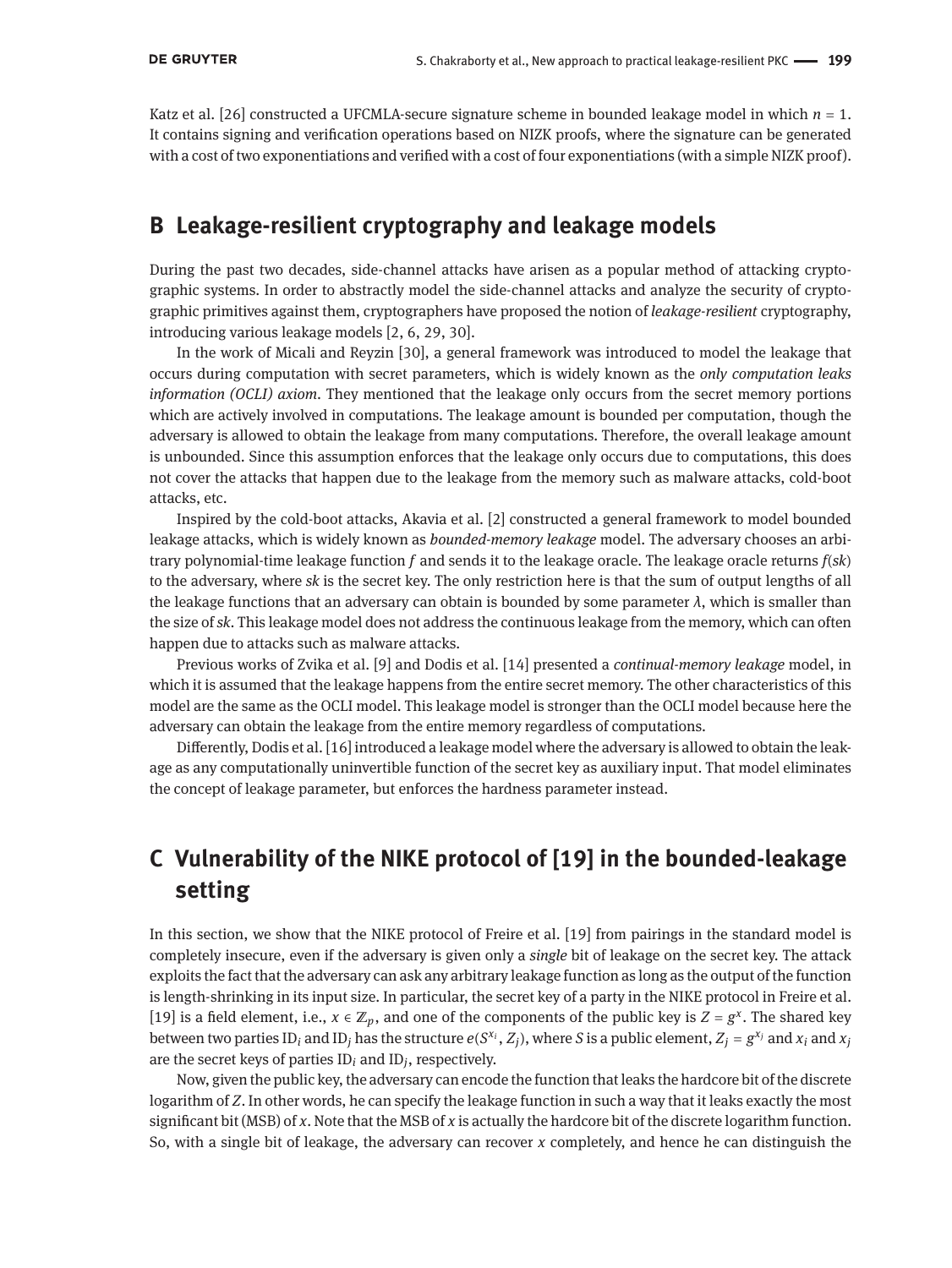shared secret key from a random key with probability 1 and win the indistinguishability game. In fact, here, with only a single bit of leakage, the adversary can perform a *key recovery attack*, which is stronger than the attack on the indistinguishability game.

**Funding:** Janaka would like to acknowledge the university research grant URG/2018/19/E of the University of Peradeniya, Sri Lanka. The authors would like to acknowledge the support of the Indian Institute of Technology Madras and the University of Peradeniya for this collaborative work.

## **References**

- [1] S. Agrawal, Y. Dodis, V. Vaikuntanathan and D. Wichs, On continual leakage of discrete log representations, in: *Advances in Cryptology—ASIACRYPT 2013. Part II*, Lecture Notes in Comput. Sci. 8270, Springer, Heidelberg (2013), 401–420.
- [2] A. Akavia, S. Goldwasser and V. Vaikuntanathan, Simultaneous hardcore bits and cryptography against memory attacks, in: *Theory of Cryptography*, Lecture Notes in Comput. Sci. 5444, Springer, Berlin (2009), 474–495.
- [3] J. Alawatugoda, C. Boyd and D. Stebila, Continuous after-the-fact leakage-resilient key exchange, in: *Information Security and Privacy—ACISP 2014*, Lecture Notes in Comput. Sci. 8544, Springer, Cham (2014), 258–273.
- [4] J. Alawatugoda, D. Stebila and C. Boyd, Modelling after-the-fact leakage for key exchange, in: *Proceedings of the 9th ACM Symposium on Information, Computer and Communications Security—ASIACCS 2014*, ACM, New York (2014), 207–216.
- [5] J. Alawatugoda, D. Stebila and C. Boyd, Continuous after-the-fact leakage resilient eCK-secure key exchange, in: *Cryptography and Coding*, Lecture Notes in Comput. Sci. 9496, Springer, Cham (2015), 277–294.
- [6] J. Alwen, Y. Dodis and D. Wichs, Leakage-resilient public-key cryptography in the bounded-retrieval model, in: *Advances in Cryptology—CRYPTO 2009*, Lecture Notes in Comput. Sci. 5677, Springer, Berlin (2009), 36–54.
- [7] F. Benhamouda, G. Couteau, D. Pointcheval and H. Wee, Implicit zero-knowledge arguments and applications to the malicious setting, in: *Advances in Cryptology—CRYPTO 2015. Part II*, Lecture Notes in Comput. Sci. 9216, Springer, Heidelberg (2015), 107–129.
- [8] F. Bergsma, T. Jager and J. Schwenk, One-round key exchange with strong security: an efficient and generic construction in the standard model, in: *Public-Key Cryptography—PKC 2015*, Lecture Notes in Comput. Sci. 9020, Springer, Heidelberg (2015), 477–494.
- [9] Z. Brakerski, Y. T. Kalai, J. Katz and V. Vaikuntanathan, Overcoming the hole in the bucket: public-key cryptography resilient to continual memory leakage, in: *2010 IEEE 51st Annual Symposium on Foundations of Computer Science—FOCS 2010*, IEEE Computer Soc., Los Alamitos, CA (2010), 501–510.
- [10] S. Chakraborty, J. Alawatugoda and C. P. Rangan, Leakage-resilient non-interactive key exchange in the continuous-memory leakage setting, in: *Provable Security*, Lecture Notes in Comput. Sci. 10592, Springer, Cham (2017), 167–187.
- [11] R. Chen, Y. Mu, G. Yang, W. Susilo and F. Guo, Strongly leakage-resilient authenticated key exchange, in: *Topics in Cryptology—CT-RSA 2016*, Lecture Notes in Comput. Sci. 9610, Springer, Cham (2016), 19–36.
- [12] R. Chen, Y. Mu, G. Yang, W. Susilo and F. Guo, Strong authenticated key exchange with auxiliary inputs, *Des. Codes Cryptogr.* **85** (2017), no. 1, 145–173.
- [13] W. Diffie and M. E. Hellman, New directions in cryptography, *IEEE Trans. Inform. Theory* **IT-22** (1976), no. 6, 644–654.
- [14] Y. Dodis, K. Haralambiev, A. López-Alt and D. Wichs, Cryptography against continuous memory attacks, in: *2010 IEEE 51st Annual Symposium on Foundations of Computer Science—FOCS 2010*, IEEE Computer Soc., Los Alamitos, CA (2010), 511–520.
- [15] Y. Dodis, K. Haralambiev, A. López-Alt and D. Wichs, Efficient public-key cryptography in the presence of key leakage, in: *Advances in Cryptology—ASIACRYPT 2010*, Lecture Notes in Comput. Sci. 6477, Springer, Berlin (2010), 613–631.
- [16] Y. Dodis, Y. T. Kalai and S. Lovett, On cryptography with auxiliary input, in: *STOC'09—Proceedings of the 2009 ACM International Symposium on Theory of Computing*, ACM, New York (2009), 621–630.
- [17] Y. Dodis, R. Ostrovsky, L. Reyzin and A. Smith, Fuzzy extractors: How to generate strong keys from biometrics and other noisy data, *SIAM J. Comput.* **38** (2008), no. 1, 97–139.
- [18] S. Dziembowski and S. Faust, Leakage-resilient circuits without computational assumptions, in: *Theory of Cryptography Conference*, Springer, Berlin (2012), 230–247.
- [19] E. S. V. Freire, D. Hofheinz, E. Kiltz and K. G. Paterson, Non-interactive key exchange, in: *Public-Key Cryptography—PKC 2013*, Lecture Notes in Comput. Sci. 7778, Springer, Heidelberg (2013), 254–271.
- [20] A. Fujioka, K. Suzuki, K. Xagawa and K. Yoneyama, Strongly secure authenticated key exchange from factoring, codes, and lattices, *Des. Codes Cryptogr.* **76** (2015), no. 3, 469–504.
- [21] D. Galindo, Boneh-Franklin identity based encryption revisited, in: *Automata, Languages and Programming*, Lecture Notes in Comput. Sci. 3580, Springer, Berlin (2005), 791–802.